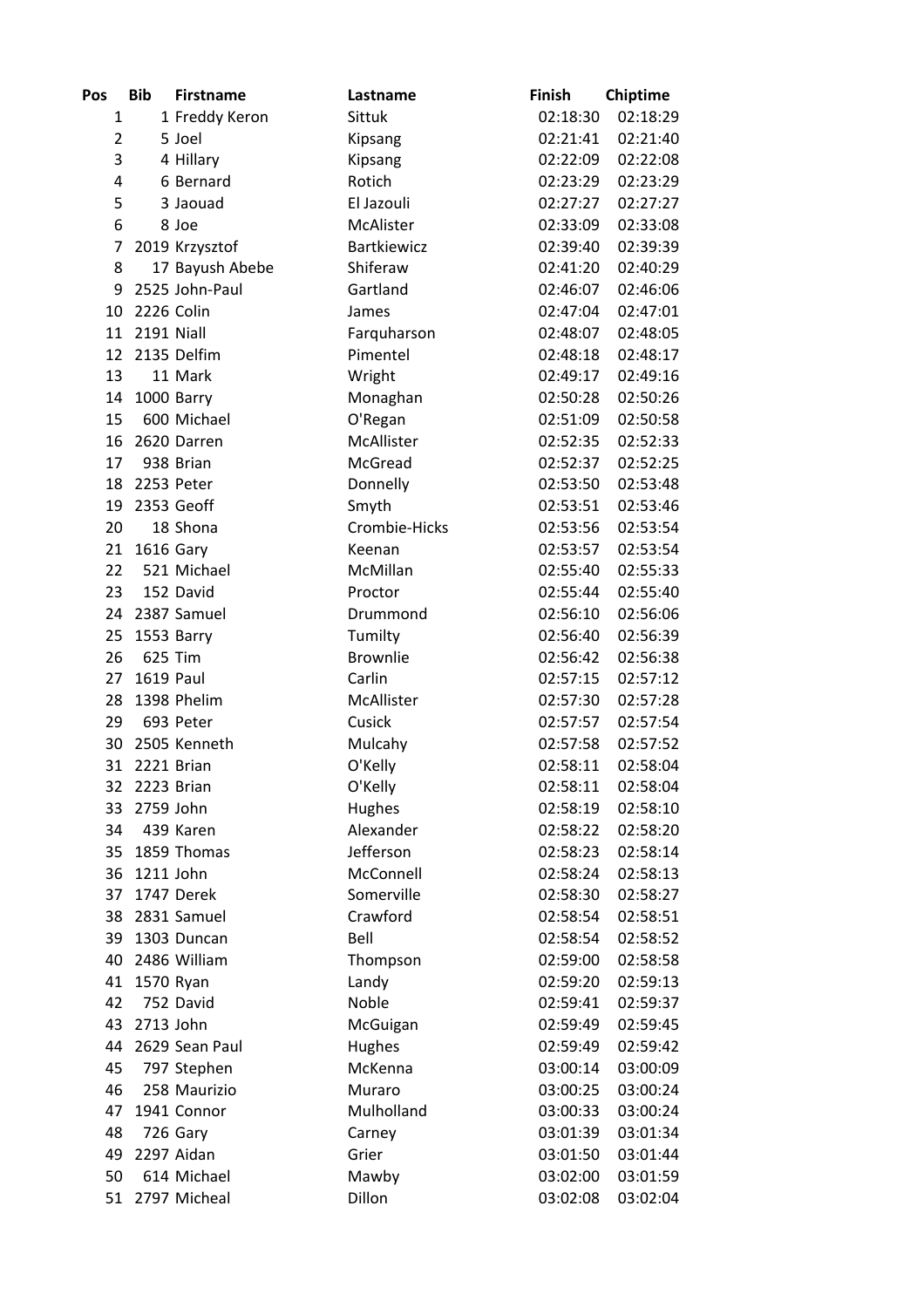| 52  |               | 1471 Russell      | Ferguson        | 03:02:10 | 03:01:57 |
|-----|---------------|-------------------|-----------------|----------|----------|
| 53  | 2292 David    |                   | Somerville      | 03:02:35 | 03:02:31 |
| 54  |               | 1382 Conor        | Diver           | 03:03:19 | 03:03:16 |
|     | 55 2300 Brian |                   | O Brien         | 03:04:05 | 03:03:48 |
| 56  |               | 571 Cathal        | O'Hagan         | 03:04:15 | 03:04:08 |
| 57  |               | 185 Fergus        | Wills           | 03:04:17 | 03:04:15 |
| 58  |               | 827 Graham        | Henry           | 03:04:19 | 03:04:04 |
| 59  |               | 1767 Aidan        | O'Neill         | 03:04:29 | 03:04:20 |
| 60  | 1954 Che      |                   | Matthews        | 03:04:42 | 03:03:42 |
| 61  |               | 455 Ross          | Mercer          | 03:04:51 | 03:04:39 |
| 62  |               | 2039 Bosco        | Lyons           | 03:05:26 | 03:05:13 |
| 63  |               | 1176 Kenneth      | Robertson       | 03:05:27 | 03:04:48 |
| 64  |               | 839 David         | Jones           | 03:05:43 | 03:05:35 |
| 65  |               | 1486 George       | <b>Brady</b>    | 03:06:16 | 03:06:15 |
| 66  |               | 2398 Conor        | Doris           | 03:06:39 | 03:06:28 |
| 67  |               | 806 Gary          | Duffy           | 03:06:44 | 03:06:38 |
| 68  |               | 1843 Robert       | Wilson          | 03:07:18 | 03:07:14 |
| 69  | 2083 Neil     |                   | Campbell        | 03:07:36 | 03:07:25 |
| 70  |               | 584 Ryan          | Armstrong       | 03:07:40 | 03:07:30 |
| 71  |               | 1424 Eoghan Ruadh | <b>MacManus</b> | 03:07:45 | 03:07:36 |
| 72  | 2389 Liam     |                   | Fitzpatrick     | 03:07:49 | 03:07:46 |
| 73  |               | 2017 Brendan      | Donnelly        | 03:07:59 | 03:07:57 |
| 74  |               | 2304 Gerrie       | Short           | 03:08:00 | 03:07:57 |
| 75  |               | 699 Chris         | <b>Nelmes</b>   | 03:08:24 | 03:08:07 |
| 76  | 1378 John     |                   | Hasson          | 03:08:38 | 03:08:32 |
| 77  |               | 1945 Derek        | McMonagle       | 03:08:39 | 03:07:58 |
| 78  |               | 157 Edward        | Ware            | 03:08:40 | 03:08:24 |
| 79  |               | 649 Mark          | Kelly           | 03:09:02 | 03:08:58 |
| 80  |               | 2854 Alistair     | Shaw            | 03:09:13 | 03:09:05 |
| 81  |               | 2516 Jonathan     | Caughey         | 03:09:38 | 03:09:30 |
| 82  | 1116 Neil     |                   | Glover          | 03:09:43 | 03:09:34 |
| 83  |               | 2535 Johnathan    | West            | 03:10:00 | 03:08:35 |
| 84  |               | 2369 Jonathan     | Gibson          | 03:10:03 | 03:09:55 |
| 85  |               | 504 Victoria      | Hunter          | 03:10:07 | 03:10:00 |
| 86  |               | 801 Mark          | Walker          | 03:10:25 | 03:10:22 |
| 87  |               | 597 William       | McMillan        | 03:10:36 | 03:09:01 |
| 88  | 2393 Barry    |                   | Mc Carroll      | 03:10:44 | 03:10:39 |
| 89  | 2567 Niall    |                   | <b>Higgins</b>  | 03:10:48 | 03:10:37 |
| 90  |               | 969 Derek         | Masson          | 03:10:49 | 03:10:36 |
| 91  | 1584 Colin    |                   | Willetts        | 03:10:52 | 03:10:45 |
|     |               | 92 2488 Connor    | Mc Guinness     | 03:10:54 | 03:10:48 |
| 93  |               | 2498 Christopher  | McNamee         | 03:11:12 | 03:11:03 |
|     |               | 94 2829 Ciaran    | McKendry        | 03:11:19 | 03:11:12 |
|     | 95 2782 Kent  |                   | Swann           | 03:11:21 | 03:11:18 |
| 96  | 2313 Ray      |                   | McMonagle       | 03:11:23 | 03:10:50 |
| 97  | 2648 Paul     |                   | Floyd           | 03:11:26 | 03:11:03 |
| 98  |               | 1701 Michael      | Rice            | 03:11:38 | 03:11:30 |
| 99  |               | 2875 Kenny        | Holdsworth      | 03:11:40 | 03:11:34 |
| 100 |               | 2605 Eamon        | Dunbar          | 03:11:40 | 03:11:36 |
| 101 |               | 81 Jonathan       | <b>Burke</b>    | 03:11:41 | 03:10:48 |
| 102 |               | 2637 Colum        | Gaile           | 03:11:41 | 03:11:16 |
| 103 |               | 272 Langdon       | Williams        | 03:11:45 | 03:11:33 |
|     |               |                   |                 |          |          |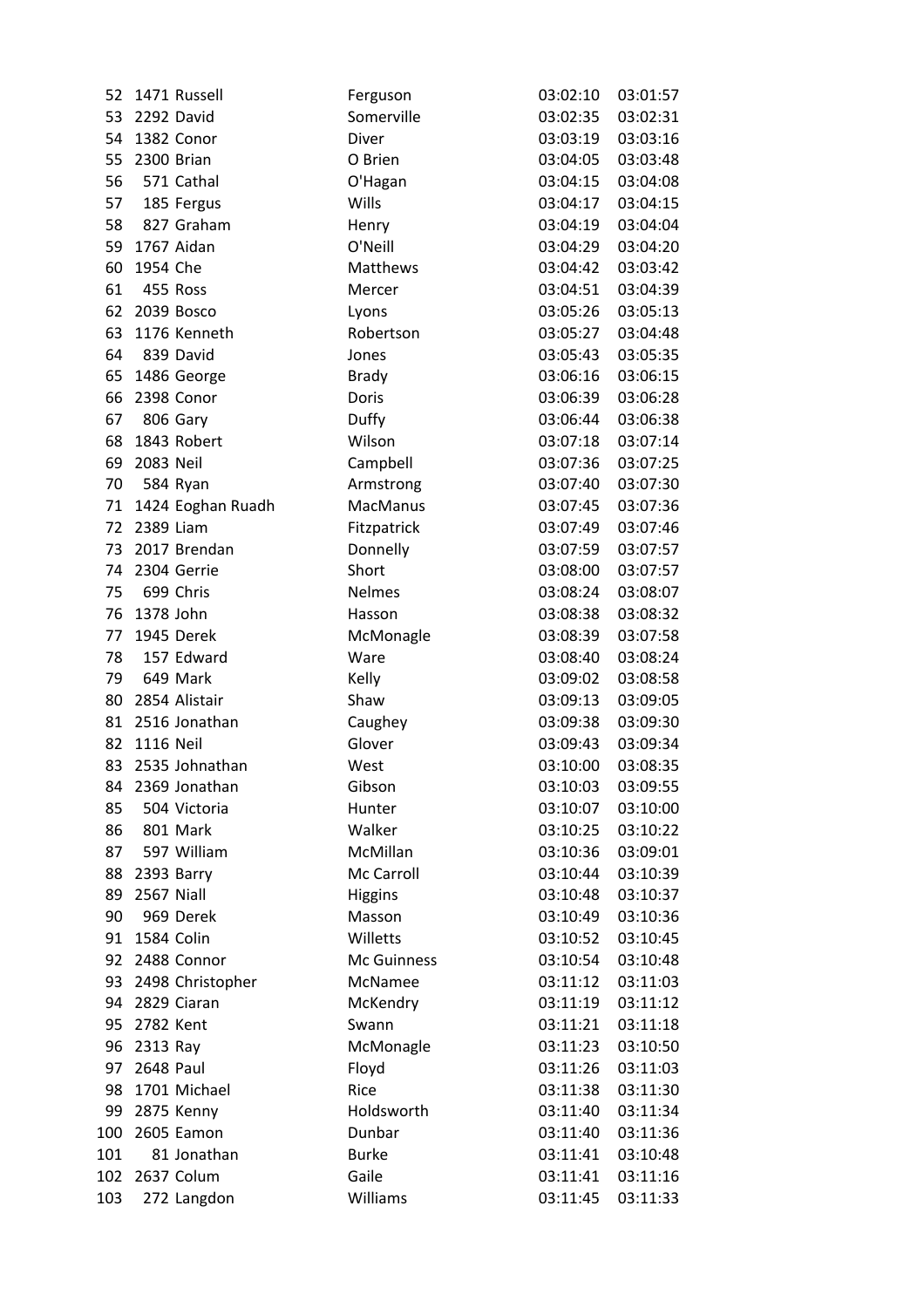| 104 | 1689 Liam       |                  | Costello         | 03:11:56          | 03:11:48 |
|-----|-----------------|------------------|------------------|-------------------|----------|
|     |                 | 105 1942 Stephen | Lambe            | 03:11:59          | 03:11:50 |
| 106 | 1476 Mark       |                  | Gunda            | 03:11:59          | 03:11:54 |
| 107 |                 | 14 Gavin         | Megaw            | 03:12:03          | 03:10:56 |
|     |                 | 108 2140 Declan  | Teague           | 03:12:04          | 03:11:54 |
| 109 |                 | 2367 Thomas      | McCorry          | 03:12:06          | 03:12:00 |
| 110 |                 | 1865 Thomas      | Carson           | 03:12:08          | 03:12:05 |
|     | 111 1724 Ales   |                  | Soucek           | 03:12:08          | 03:10:53 |
| 112 | 1177 Mark       |                  | Mitchell         | 03:12:27          | 03:12:17 |
| 113 |                 | 709 James        | Kearney          | 03:12:36          | 03:12:17 |
|     | 114 1310 Nat    |                  | Glenn            | 03:12:57          | 03:12:52 |
| 115 | 1916 Jim        |                  | Benson           | 03:12:57          | 03:12:54 |
| 116 | 1799 Liam       |                  | <b>McGrellis</b> | 03:13:06          | 03:13:04 |
|     | 117 1697 Paul   |                  | Tyrrell          | 03:13:09          | 03:13:06 |
| 118 | 2871 Hugh       |                  | Finnegan         | 03:13:15          | 03:13:05 |
|     | 119 2051 lan    |                  | Campton          | 03:13:15          | 03:13:04 |
| 120 |                 | 2821 Robin       | Montgomery       | 03:13:24          | 03:13:12 |
| 121 | 2763 Mark       |                  | Gracey           | 03:13:31          | 03:12:51 |
| 122 |                 | 2705 Seamus      | Kelly            | 03:13:35          | 03:13:29 |
| 123 |                 | 2099 Gareth      | Mc Kenna         | 03:13:38          | 03:13:31 |
|     | 124 2755 Colm   |                  | Watters          | 03:13:45          | 03:13:31 |
|     |                 | 125 2675 Henry   | Cater            | 03:13:53          | 03:13:12 |
| 126 |                 | 1939 Glenn       | Kelly            | 03:14:00          | 03:13:34 |
| 127 | 1568 lan        |                  | McAuley          | 03:14:04          | 03:12:20 |
| 128 |                 | 1496 Gareth      | King             | 03:14:07          | 03:14:02 |
| 129 |                 | 70 Paul          | Quinlan          | 03:14:15          | 03:13:59 |
| 130 |                 | 1025 James       | McMullan         | 03:14:18          | 03:14:14 |
| 131 |                 | 1660 Cesare      | Carcano          | 03:14:25          | 03:14:10 |
|     | 132 2106 Philip |                  | Adams            | 03:14:26          | 03:14:11 |
| 133 | 2619 lan        |                  | <b>Bailey</b>    | 03:14:27          | 03:14:09 |
| 134 |                 | 2787 Stephen     | <b>Stokes</b>    | 03:14:31          | 03:14:24 |
| 135 |                 | 644 Chris        | Norris           | 03:14:36          | 03:14:05 |
|     |                 | 136 690 Jonathon | <b>Barnes</b>    | 03:14:43 03:14:30 |          |
| 137 |                 | 2225 Andy        | Belshaw          | 03:14:55          | 03:14:38 |
| 138 |                 | 2234 Gareth      | Ward             | 03:15:01          | 03:14:47 |
| 139 | 1522 Dave       |                  | Sexton           | 03:15:10          | 03:13:50 |
| 140 |                 | 882 David        | McAvoy           | 03:15:13          | 03:14:53 |
| 141 |                 | 857 Jonathan     | Hall             | 03:15:16          | 03:14:57 |
| 142 |                 | 617 Brian        | McCrea           | 03:15:39          | 03:15:23 |
| 143 |                 | 1631 Gareth      | King             | 03:15:44          | 03:15:19 |
| 144 |                 | 642 Gerard       | McAuley          | 03:16:05          | 03:15:54 |
| 145 |                 | 93 John          | Smith            | 03:16:05          | 03:11:34 |
| 146 |                 | 2115 Barry       | Shanks           | 03:16:40          | 03:16:30 |
| 147 | 1755 Dave       |                  | Coard            | 03:16:47          | 03:16:36 |
| 148 |                 | 1669 Cooper      | McClure          | 03:17:08          | 03:15:47 |
| 149 |                 | 102 Piotr        | Rogacz           | 03:17:15          | 03:17:02 |
| 150 |                 | 105 Tomasz       | Wylupek          | 03:17:15          | 03:17:02 |
| 151 |                 | 312 Gareth       | Ridgway          | 03:17:17          | 03:16:48 |
| 152 |                 | 429 Ernest       | Asensio          | 03:17:20          | 03:17:08 |
|     |                 | 153 2809 Jasmin  | Patterson        | 03:17:26          | 03:17:15 |
| 154 |                 | 559 Martin       | Duffy            | 03:17:31          | 03:17:13 |
| 155 | 2566 Paul       |                  | Somerville       | 03:17:32          | 03:16:35 |
|     |                 |                  |                  |                   |          |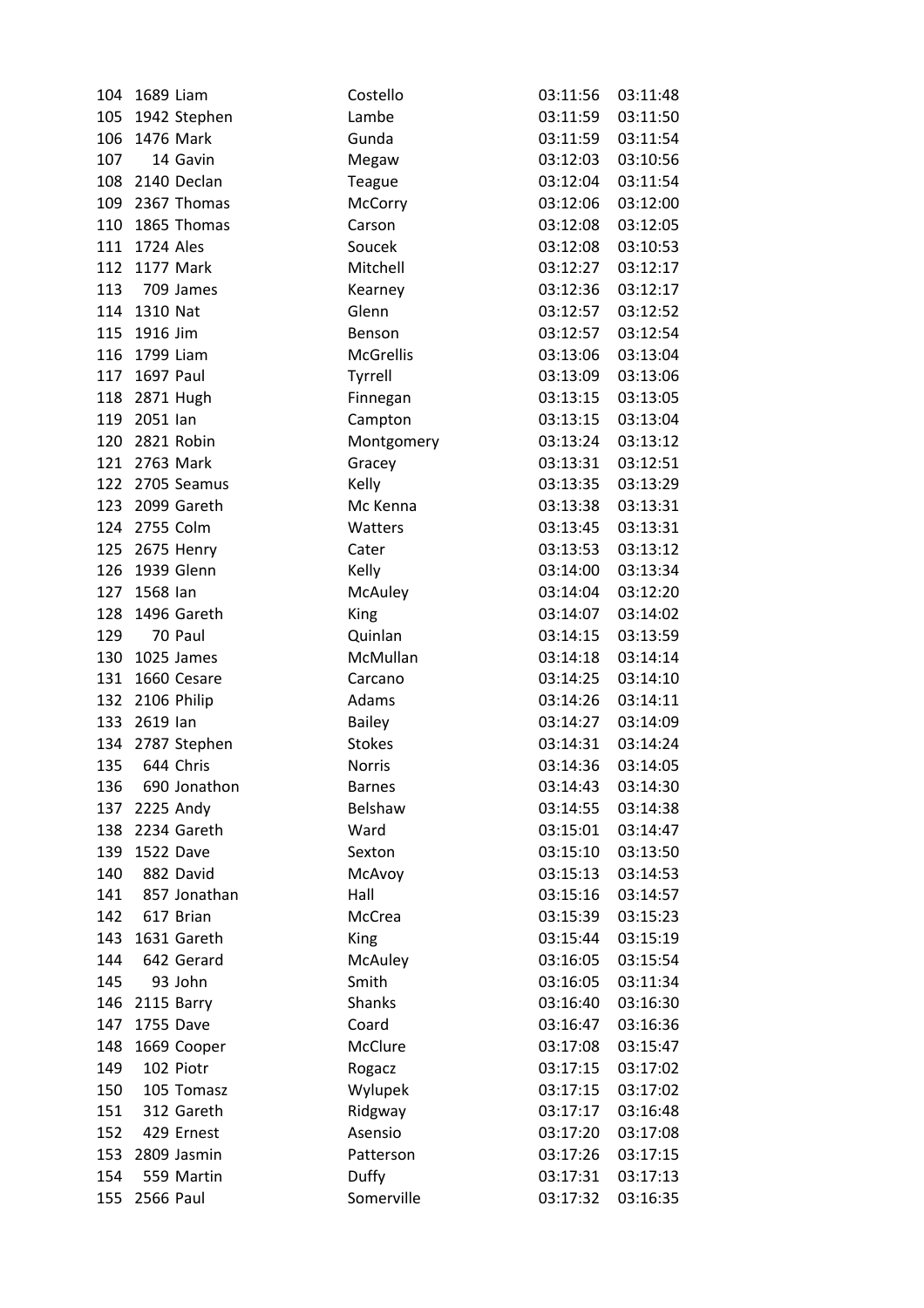| 156 | 2290 Michael         | Allen          | 03:17:59 | 03:17:42 |
|-----|----------------------|----------------|----------|----------|
| 157 | 1653 Chris           | Heath          | 03:18:05 | 03:17:27 |
|     | 158 2368 Sean        | Mc Padden      | 03:18:06 | 03:17:52 |
|     | 159 2366 Anne        | Fitzpatrick    | 03:18:15 | 03:18:09 |
| 160 | 1519 Hazel           | Smyth          | 03:18:21 | 03:18:16 |
| 161 | 2165 Paul            | McCullagh      | 03:18:35 | 03:18:07 |
| 162 | 2071 Ivan            | Murphy         | 03:18:36 | 03:18:18 |
|     | 163 411 Philip       | Lamont         | 03:18:39 | 03:18:26 |
|     | 164 2341 Diarmuid    | Kelly          | 03:18:46 | 03:18:43 |
|     | 165 1441 Adam        | Harvey         | 03:19:00 | 03:18:55 |
| 166 | 2930 Late            | Entry          | 03:19:04 | 03:18:50 |
| 167 | 2683 Ciaran          | Lowry          | 03:19:14 | 03:18:49 |
| 168 | 2785 Mark            | Shields        | 03:19:22 | 03:19:18 |
|     | 169 1271 Jonny       | Graham         | 03:19:33 | 03:19:23 |
| 170 | 2598 Michael         | Ferguson       | 03:19:35 | 03:19:05 |
|     | 171 1173 Eamonn      | Wilson         | 03:20:05 | 03:19:52 |
|     | 172 1919 Patrick Ger | Hargan         | 03:20:07 | 03:19:11 |
|     | 173 2344 Kevin       | McGourty       | 03:20:12 | 03:18:56 |
| 174 | 1317 Conor           | Ferguson       | 03:20:37 | 03:20:30 |
| 175 | 1412 Noel            | Dempsey        | 03:20:39 | 03:18:02 |
| 176 | 1823 Damien          | Campbell       | 03:20:45 | 03:19:35 |
| 177 | 1590 Daniel          | <b>Burns</b>   | 03:20:50 | 03:20:07 |
| 178 | 1293 Greg            | McClure        | 03:20:51 | 03:20:47 |
| 179 | 2643 Neil            | Scott          | 03:20:53 | 03:20:36 |
| 180 | 1060 Daragh          | Reynolds       | 03:20:54 | 03:20:48 |
|     | 181 2777 John        | Hanratty       | 03:21:13 | 03:20:53 |
| 182 | 697 Sean             | Gribbon        | 03:21:27 | 03:20:57 |
|     | 183 894 John         | Mulhern        | 03:21:27 | 03:21:21 |
|     | 184 1635 Lukasz      | Sobczak        | 03:21:50 | 03:21:38 |
| 185 | 1685 Pete            | Williamson     | 03:21:50 | 03:21:29 |
| 186 | 1260 Stuart          | McGregor       | 03:21:54 | 03:20:28 |
| 187 | 372 Ed               | Mc Groarty     | 03:21:58 | 03:21:23 |
|     | 188 1174 Johnny      | Wilson         | 03:22:04 | 03:21:59 |
| 189 | 2778 Edward          | McCluskey      | 03:22:08 | 03:21:39 |
| 190 | 2645 Stuart          | Matthews       | 03:22:15 | 03:21:54 |
| 191 | 1213 Oliver          | Cook           | 03:22:23 | 03:21:46 |
| 192 | 1776 David           | Campbell       | 03:22:39 | 03:22:32 |
|     | 193 2678 Karen       | Galpin         | 03:22:42 | 03:22:23 |
|     | 194 2725 Peter       | Robinson       | 03:22:53 | 03:22:38 |
| 195 | 1187 Brendan         | Guiney         | 03:23:03 | 03:22:59 |
| 196 | 2392 Raymond         | Mc Quaid       | 03:23:03 | 03:21:46 |
| 197 | 1030 James           | Carton         | 03:23:15 | 03:23:06 |
| 198 | 168 Nicola           | Frizelle       |          |          |
|     |                      | Williams       | 03:23:20 | 03:22:55 |
|     | 199 2365 Heather     |                | 03:23:22 | 03:23:04 |
| 200 | 2214 Niall           | <b>McGarry</b> | 03:23:27 | 03:23:20 |
| 201 | 2434 Chris           | O Connor       | 03:23:27 | 03:23:16 |
| 202 | 1645 Matthew         | Sherrard       | 03:23:39 | 03:23:21 |
| 203 | 2660 Adrian          | McCreesh       | 03:23:42 | 03:23:26 |
| 204 | 1895 Jonathan        | McCloy         | 03:23:49 | 03:23:39 |
| 205 | 2074 Joseph          | Norney         | 03:23:54 | 03:23:30 |
| 206 | 2845 David           | McCoy          | 03:24:00 | 03:21:30 |
| 207 | 2210 Robert          | Newell         | 03:24:02 | 03:23:57 |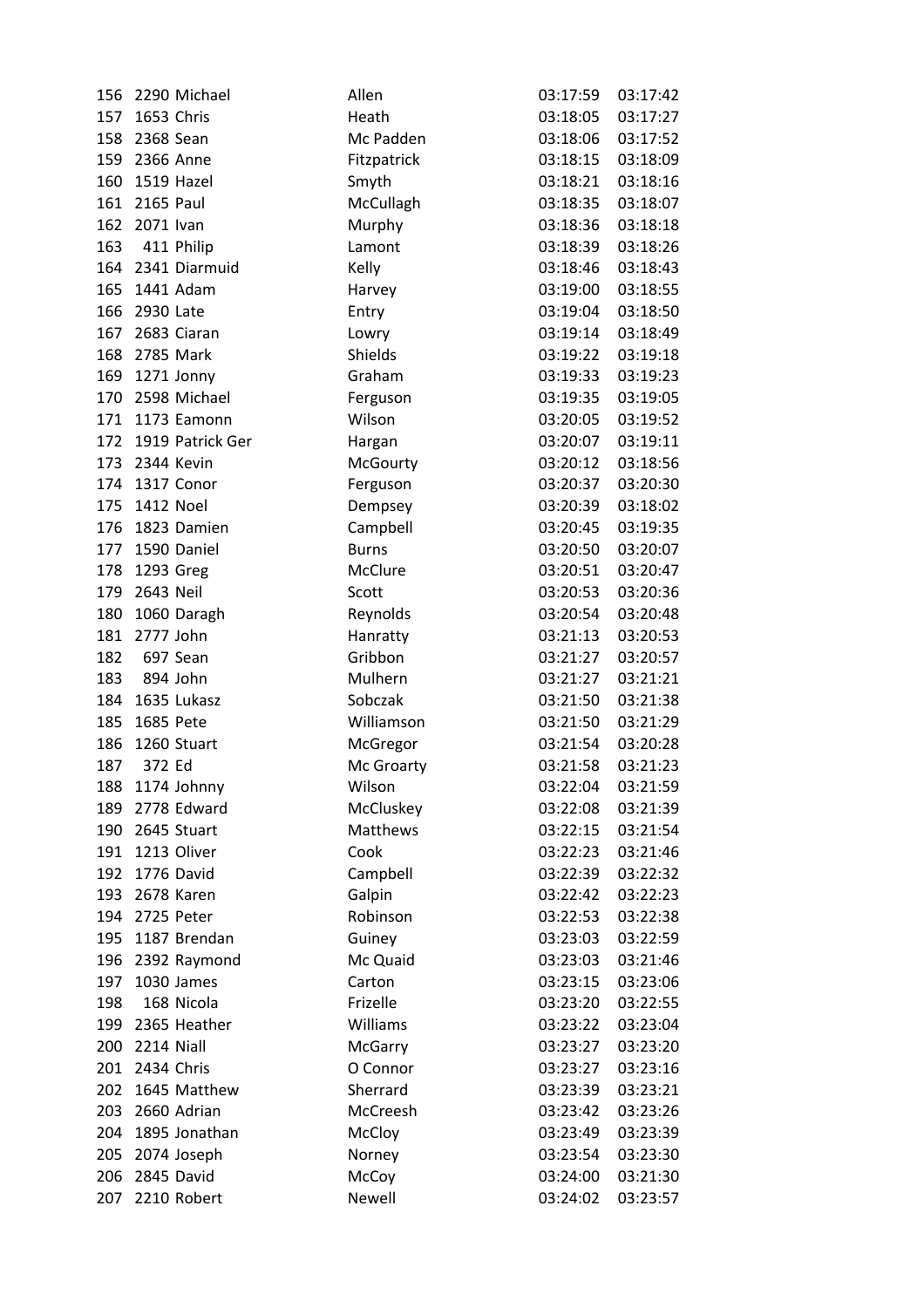| 208 |               | 2184 Gerard     | Donnelly             | 03:24:03          | 03:23:36 |
|-----|---------------|-----------------|----------------------|-------------------|----------|
| 209 |               | 2647 Matthew    | McKibbin             | 03:24:18          | 03:24:09 |
| 210 | 1641 Paul     |                 | Green                | 03:24:19          | 03:24:01 |
| 211 |               | 98 Paul         | McCabe               | 03:24:22          | 03:18:31 |
| 212 |               | 956 Adrian      | Haughian             | 03:24:29          | 03:24:09 |
| 213 |               | 1716 Peter      | Nelson               | 03:24:34          | 03:24:13 |
| 214 |               | 2379 Amanda     | Perry                | 03:24:38          | 03:24:13 |
| 215 |               | 2880 Raymond    | Milligan             | 03:24:47          | 03:24:31 |
| 216 |               | 1787 William    | Robertson            | 03:24:49          | 03:21:27 |
| 217 | 1758 Paul     |                 | Finlay               | 03:24:49          | 03:21:27 |
| 218 |               | 2884 Rónán      | Mistéil              | 03:24:57          | 03:24:47 |
| 219 |               | 288 Mark        | Power                | 03:25:13          | 03:25:05 |
| 220 | 2872 John     |                 | Kilkenny             | 03:25:16          | 03:24:43 |
| 221 |               | 385 Dale        | Biggerstaff          | 03:25:22          | 03:25:02 |
| 222 | 2337 Gary     |                 | Power                | 03:25:24          | 03:25:10 |
| 223 |               | 812 Chris       | Colwell              | 03:25:30          | 03:25:19 |
| 224 |               | 551 Emily       | Scott                | 03:25:31          | 03:25:08 |
| 225 |               | 993 Brendan     | Henry                | 03:25:34          | 03:24:44 |
| 226 |               | 1978 Richard    | Shannon              | 03:25:39          | 03:25:20 |
| 227 |               | 657 Dom         | Boyle                | 03:25:44          | 03:25:13 |
| 228 |               | 154 Yiu Fung    | Man                  | 03:25:44          | 03:25:20 |
| 229 |               | 45 David        | Dunn                 | 03:25:47          | 03:25:27 |
| 230 | 1379 Neil     |                 | Andrews              | 03:25:58          | 03:23:54 |
| 231 |               | 2280 Jonathan   | Daly                 | 03:26:01          | 03:25:38 |
| 232 |               | 1389 Stephen    | Naughton             | 03:26:03          | 03:25:35 |
| 233 |               | 2000 Peter      | Singhatey            | 03:26:04          | 03:25:47 |
| 234 | 2586 John     |                 | Wynne                | 03:26:10          | 03:22:35 |
| 235 |               | 386 Daniel      | Quinn                | 03:26:11          | 03:25:39 |
| 236 |               | 433 Darren      | O'Connor             | 03:26:21          | 03:26:11 |
| 237 | 1891 Tom      |                 | Reynolds             | 03:26:25          | 03:26:00 |
| 238 |               | 190 Alasdair    | <b>McInnes</b>       | 03:26:35          | 03:26:04 |
| 239 |               | 1520 William    | Taylor               | 03:26:40          | 03:24:36 |
|     | 240 1705 Mark |                 | O'Connor             | 03:26:41 03:26:09 |          |
| 241 | 2325 Ross     |                 | McCowan              | 03:26:43          | 03:26:10 |
| 242 | 2801 Shea     |                 | Roddy                | 03:26:51          | 03:24:20 |
| 243 |               | 1034 Claire     | Mullin               | 03:26:53          | 03:25:45 |
| 244 |               | 987 Tom         | Monks                | 03:26:53          | 03:26:31 |
| 245 |               | 2062 Shane      | Mc Gale              | 03:26:54          | 03:26:36 |
| 246 |               | 1972 Patrick    | Mc Laughlin          | 03:26:54          | 03:26:41 |
| 247 |               | 2351 Simon      | Finlay               | 03:26:58          | 03:26:41 |
| 248 |               | 1235 Christine  | Kinsella             | 03:26:58          | 03:26:50 |
| 249 |               | 957 Michael     | Moriarty             | 03:27:02          | 03:26:34 |
| 250 |               | 869 Andrew      | Haley                | 03:27:02          | 03:26:46 |
|     |               | 251 2558 Joanne | Curran               | 03:27:02          | 03:26:36 |
| 252 |               | 646 Jonathan    | Scott                | 03:27:04          | 03:26:19 |
| 253 |               | 2200 Roger      | Nicholson            | 03:27:06          | 03:26:22 |
| 254 |               | 639 Tara        | <b>Kennedy Monks</b> | 03:27:07          | 03:26:46 |
| 255 | 1791 Paul     |                 | McKibbin             | 03:27:11          | 03:27:02 |
| 256 | 2027 Sean     |                 | Nickell              | 03:27:14          | 03:27:00 |
| 257 |               | 513 Patrick     | McNabb               | 03:27:28          | 03:27:10 |
| 258 |               | 1850 Ciaran     | Keenan               | 03:27:31          | 03:27:07 |
|     |               | 259 2718 Gareth | Glass                | 03:27:37          | 03:27:31 |
|     |               |                 |                      |                   |          |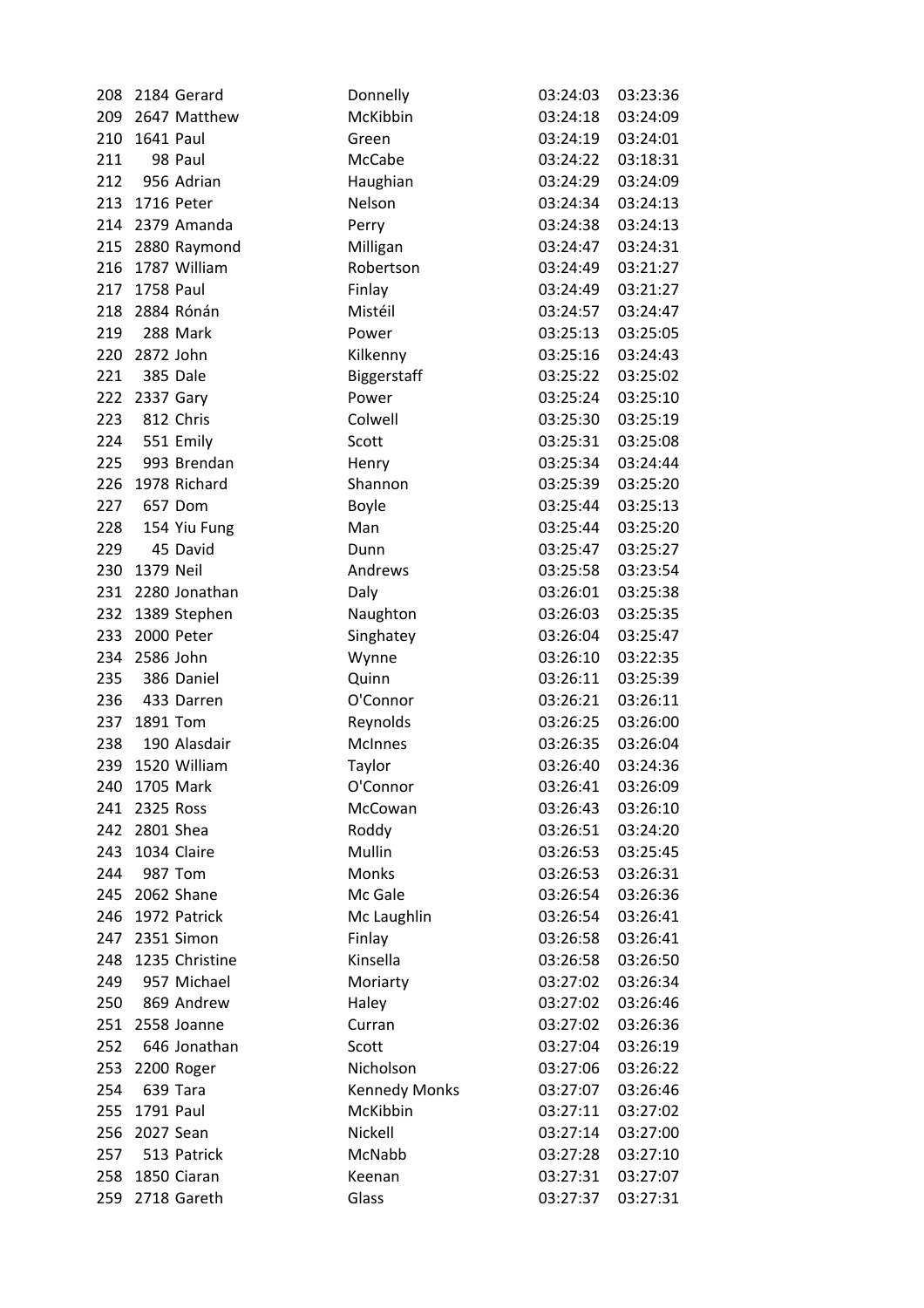| 260 |               | 2464 Maurice    | Fitzmaurice    | 03:27:39 | 03:27:11 |
|-----|---------------|-----------------|----------------|----------|----------|
| 261 |               | 2157 Edwin      | Watters        | 03:27:41 | 03:27:23 |
| 262 |               | 2699 Patrick    | Creegan        | 03:27:42 | 03:27:36 |
| 263 |               | 387 Michael     | McCarron       | 03:27:45 | 03:27:03 |
|     |               | 264 1770 Simon  | <b>Davies</b>  | 03:27:50 | 03:25:54 |
| 265 |               | 419 Graeme      | Bamber         | 03:27:50 | 03:26:45 |
| 266 |               | 1334 Addam      | Darnell        | 03:27:53 | 03:27:18 |
| 267 |               | 404 Andrew      | Boothman       | 03:27:53 | 03:27:48 |
| 268 |               | 2043 Steven     | O Halloran     | 03:27:56 | 03:27:09 |
| 269 |               | 207 Richard     | Kerrigan       | 03:27:57 | 03:27:31 |
| 270 | 1003 Alan     |                 | Kennedy        | 03:27:57 | 03:27:47 |
| 271 |               | 782 Andrew      | Todd           | 03:27:58 | 03:26:34 |
| 272 | 2587 Paul     |                 | Harding        | 03:28:03 | 03:27:42 |
| 273 |               | 2377 Johnny     | <b>Burns</b>   | 03:28:05 | 03:27:25 |
| 274 |               | 2641 Dipak      | Vala           | 03:28:13 | 03:25:54 |
| 275 |               | 1085 Darren     | Church         | 03:28:14 | 03:28:03 |
| 276 |               | 2504 Vincent    | Leighton       | 03:28:16 | 03:25:55 |
| 277 |               | 1605 Andrew     | McNamara       | 03:28:20 | 03:28:07 |
| 278 |               | 1757 Gregory    | Cahoon         | 03:28:25 | 03:27:55 |
| 279 |               | 2078 Eamonn     | Sheehan        | 03:28:25 | 03:27:41 |
| 280 |               | 1286 Stephen    | McDonald       | 03:28:30 | 03:28:05 |
| 281 |               | 287 Adrian      | Glendinning    | 03:28:42 | 03:27:58 |
|     | 282 2496 Neil |                 | Maguire        | 03:28:51 | 03:28:28 |
| 283 |               | 2359 Patrick    | Lavery         | 03:28:52 | 03:28:28 |
| 284 |               | <b>760 Andy</b> | Liddle         | 03:28:52 | 03:28:42 |
| 285 |               | 82 Jonathan     | Haughian       | 03:28:52 | 03:28:34 |
| 286 |               | 444 Gareth      | Martin         | 03:28:57 | 03:28:01 |
| 287 |               | 1325 Martin     | O'Neill        | 03:29:02 | 03:28:40 |
| 288 |               | 412 Carla       | Prentice       | 03:29:02 | 03:28:45 |
| 289 | 874 lan       |                 | Kennedy        | 03:29:04 | 03:28:26 |
| 290 | 1909 Jim      |                 | McCormick      | 03:29:08 | 03:28:52 |
| 291 |               | 396 Ryan        | George         | 03:29:11 | 03:28:58 |
|     | 292 2132 Tom  |                 | Mallon         | 03:29:15 | 03:28:45 |
| 293 |               | 1956 James      | Byrne          | 03:29:19 | 03:29:19 |
| 294 | 1908 Juan     |                 | <b>Botella</b> | 03:29:24 | 03:29:19 |
| 295 |               | 1231 Jonathan   | Dewart         | 03:29:29 | 03:29:05 |
| 296 |               | 1370 Stephen    | Heskin         | 03:29:37 | 03:29:29 |
| 297 | 2928 Late     |                 | Entry          | 03:29:40 | 03:29:18 |
| 298 |               | 464 Joseph      | McGinn         | 03:29:41 | 03:29:19 |
| 299 | 2285 Sean     |                 | Quinn          | 03:29:49 | 03:29:34 |
| 300 | 2542 Jim      |                 | McAleese       | 03:29:55 | 03:29:38 |
| 301 |               | 1189 Aaron      | Spence         | 03:29:57 | 03:29:51 |
|     | 302 2514 John |                 | Donnelly       | 03:29:58 | 03:28:46 |
|     | 303 2252 Neil |                 | Campbell       | 03:29:58 | 03:28:34 |
|     | 304 1921 Liam |                 | McDonnell      | 03:30:05 | 03:29:50 |
| 305 |               | 1451 Chris      | Strain         | 03:30:14 | 03:30:00 |
| 306 | 2457 Liam     |                 | McFadden       | 03:30:24 | 03:30:11 |
| 307 |               | 2550 Patrick    | Kerr           | 03:30:27 | 03:30:03 |
| 308 | 1180 Gail     |                 | Phibbs         | 03:30:31 | 03:30:17 |
| 309 | 1647 Sam      |                 | Stewart        | 03:30:34 | 03:30:15 |
| 310 |               | 2394 Eamonn     | Johnston       | 03:30:42 | 03:30:38 |
|     | 311 2531 Tony |                 | Knipe          | 03:30:50 | 03:30:26 |
|     |               |                 |                |          |          |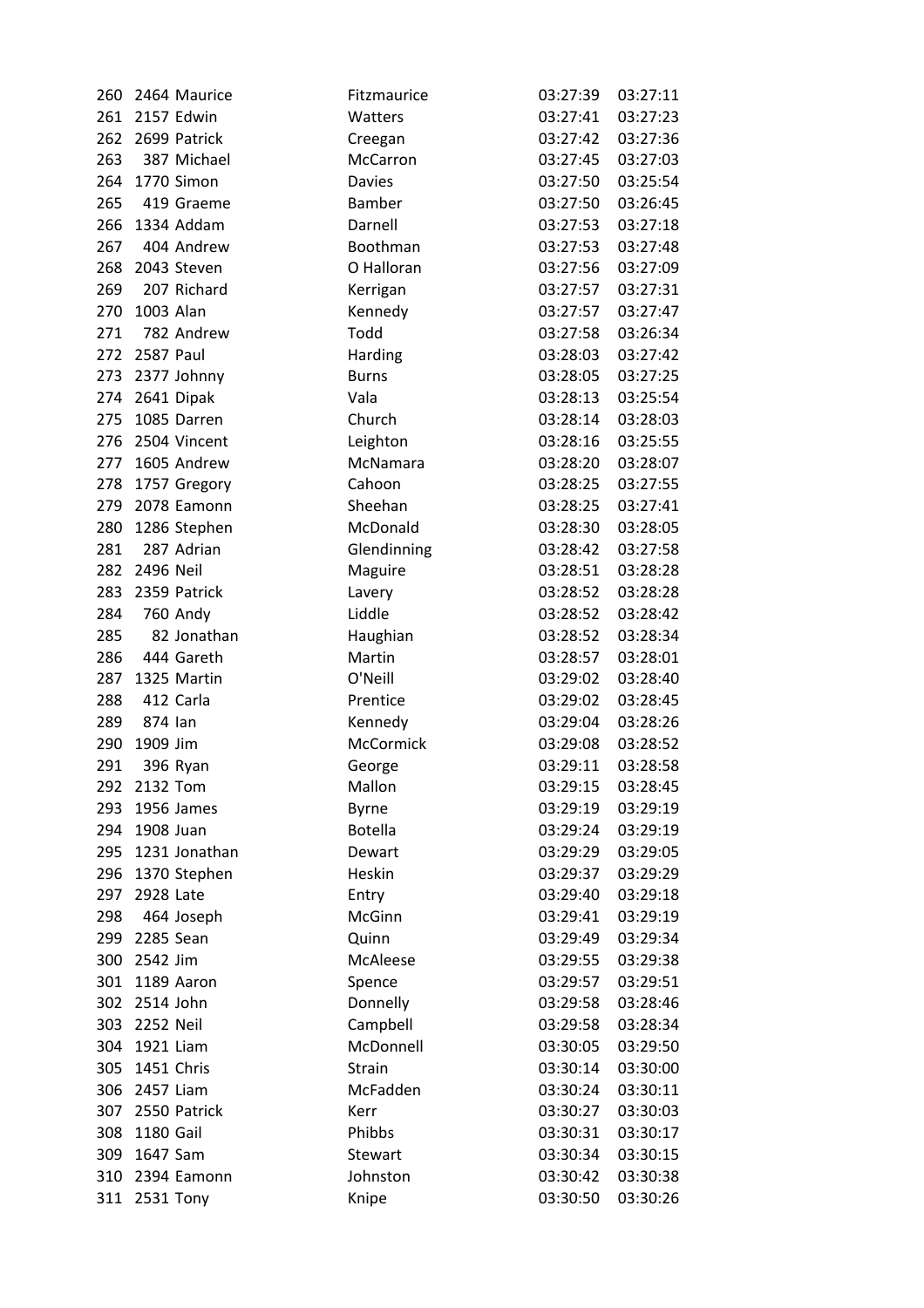| 312 | 1684 Adrian        | Woolsey        | 03:30:50          | 03:30:34 |
|-----|--------------------|----------------|-------------------|----------|
|     | 313 1812 Craig     | Mills          | 03:30:51          | 03:30:10 |
|     | 314 2925 Karl      | Quinn          | 03:31:04          | 03:30:43 |
|     | 315 1417 David     | Doherty        | 03:31:04          | 03:30:40 |
| 316 | 840 Robert         | Snodgrass      | 03:31:16          | 03:30:59 |
|     | 317 948 Brian      | Talbot         | 03:31:23          | 03:30:59 |
|     | 318 235 Mark       | Vernon         | 03:31:23          | 03:31:07 |
|     | 319 2057 Paul      | Porter         | 03:31:26          | 03:30:23 |
| 320 | 1794 Stephen       | Heasley        | 03:31:29          | 03:31:12 |
|     | 321 2206 Niall     | Vinaccia       | 03:31:30          | 03:31:13 |
| 322 | 765 Mark           | Robinson       | 03:31:38          | 03:29:31 |
| 323 | 2860 Anita         | McCann         | 03:31:47          | 03:31:26 |
|     | 324 1109 Ryan      | Neill          | 03:31:48          | 03:30:56 |
|     | 325 1811 James     | Kelly          | 03:31:50          | 03:31:43 |
| 326 | 1651 Norman Ritson | Gray           | 03:31:55          | 03:31:42 |
|     | 327 1754 Emma      | Ward           | 03:31:59          | 03:31:19 |
|     | 328 1028 Stephen   | <b>Brown</b>   | 03:32:04          | 03:31:38 |
| 329 | 2277 Michael       | Crossan        | 03:32:28          | 03:29:48 |
| 330 | 2255 Niall         | Mc Auley       | 03:33:06          | 03:32:53 |
| 331 | 30 Trevor          | McFarland      | 03:33:31          | 03:33:27 |
| 332 | 1049 Martin        | McShane        | 03:33:36          | 03:33:26 |
|     | 333 1117 Peter     | Power          | 03:33:37          | 03:32:04 |
|     | 334 2445 John      | Hunt           | 03:33:41          | 03:32:28 |
| 335 | 755 Robbie         | Higgins        | 03:33:42          | 03:32:03 |
|     | 336 2433 Paul      | Dane           | 03:33:44          | 03:33:00 |
|     | 337 1525 Colin     | Malcolm        | 03:33:49          | 03:33:24 |
| 338 | 2150 Neill         | Turkington     | 03:33:49          | 03:33:32 |
|     | 339 2364 Paul      | McKenzie       | 03:33:50          | 03:32:09 |
|     | 340 2361 Eddie     | Harrison       | 03:33:51          | 03:33:06 |
|     | 341 562 Josefine   | Bjorkqvist     | 03:33:53          | 03:33:19 |
|     | 342 854 Sam        | Harvey         | 03:34:00          | 03:33:07 |
|     | 343 2378 Ronnie    | Marshall       | 03:34:01          | 03:33:44 |
|     | 344 1137 Gareth    | Gailey         | 03:34:04 03:33:41 |          |
| 345 | 359 Jason          | Hughes         | 03:34:07          | 03:33:47 |
|     | 346 2362 Glenn     | McKibbin       | 03:34:15          | 03:32:07 |
| 347 | 1650 Sarah         | Higham         | 03:34:16          | 03:33:41 |
| 348 | 197 Lorn           | Pearson        | 03:34:19          | 03:33:32 |
|     | 349 1699 Colin     | Corkin         | 03:34:19          | 03:33:45 |
|     | 350 1574 Justin    | Arthurs        | 03:34:23          | 03:33:59 |
| 351 | 1621 Catherine     | Mc Quillan     | 03:34:25          | 03:33:24 |
| 352 | 229 Peter          | Osborne        | 03:34:25          | 03:34:17 |
|     | 353 1946 Shane     | Keenan         | 03:34:30          | 03:30:57 |
| 354 | 2029 Michal        | Gladysiak      | 03:34:39          | 03:34:34 |
|     | 355 2459 Aaron     | Spence         | 03:34:41          | 03:33:47 |
| 356 | 2767 Michael       | Shearwood      | 03:34:41          | 03:34:37 |
| 357 | 2702 John          | <b>McGerty</b> | 03:34:54          | 03:34:24 |
| 358 | 211 Lewis          | Weir           | 03:35:00          | 03:34:27 |
|     | 359 1470 Susan     | Smyth          | 03:35:03          | 03:34:58 |
| 360 | 1364 Sharon        | Treanor        | 03:35:06          | 03:34:57 |
|     | 361 2095 Seán      | Turner         | 03:35:09          | 03:30:25 |
| 362 | 615 Stuart         | Robson         | 03:35:15          | 03:34:54 |
| 363 | 2338 Michael       | Steenson       | 03:35:15          | 03:34:41 |
|     |                    |                |                   |          |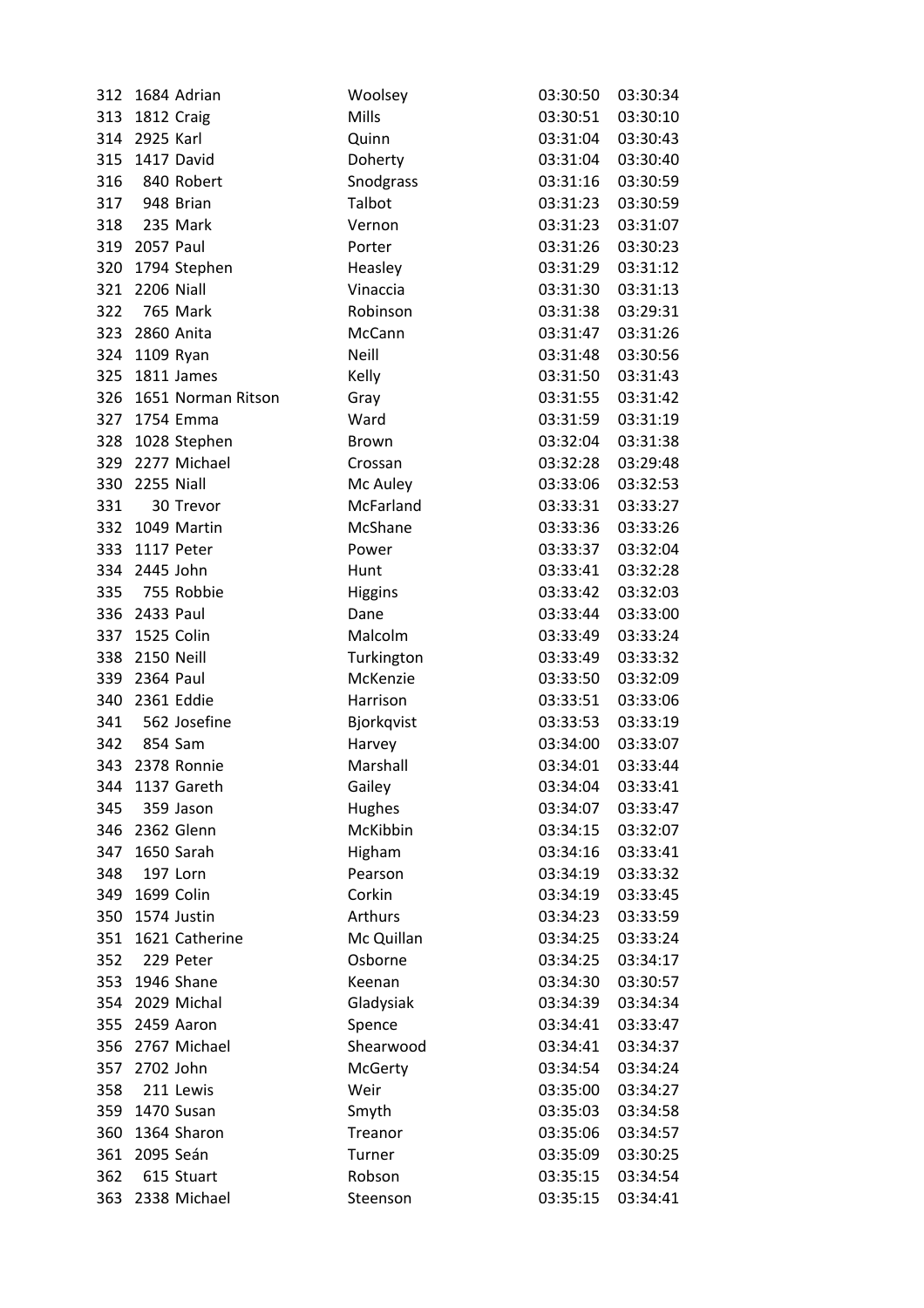| 364 |                | 1101 David               | Joyce        | 03:35:30          | 03:35:11 |
|-----|----------------|--------------------------|--------------|-------------------|----------|
| 365 |                | 1862 Damien              | Hannah       | 03:35:31          | 03:31:56 |
| 366 |                | 1040 Aedan               | Toal         | 03:35:31          | 03:31:53 |
|     |                | 367 2211 Pierre-Emmanuel | Ducloy       | 03:35:37          | 03:35:08 |
| 368 | 2669 Mark      |                          | Simmons      | 03:35:37          | 03:33:53 |
| 369 |                | 2068 Aaron               | Steele       | 03:35:45          | 03:35:39 |
| 370 |                | 707 Jonathan             | Lyons        | 03:36:09          | 03:35:35 |
| 371 |                | 249 Graeme               | Laverty      | 03:36:13          | 03:35:49 |
| 372 |                | 650 Ciaran               | <b>Byrne</b> | 03:36:18          | 03:36:01 |
|     | 373 1488 Mark  |                          | Hanvey       | 03:36:25          | 03:35:46 |
|     |                | 374 2258 Nauzet          | Gonzalez     | 03:36:27          | 03:34:37 |
| 375 |                | 2235 Conor               | Mc Govern    | 03:36:27          | 03:35:47 |
| 376 |                | 503 Richard              | Melaniphy    | 03:36:28          | 03:34:58 |
| 377 | 2607 David     |                          | Wylie        | 03:36:33          | 03:35:54 |
| 378 | 1969 Dean      |                          | McConnell    | 03:36:34          | 03:34:59 |
|     |                | 379 2010 Stephen         | Simpson      | 03:36:34          | 03:35:57 |
| 380 | 1731 Peter     |                          | Fraser       | 03:36:35          | 03:35:28 |
| 381 |                | 2357 Michael             | Elliott      | 03:36:42          | 03:36:18 |
| 382 | 2790 John      |                          | Ward         | 03:36:42          | 03:36:42 |
| 383 | 2271 Gary      |                          | Curran       | 03:36:47          | 03:36:13 |
| 384 | 262 Peter      |                          | Craig        | 03:36:57          | 03:35:10 |
|     |                | 385 1974 Benjamin        | McDowell     | 03:37:04          | 03:33:57 |
| 386 |                | 2636 Patrick             | Fitzsimmons  | 03:37:05          | 03:36:01 |
| 387 |                | 2634 Aidan               | McCann       | 03:37:05          | 03:36:02 |
| 388 |                | 1845 Andrew              | Harding      | 03:37:14          | 03:36:54 |
|     |                | 389 2646 Morgan          | McSorley     | 03:37:27          | 03:36:57 |
| 390 |                | 2125 Michael             | O'Kane       | 03:37:27          | 03:37:11 |
|     |                | 391 2053 Martin          | Migan        | 03:37:35          | 03:36:55 |
| 392 | 1801 Ryan      |                          | Kennedy      | 03:37:39          | 03:37:28 |
| 393 |                | 908 Rick                 | Hill         | 03:37:47          | 03:37:30 |
|     | 394 2070 Nick  |                          | Strong       | 03:37:52          | 03:36:59 |
|     |                | 395 1664 Timothy         | Mc Naul      | 03:37:55          | 03:37:50 |
|     |                | 396 903 Stephen          | Corr         | 03:37:56 03:37:01 |          |
| 397 |                | 2781 Geoff               | Sproule      | 03:37:57          | 03:36:04 |
| 398 | 1567 Luke      |                          | McDermott    | 03:37:57          | 03:33:27 |
| 399 | 1461 Niall     |                          | Rodgers      | 03:38:04          | 03:36:12 |
| 400 |                | 1682 Simon               | McGrattan    | 03:38:08          | 03:36:44 |
|     |                | 401 2142 Jamie           | Ritchie      | 03:38:09          | 03:38:00 |
|     |                | 402 1238 Finbarr         | Bermingham   | 03:38:10          | 03:37:32 |
| 403 |                | 772 Sarah                | Hendron      | 03:38:11          | 03:36:50 |
|     | 404 2240 Kevin |                          | Comber       | 03:38:17          | 03:37:46 |
| 405 | 2499 Ricky     |                          | Whyte        | 03:38:21          | 03:38:18 |
| 406 |                | 833 Martins              | Grinbergs    | 03:38:23          | 03:37:09 |
|     |                | 407 2832 Fergal          | Mc Guigan    | 03:38:23          | 03:37:51 |
|     |                | 408 2820 Aiden           | Leonard      | 03:38:23          | 03:37:51 |
| 409 |                | 2331 Michael             | Ennis        | 03:38:24          | 03:37:58 |
| 410 | 1336 John      |                          | McGrath      | 03:38:27          | 03:34:55 |
| 411 |                | 2510 Samuel              | McConnell    | 03:38:28          | 03:38:22 |
| 412 |                | 965 Richard              | Mullan       | 03:38:29          | 03:38:22 |
|     | 413 1121 Paul  |                          | Leonard      | 03:38:31          | 03:37:46 |
|     |                | 414 2122 Brendan         | Murphy       | 03:38:31          | 03:38:10 |
| 415 | 2219 Neil      |                          | Lewis        | 03:38:41          | 03:38:16 |
|     |                |                          |              |                   |          |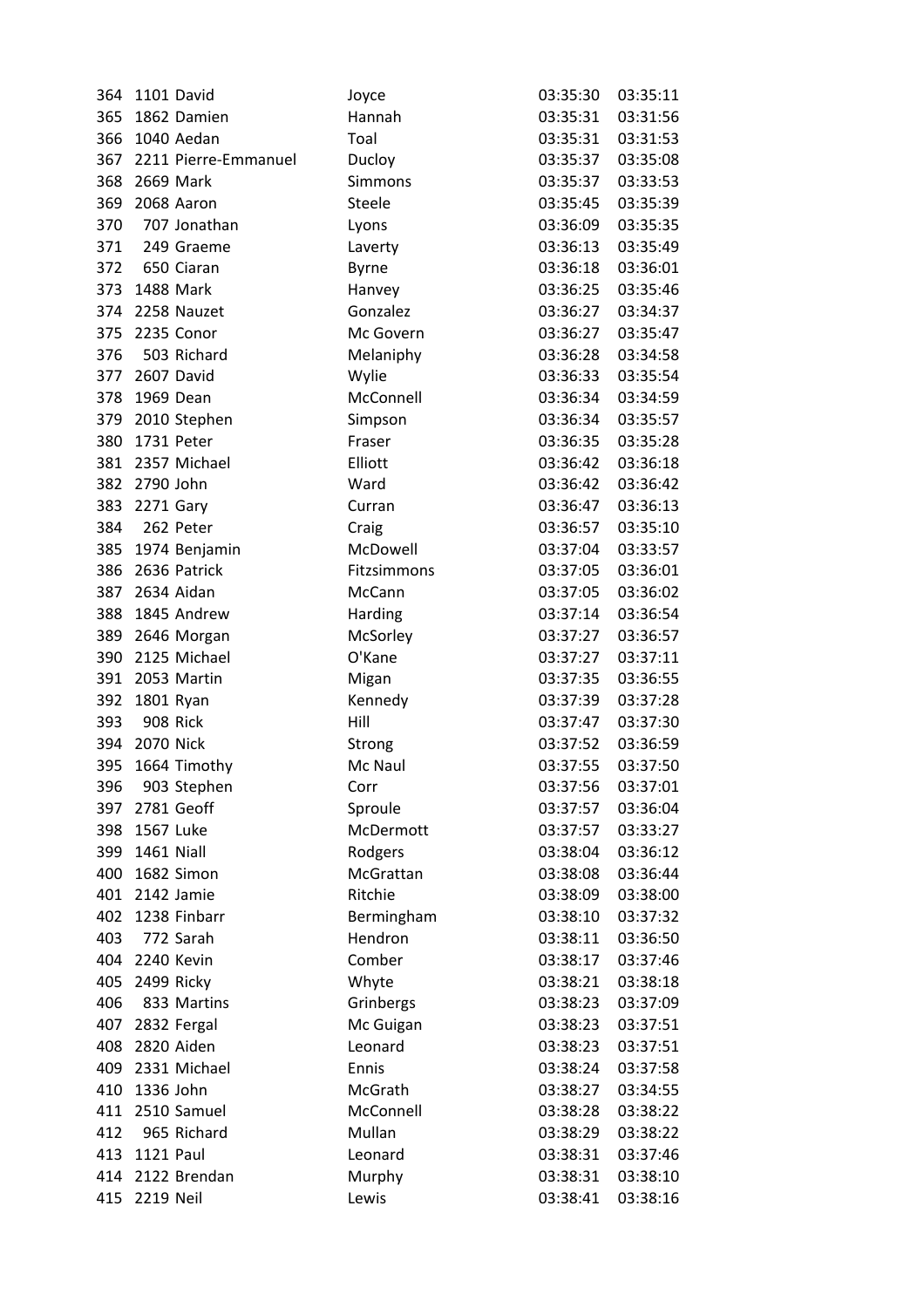| 416 |               | 149 Stephen      | Carroll          | 03:38:42 | 03:38:30 |
|-----|---------------|------------------|------------------|----------|----------|
| 417 |               | 1463 Ciaran      | Donaghy          | 03:38:43 | 03:34:40 |
| 418 |               | 2229 Bobbie      | Irvine           | 03:38:47 | 03:38:18 |
| 419 | 238 Euan      |                  | Philipps         | 03:38:48 | 03:38:06 |
|     |               | 420 1396 Michael | Vallely          | 03:38:49 | 03:38:31 |
| 421 |               | 2193 William     | Hester           | 03:38:50 | 03:38:39 |
| 422 |               | 34 Roger         | <b>McCormick</b> | 03:38:52 | 03:38:17 |
| 423 | 1560 Ross     |                  | Hegan            | 03:38:57 | 03:38:25 |
| 424 |               | 2764 Trevor      | Denton           | 03:38:59 | 03:37:44 |
|     | 425 2630 Gary |                  | O'Neill          | 03:39:15 | 03:37:10 |
| 426 |               | 1896 James       | McGee            | 03:39:16 | 03:38:56 |
| 427 |               | 1284 James       | Fearnley         | 03:39:21 | 03:38:43 |
| 428 | 2491 Paul     |                  | Williams         | 03:39:21 | 03:39:17 |
| 429 |               | 2916 Brendan     | McDonagh         | 03:39:24 | 03:38:43 |
| 430 |               | 225 Patrick      | Keatley          | 03:39:28 | 03:38:41 |
|     | 431 2151 Mark |                  | <b>Burns</b>     | 03:39:30 | 03:39:16 |
|     |               | 432 2596 David   | Gribben          | 03:39:32 | 03:38:23 |
|     | 433 2383 Colm |                  | Murphy           | 03:39:35 | 03:39:25 |
| 434 |               | 2307 Mark        | Corey            | 03:39:37 | 03:36:19 |
| 435 | 240 Colin     |                  | Mc Donnell       | 03:39:38 | 03:38:37 |
|     |               | 436 1098 Matthew | McConnell        | 03:39:38 | 03:39:33 |
| 437 |               | 1639 Stephen     | Dornan           | 03:39:43 | 03:39:36 |
| 438 |               | 959 Jamie        | Mahoney          | 03:39:47 | 03:38:57 |
| 439 |               | 474 Graham       | Smith            | 03:39:47 | 03:39:36 |
| 440 |               | 2680 Eilish      | Bell             | 03:39:49 | 03:39:03 |
| 441 |               | 2520 Jarlath     | Rodgers          | 03:39:51 | 03:37:30 |
| 442 |               | 2540 David       | McConville       | 03:39:59 | 03:39:46 |
| 443 | 1179 Ben      |                  | Huey             | 03:40:02 | 03:39:32 |
|     |               | 444 2599 William | Dunne            | 03:40:06 | 03:35:40 |
| 445 |               | 2836 Joanne      | Christy          | 03:40:08 | 03:39:37 |
| 446 |               | 519 Terry        | Caveney          | 03:40:14 | 03:39:53 |
| 447 |               | 1188 Gordon      | Murray           | 03:40:15 | 03:39:36 |
| 448 | 285 Alan      |                  | O'Neill          | 03:40:27 | 03:40:10 |
| 449 |               | 1436 Stephen     | Playfair         | 03:40:28 | 03:40:22 |
| 450 |               | 852 Mohit        | <b>Dhingra</b>   | 03:40:32 | 03:39:40 |
| 451 | 1819 Paul     |                  | <b>Barclay</b>   | 03:40:37 | 03:40:16 |
| 452 |               | 1204 Peter       | Crozier          | 03:40:44 | 03:39:58 |
| 453 |               | 1982 Michael     | Rea              | 03:40:47 | 03:40:17 |
| 454 |               | 1069 Barry       | Reid             | 03:40:51 | 03:40:25 |
| 455 | 2733 Sean     |                  | <b>Barrett</b>   | 03:40:53 | 03:40:44 |
| 456 |               | 2811 Mark        | Phillips         | 03:40:55 | 03:39:35 |
| 457 | 1375 Jim      |                  | Reilly           | 03:40:58 | 03:40:50 |
| 458 |               | 1221 Michael     | Haas             | 03:41:03 | 03:40:48 |
| 459 |               | 1851 Chris       | Ball             | 03:41:08 | 03:40:31 |
| 460 |               | 2748 David       | Montgomery       | 03:41:09 | 03:40:54 |
| 461 |               | 245 Ross         | <b>Neely</b>     | 03:41:13 | 03:40:48 |
| 462 |               | 1715 Ronan       | <b>Butler</b>    | 03:41:14 | 03:39:24 |
| 463 |               | 1932 Stephen     | Fay              | 03:41:15 | 03:40:26 |
| 464 |               | 1108 Steven      | Egan             | 03:41:21 | 03:40:40 |
| 465 |               | 1947 Ronnie      | Johnston         | 03:41:21 | 03:40:07 |
| 466 | 143 Jim       |                  | Mulholland       | 03:41:27 | 03:41:11 |
| 467 |               | 1294 James       | Hunter           | 03:41:27 | 03:40:35 |
|     |               |                  |                  |          |          |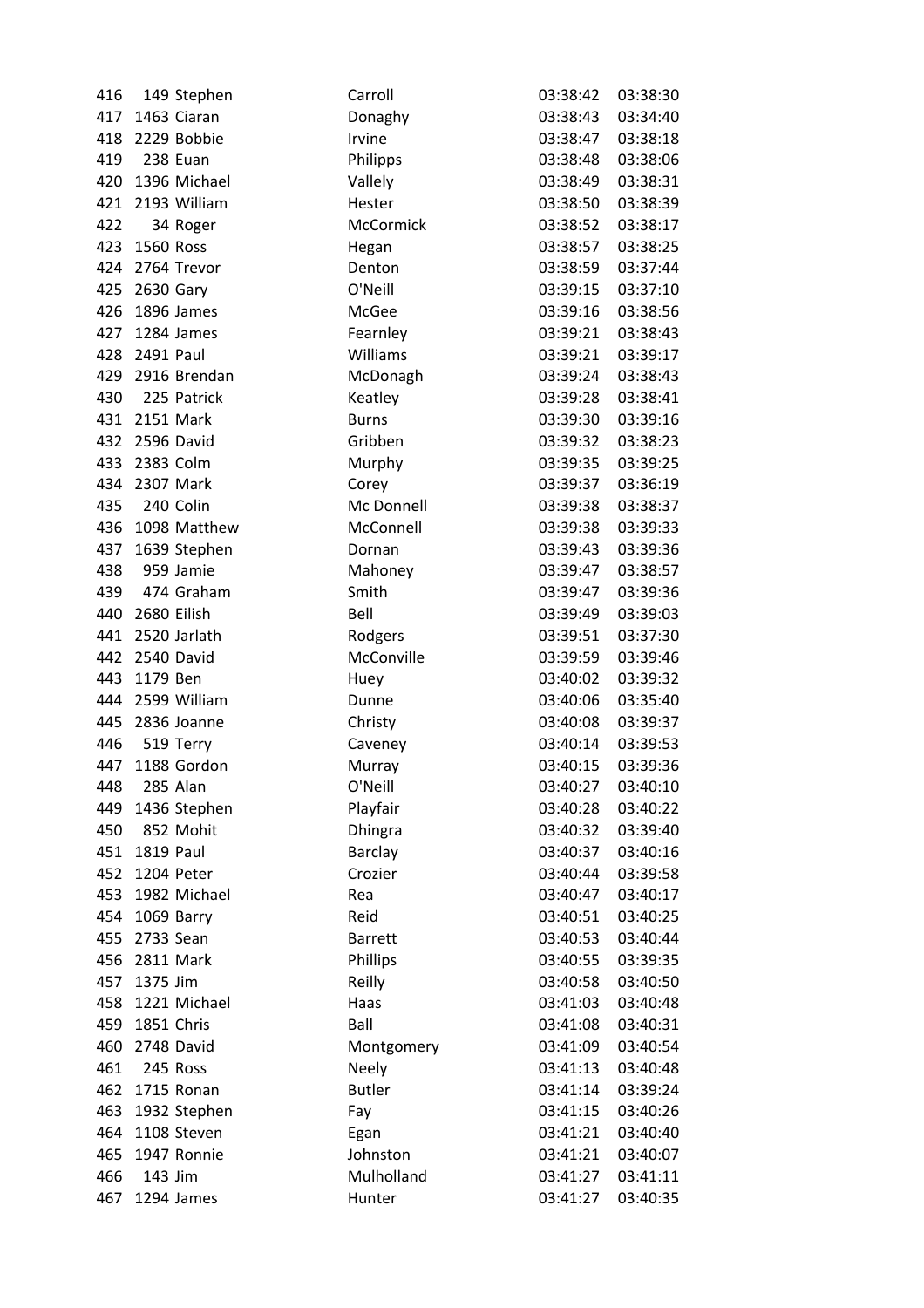| 468 |                | 1242 Timothy      | Bamber           | 03:41:31 | 03:40:47 |
|-----|----------------|-------------------|------------------|----------|----------|
|     | 469 2911 Neil  |                   | Campbell         | 03:41:34 | 03:41:26 |
| 470 |                | 2692 Philip       | Boone            | 03:41:35 | 03:40:45 |
|     | 471 1507 Gary  |                   | Reinhardt        | 03:41:38 | 03:41:09 |
| 472 |                | 1580 James        | McAfee           | 03:41:47 | 03:40:46 |
| 473 | 1080 Joe       |                   | McFlynn          | 03:41:48 | 03:40:26 |
| 474 |                | 90 Stephen        | Martin           | 03:41:49 | 03:41:30 |
| 475 |                | 838 Phillip       | Geddis           | 03:41:52 | 03:41:39 |
|     |                | 476 1161 Stephen  | <b>Black</b>     | 03:41:52 | 03:40:51 |
| 477 |                | 1455 Christine    | <b>Bushell</b>   | 03:41:52 | 03:40:51 |
|     |                | 478 2740 Nicholas | Wallace          | 03:41:53 | 03:41:35 |
| 479 |                | 813 Malachy       | Clarke           | 03:41:56 | 03:41:41 |
|     |                | 480 2032 Adam     | Duncan           | 03:42:01 | 03:39:55 |
| 481 |                | 1175 Lauren       | McMurtry         | 03:42:03 | 03:40:25 |
| 482 |                | 1504 Mark         | Kernohan         | 03:42:12 | 03:41:26 |
|     |                | 483 2546 Robin    | Gillespie        | 03:42:13 | 03:41:34 |
|     |                | 484 1938 Philip   | Carson           | 03:42:13 | 03:41:34 |
| 485 |                | 1087 Michael      | Stylianides      | 03:42:14 | 03:41:55 |
| 486 |                | 1994 Scott        | McIlwaine        | 03:42:17 | 03:41:40 |
| 487 |                | 2468 Conor        | Clerkin          | 03:42:23 | 03:42:10 |
| 488 |                | 2903 Conor        | Hogarth          | 03:42:24 | 03:40:33 |
| 489 |                | 1248 Leslie       | Crawford         | 03:42:24 | 03:42:11 |
|     |                | 490 1991 Stephen  | Willis           | 03:42:24 | 03:42:00 |
| 491 |                | 1983 Mark         | Willis           | 03:42:24 | 03:42:01 |
| 492 |                | 1606 David        | McAllister       | 03:42:25 | 03:42:06 |
| 493 | 2427 Craig     |                   | Thorburn         | 03:42:32 | 03:42:24 |
|     |                | 494 2263 Rachel   | Hardy            | 03:42:35 | 03:42:15 |
| 495 |                | 2602 Benjamin     | Moag             | 03:42:37 | 03:41:26 |
|     | 496 2197 Peter |                   | Cosgrove         | 03:42:38 | 03:42:21 |
| 497 |                | 781 Darragh       | McConville       | 03:42:41 | 03:42:33 |
| 498 | 2909 Late      |                   | Entry            | 03:42:41 | 03:42:34 |
| 499 |                | 1673 Neville      | McGroarty        | 03:42:41 | 03:41:34 |
|     |                | 500 1688 Adrian   | Ferson           | 03:42:45 | 03:41:09 |
| 501 |                | 2876 Gareth       | Carville         | 03:42:46 | 03:42:27 |
| 502 |                | 1706 Russell      | <b>Bailey</b>    | 03:42:47 | 03:42:18 |
|     |                | 503 1707 Rodney   | Coburn           | 03:42:47 | 03:42:19 |
|     |                | 504 2471 Alasdair | O'Hara           | 03:42:49 | 03:42:10 |
|     |                | 505 1798 Declan   | <b>McGrellis</b> | 03:42:50 | 03:42:47 |
|     | 506 1533 Anna  |                   | Davidson         | 03:42:51 | 03:42:20 |
| 507 | 1415 Paul      |                   | Inions           | 03:42:51 | 03:42:32 |
| 508 |                | 1201 Sharon       | Williamson       | 03:42:51 | 03:41:58 |
|     | 509 2254 Brian |                   | Mc Auley         | 03:42:52 | 03:42:37 |
|     |                | 510 2841 Darrel   | Cooper           | 03:42:52 | 03:40:02 |
| 511 |                | 1781 Matthew      | Tindal           | 03:42:57 | 03:42:33 |
|     | 512 2721 Chris |                   | McFadden         | 03:43:04 | 03:40:27 |
| 513 |                | 1106 Raymond      | Mc Cann          | 03:43:06 | 03:42:05 |
| 514 |                | 1691 Kieran       | Campbell         | 03:43:11 | 03:43:00 |
| 515 |                | 1307 Bronagh      | McCann           | 03:43:11 | 03:39:56 |
| 516 |                | 1788 Jason        | Crean            | 03:43:13 | 03:42:22 |
| 517 |                | 683 Drew          | Fowler           | 03:43:15 | 03:42:54 |
| 518 |                | 347 Robert        | Wallace          | 03:43:16 | 03:43:00 |
| 519 |                | 400 Benny         | Smyth            | 03:43:17 | 03:42:17 |
|     |                |                   |                  |          |          |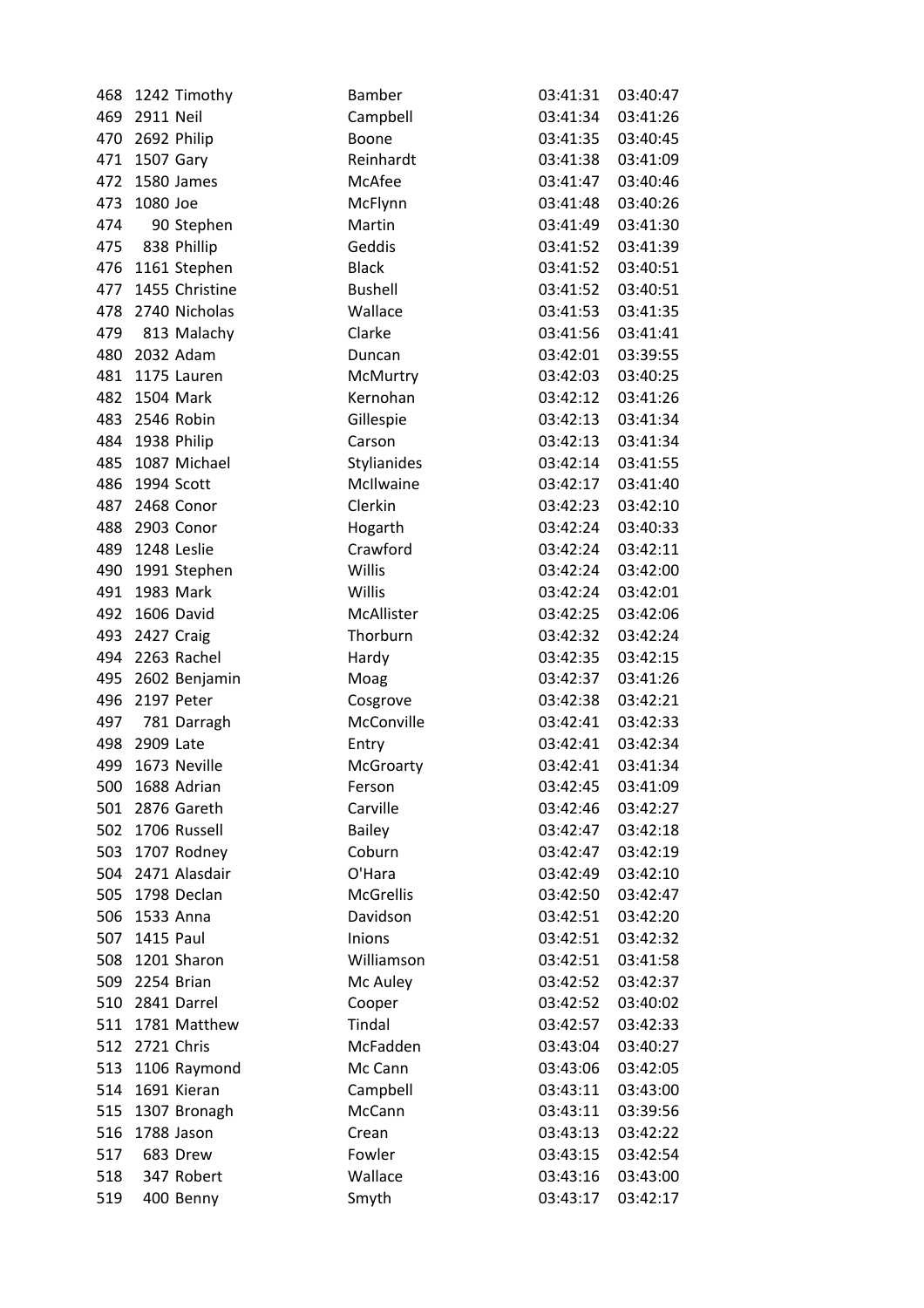| 520 |                | 583 Andrzey        | Chomicz         | 03:43:21          | 03:42:41 |
|-----|----------------|--------------------|-----------------|-------------------|----------|
|     |                | 521 1817 Alastair  | Sweetnam        | 03:43:27          | 03:43:07 |
| 522 |                | 604 Simon          | Spence          | 03:43:28          | 03:43:12 |
|     |                | 523 1357 Aaron     | <b>Beggs</b>    | 03:43:28          | 03:41:13 |
|     |                | 524 1597 Matthew   | Scott           | 03:43:28          | 03:42:45 |
| 525 |                | 962 Isaac          | Kerr            | 03:43:30          | 03:42:56 |
|     | 526 2913 Tyler |                    | <b>Tommins</b>  | 03:43:32          | 03:42:24 |
|     |                | 527 2127 Michael   | Ewings          | 03:43:33          | 03:43:28 |
| 528 |                | 218 Barry          | Troughton       | 03:43:34          | 03:43:13 |
|     | 529 2861 Liam  |                    | McGarry         | 03:43:34          | 03:43:32 |
|     | 530 923 Jim    |                    | Pow             | 03:43:36          | 03:43:18 |
|     |                | 531 2817 Frank     | <b>Byrnes</b>   | 03:43:41          | 03:43:22 |
|     | 532 2308 Chris |                    | Adams           | 03:43:46          | 03:43:03 |
|     |                | 533 2794 Declan    | Ó Grianna       | 03:43:49          | 03:41:47 |
| 534 |                | 2143 Adrian        | <b>Brennan</b>  | 03:43:54          | 03:43:44 |
|     |                | 535 1236 Eddie     | Clyde           | 03:43:54          | 03:43:51 |
|     |                | 536 1886 Johnny    | Greer           | 03:43:56          | 03:42:50 |
| 537 |                | 297 Nesta          | McCluskey       | 03:43:56          | 03:43:32 |
|     | 538 298 Ryan   |                    | McCluskey       | 03:43:56          | 03:43:33 |
|     |                | 539 1437 Judith    | Calderwood      | 03:43:59          | 03:43:34 |
|     |                | 540 1462 Suzanne   | Matonti         | 03:44:00          | 03:43:48 |
|     |                | 541 2470 Andrew    | Kerins          | 03:44:01          | 03:43:07 |
|     |                | 542 137 Nicola     | Schofield Lavin | 03:44:01          | 03:43:25 |
|     |                | 543 345 Patrick    | Quinn           | 03:44:01          | 03:41:30 |
|     |                | 544 2385 Robert    | <b>Blair</b>    | 03:44:03          | 03:43:28 |
| 545 | 2855 Joe       |                    | Donnelly        | 03:44:04          | 03:42:57 |
| 546 |                | 2441 Thomas        | Farrelly        | 03:44:07          | 03:43:47 |
|     | 547 2869 Kevin |                    | Large           | 03:44:10          | 03:43:38 |
|     |                | 548 977 Neil James | Nairn           | 03:44:11          | 03:43:50 |
|     | 549 575 Matt   |                    | Gilmour         | 03:44:12          | 03:43:13 |
|     | 550 2658 lan   |                    | Agnew           | 03:44:14          | 03:43:46 |
| 551 |                | 589 Chris          | Storey          | 03:44:18          | 03:43:43 |
|     | 552 2058 Dom   |                    | McLarnon        | 03:44:19 03:43:15 |          |
| 553 |                | 2665 Dessie        | Mulvenna        | 03:44:20          | 03:43:26 |
| 554 |                | 916 Vasile         | Vranceanu       | 03:44:22          | 03:43:55 |
|     |                | 555 1510 Danny     | Dougan          | 03:44:26          | 03:43:18 |
|     |                | 556 1134 Ciaran    | Mallon          | 03:44:26          | 03:43:18 |
|     |                | 557 2604 Nichols   | Thompson        | 03:44:26          | 03:42:54 |
| 558 |                | 397 Daniel         | <b>Brennan</b>  | 03:44:28          | 03:43:38 |
|     |                | 559 2902 Dermot    | O?neill         | 03:44:31          | 03:43:25 |
| 560 |                | 1031 Angus         | McCready        | 03:44:32          | 03:44:03 |
|     | 561 1517 Peter |                    | Cates           | 03:44:35          | 03:43:38 |
| 562 |                | 2666 Tracey        | Odonnell        | 03:44:44          | 03:43:45 |
|     |                | 563 1967 Damien    | Cunningham      | 03:44:55          | 03:44:36 |
|     |                | 564 1594 Stephen   | Glasgow         | 03:44:59          | 03:44:34 |
| 565 | 1837 John      |                    | Howe            | 03:45:03          | 03:44:57 |
| 566 |                | 241 Stephen        | Mezza           | 03:45:26          | 03:42:44 |
| 567 |                | 1849 Richard       | Dunn            | 03:45:31          | 03:45:06 |
| 568 | 1181 Eoin      |                    | Phibbs          | 03:45:43          | 03:45:29 |
| 569 |                | 863 Katie          | Leach           | 03:45:43          | 03:43:57 |
|     | 570 1044 Marc  |                    | <b>Butler</b>   | 03:45:44          | 03:43:29 |
| 571 |                | 1595 Manus         | McShane         | 03:45:45          | 03:43:09 |
|     |                |                    |                 |                   |          |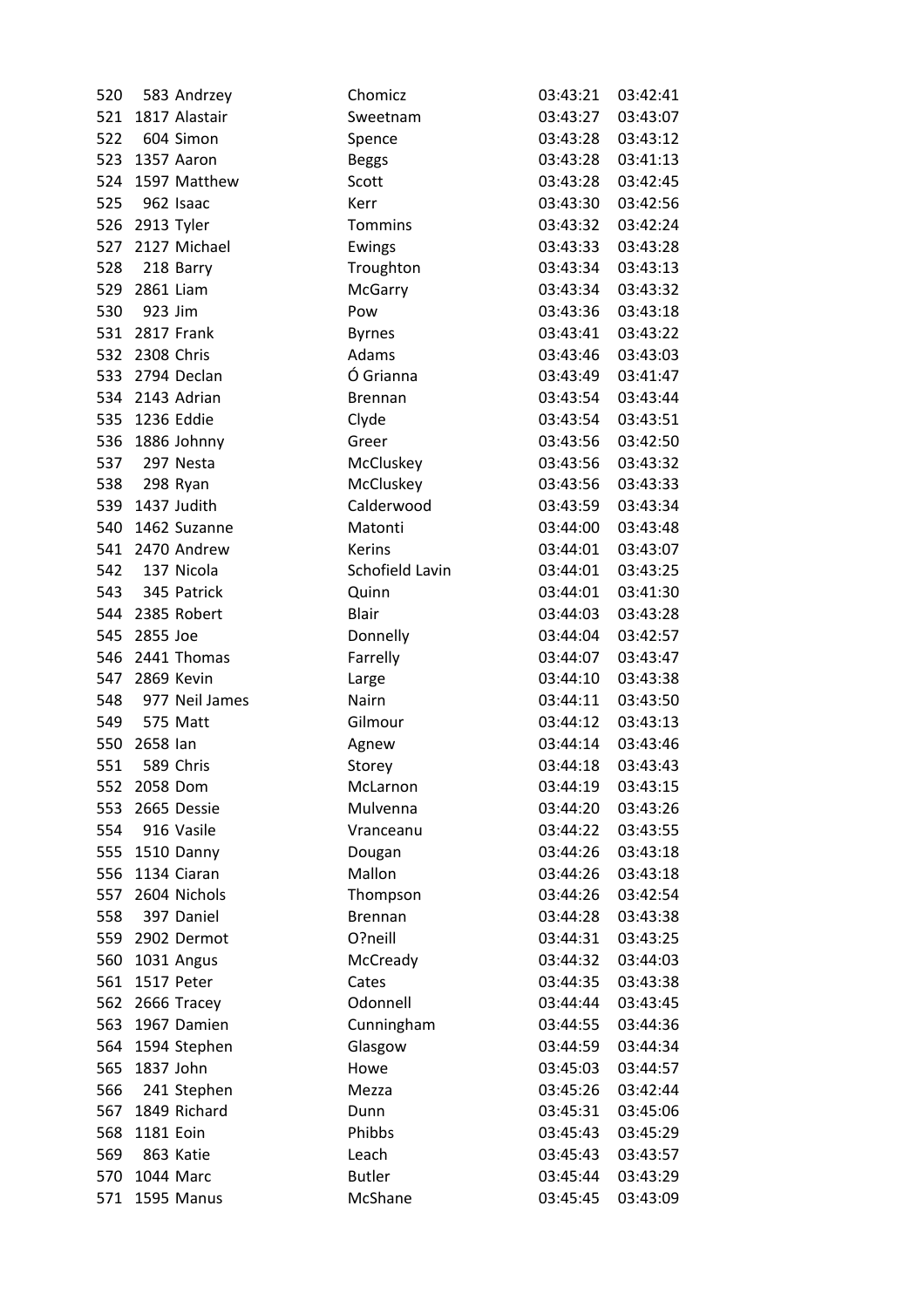| 572 | 2301 John     |                  | Mc Cann           | 03:45:49 | 03:45:19 |
|-----|---------------|------------------|-------------------|----------|----------|
| 573 | 1592 Joe      |                  | Walker            | 03:45:50 | 03:45:00 |
| 574 |               | 1385 Dermot      | McKeague          | 03:45:51 | 03:41:30 |
| 575 |               | 87 Joanne        | Garvin            | 03:45:52 | 03:44:26 |
| 576 | 1613 Karl     |                  | Lynch             | 03:46:00 | 03:45:40 |
| 577 |               | 1210 Margaret    | Flannery          | 03:46:10 | 03:46:02 |
| 578 |               | 860 Dylan        | Kelly             | 03:46:13 | 03:44:53 |
|     | 579 2859 Ryan |                  | Leonard           | 03:46:23 | 03:46:06 |
| 580 |               | 2852 Julian      | Bardon            | 03:46:26 | 03:42:28 |
| 581 |               | 1009 Artur       | Kuwik             | 03:46:28 | 03:45:29 |
| 582 |               | 1993 Bronagh     | <b>Bradley</b>    | 03:46:29 | 03:44:01 |
| 583 |               | 759 Dennis       | McMonagle         | 03:46:32 | 03:46:03 |
| 584 |               | 1013 Alasdair    | Skeoch            | 03:46:45 | 03:46:12 |
| 585 | 177 Joe       |                  | George            | 03:46:47 | 03:46:24 |
| 586 |               | 1513 Lucy Sarah  | MacKay            | 03:46:49 | 03:46:11 |
| 587 |               | 2503 James       | Montgomery        | 03:46:54 | 03:46:12 |
| 588 | 1113 John     |                  | Robinson          | 03:46:57 | 03:46:09 |
| 589 |               | 2627 Anthony     | O'Toole           | 03:46:59 | 03:45:56 |
| 590 |               | 936 Sean         | Evans             | 03:47:00 | 03:43:41 |
|     |               | 591 935 Julian   | Bown              | 03:47:02 | 03:43:42 |
|     |               | 592 2126 Matthew | Lyons             | 03:47:02 | 03:44:45 |
|     |               | 593 2250 Andrew  | Hoy               | 03:47:03 | 03:44:45 |
|     |               | 594 2768 Andrew  | Hanna             | 03:47:04 | 03:46:51 |
| 595 |               | 2850 Jonathan    | Caldwell          | 03:47:08 | 03:43:08 |
| 596 |               | 2075 Stephen     | <b>Buick</b>      | 03:47:09 | 03:46:26 |
| 597 |               | 2041 Jonathan    | Craig             | 03:47:12 | 03:47:08 |
| 598 |               | 934 Donal        | McAlister         | 03:47:13 | 03:46:50 |
|     |               | 599 933 Sharon   | McAlister         | 03:47:13 | 03:46:50 |
| 600 |               | 1642 Benjamin    | Mann              | 03:47:17 | 03:46:59 |
| 601 |               | 1933 David       | Murphy            | 03:47:18 | 03:46:32 |
| 602 |               | 2345 Anthony     | Quinn             | 03:47:20 | 03:46:27 |
| 603 |               | 217 Alan         | <b>McWilliams</b> | 03:47:21 | 03:47:10 |
| 604 | 626 Evan      |                  | McCormack         | 03:47:26 | 03:46:58 |
| 605 | 1940 John     |                  | <b>Butcher</b>    | 03:47:33 | 03:47:27 |
| 606 |               | 911 Mark         | Donaghy           | 03:47:34 | 03:46:45 |
| 607 |               | 2259 Fiona       | Johnston          | 03:47:39 | 03:47:29 |
| 608 |               | 876 Ross         | Moore             | 03:47:44 | 03:44:43 |
| 609 |               | 110 Pauline      | <b>Bayliss</b>    | 03:47:45 | 03:47:12 |
| 610 |               | 2539 Katrina     | Statham           | 03:47:46 | 03:45:56 |
| 611 |               | 2577 Gillian     | Cordner           | 03:47:46 | 03:47:15 |
| 612 |               | 1406 Fiona       | Sutherland        | 03:47:46 | 03:47:33 |
| 613 | 1120 Erin     |                  | Richardson        | 03:47:48 | 03:47:11 |
| 614 |               | 1632 Patrick     | Flanagan          | 03:47:50 | 03:47:13 |
| 615 |               | 1671 Brian       | Kearney           | 03:47:50 | 03:47:27 |
| 616 |               | 2672 James       | Johnston          | 03:47:51 | 03:46:53 |
| 617 |               | 221 Edward       | Felix             | 03:47:51 | 03:47:00 |
| 618 |               | 2384 Stephen     | Mc Stravick       | 03:47:53 | 03:47:40 |
| 619 |               | 86 Paul          | Galloway          | 03:47:53 | 03:47:38 |
| 620 |               | 1698 Aidan       | <b>Black</b>      | 03:47:54 | 03:47:32 |
| 621 |               | 1444 Keith       | Pattison          | 03:47:58 | 03:44:02 |
| 622 |               | 2819 Graham      | McCormack         | 03:48:03 | 03:46:58 |
| 623 |               | 1270 Andy        | <b>Burrows</b>    | 03:48:08 | 03:47:00 |
|     |               |                  |                   |          |          |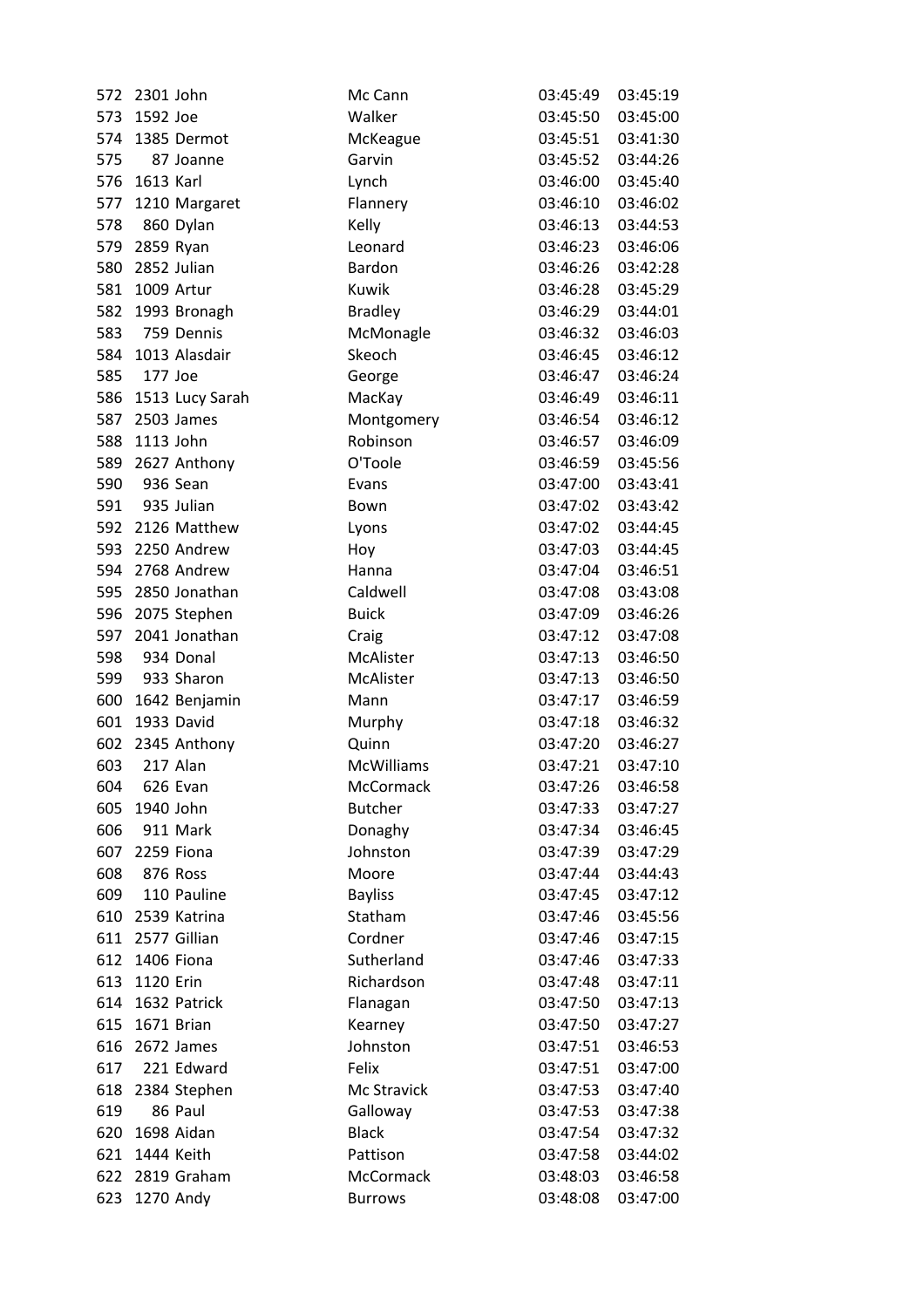|     |                | 624 2791 Pauline          | Love            | 03:48:09             | 03:46:35 |
|-----|----------------|---------------------------|-----------------|----------------------|----------|
| 625 | 1491 John      |                           | Geraghty        | 03:48:13             | 03:48:02 |
| 626 |                | 994 Sean                  | Molloy          | 03:48:24             | 03:47:56 |
|     |                | 627 1312 Jamie            | Tomaselli       | 03:48:27             | 03:48:06 |
| 628 |                | 776 Jamie                 | Crawford        | 03:48:29             | 03:45:12 |
| 629 |                | 1725 Robert               | Martin          | 03:48:31             | 03:47:59 |
| 630 |                | 1450 Patrick              | O'Neill         | 03:48:32             | 03:48:24 |
|     |                | 631 2381 Brendan          | Grew            | 03:48:38             | 03:48:15 |
| 632 |                | 975 Jonathan              | <b>Beattie</b>  | 03:48:41             | 03:47:45 |
|     | 633 1968 Colin |                           | Funston         | 03:48:42             | 03:48:02 |
|     |                | 634 2897 Michael          | McKeown         | 03:48:43             | 03:48:37 |
| 635 |                | 2723 Amanda               | Doherty         | 03:48:43             | 03:44:09 |
| 636 |                | 767 Angela                | McBrien         | 03:48:46             | 03:48:18 |
|     |                | 637 1667 Michael          | McCreesh        | 03:48:47             | 03:48:07 |
| 638 |                | 2380 Matthew              | McGarrity       | 03:48:48             | 03:48:08 |
|     |                | 639 1063 Ciaran           | Doyle           | 03:48:48             | 03:47:32 |
| 640 |                | 1363 Simon                | Hamilton        | 03:48:49             | 03:48:00 |
| 641 |                | 306 Graham                | Campbell        | 03:48:49             | 03:48:09 |
|     |                | 642 2834 Garry            | Cullinan        | 03:48:52             | 03:48:03 |
| 643 |                | 2396 Stuart               | Thompson        | 03:48:55             | 03:46:39 |
| 644 |                | 1633 Michael              | McKee           | 03:48:56             | 03:48:34 |
|     |                | 645 1338 Philip           | Rafferty        | 03:48:58             | 03:48:39 |
| 646 |                | 1079 Patrick              | Smyth           | 03:49:04             | 03:45:49 |
| 647 |                | 985 Paul                  | Lynch           | 03:49:09             | 03:46:19 |
| 648 |                | 2716 Nathan               | Martin          | 03:49:15             | 03:49:05 |
|     |                | 649 1964 Gerard M         | Heaney          | 03:49:15             | 03:47:10 |
| 650 |                | 51 Alex                   | Stewart         | 03:49:17             | 03:48:21 |
| 651 |                | 471 Simon                 | Stephens        | 03:49:18             | 03:47:10 |
|     |                | 652 1198 Damian           | McLarnon        | 03:49:18             | 03:48:56 |
|     |                | 653 2185 Matthew          | Surginor        | 03:49:19             | 03:49:05 |
| 654 |                | 2186 Ciaran               | Morrison        | 03:49:19             | 03:49:05 |
| 655 |                | 39 Brian                  | Williamson      | 03:49:23             | 03:48:22 |
|     |                | 656 1625 Philip           | Baird           | 03:49:33 03:46:42    |          |
| 657 |                | 652 Ciaran                | <b>Stuart</b>   | 03:49:33             | 03:47:09 |
| 658 |                | 94 Gareth                 | Allen           | 03:49:33             | 03:49:06 |
| 659 |                | 223 Andre                 | Michel          | 03:49:39             | 03:49:18 |
| 660 |                | 1115 Dallán               | McKenna         | 03:49:39             | 03:49:39 |
|     |                | 661 1672 James            | Rooney          | 03:49:42             | 03:49:01 |
| 662 |                | 1702 Stephen              | Hughes          | 03:49:46             | 03:47:57 |
| 663 |                | 486 Sam                   | Jensch          | 03:49:50             | 03:48:25 |
| 664 |                | 1439 Nicolas              | Perriot         | 03:49:55             | 03:48:53 |
| 665 |                | 632 Barry                 | Clarke          | 03:49:56             | 03:49:21 |
| 666 |                | 2354 Justin               | Hamill          | 03:49:57             | 03:49:23 |
| 667 |                | 2120 Charlie              | McCormick       | 03:50:04             | 03:48:59 |
|     |                | 460 Andrew                | Lowicki         |                      |          |
| 668 |                |                           |                 | 03:50:07<br>03:50:14 | 03:49:27 |
| 669 |                | 1505 James Joseph         | <b>McAuley</b>  |                      | 03:45:50 |
| 670 |                | 1827 Michael<br>1807 Mark | Walker<br>Moore | 03:50:16             | 03:49:45 |
| 671 |                |                           |                 | 03:50:20             | 03:49:28 |
| 672 |                | 1821 Jonathan             | <b>Barrett</b>  | 03:50:21             | 03:49:28 |
| 673 | 1225 Niall     |                           | McShane         | 03:50:22             | 03:49:32 |
|     | 674 2046 Ben   |                           | Peake           | 03:50:27             | 03:48:26 |
| 675 |                | 1649 Matthew              | Campbell        | 03:50:33             | 03:50:15 |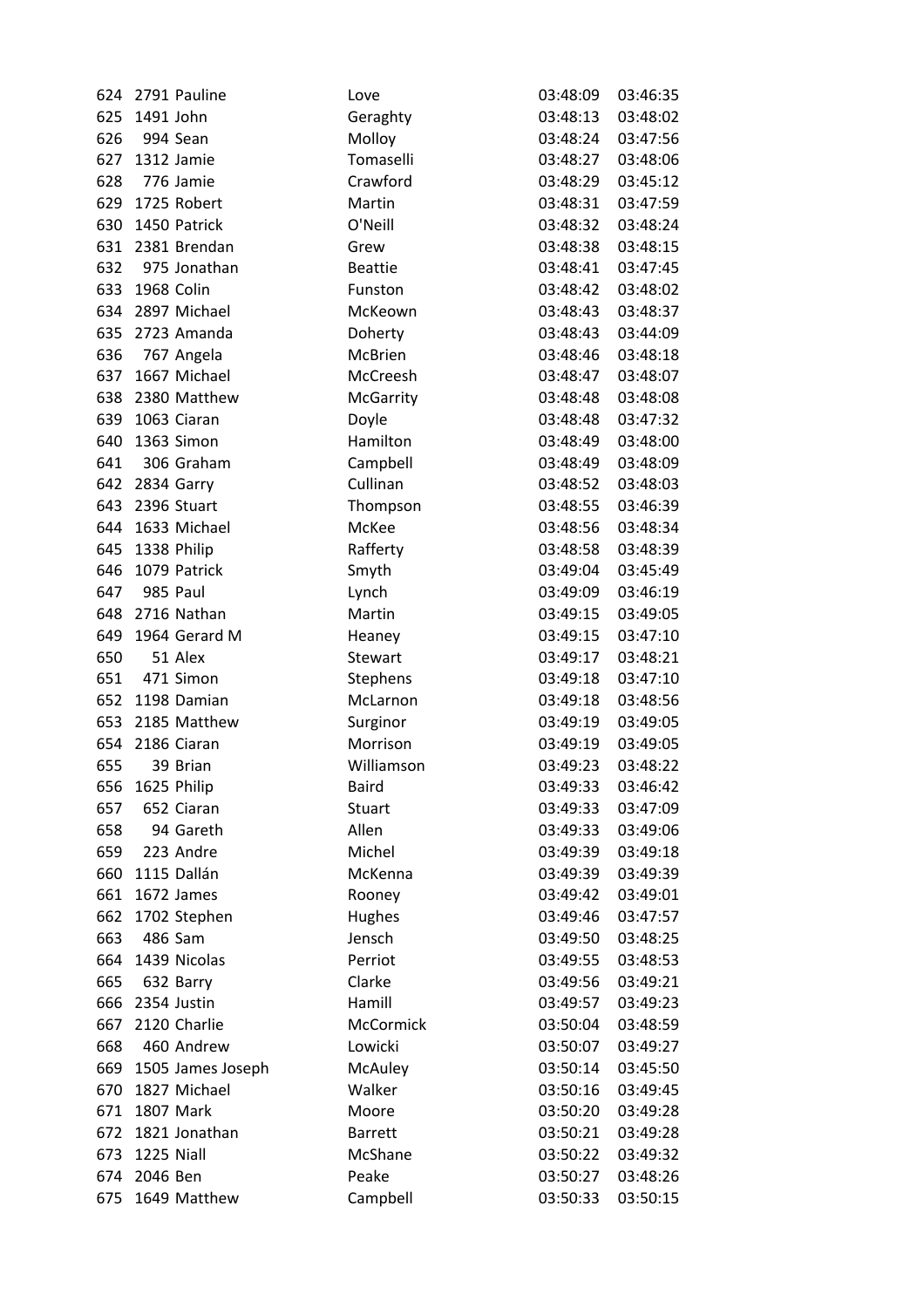| 676 |               | 1723 James       | O'Connor        | 03:50:34          | 03:48:17 |
|-----|---------------|------------------|-----------------|-------------------|----------|
| 677 |               | 830 Mark         | Nelson          | 03:50:38          | 03:48:39 |
|     |               | 678 1219 William | Jenkins         | 03:50:46          | 03:46:45 |
| 679 | 545 Paul      |                  | Ross            | 03:50:48          | 03:49:54 |
| 680 |               | 469 Jonathan     | Swann           | 03:50:49          | 03:50:27 |
| 681 |               | 1244 Matthew     | McHenr          | 03:50:51          | 03:49:58 |
| 682 |               | 2005 Shafei      | Sartawi         | 03:50:52          | 03:50:45 |
| 683 |               | 1413 Catriona    | Shatwell        | 03:50:52          | 03:50:07 |
| 684 | 1139 Liam     |                  | McHenry         | 03:50:53          | 03:50:53 |
|     |               | 685 2232 Rodger  | Montgomery      | 03:51:01          | 03:50:12 |
| 686 |               | 1774 Andrew      | Gilliland       | 03:51:07          | 03:50:35 |
| 687 | 2456 John     |                  | Donnelly        | 03:51:08          | 03:49:57 |
| 688 |               | 2583 Mark        | Dinsmore        | 03:51:09          | 03:48:05 |
| 689 |               | 2783 Andrew      | Michael         | 03:51:11          | 03:50:03 |
| 690 | 2796 Anna     |                  | McArdle         | 03:51:22          | 03:48:30 |
| 691 |               | 1749 Jonathan    | Dunlop          | 03:51:28          | 03:50:09 |
|     | 692 1655 Hugh |                  | McKay           | 03:51:35          | 03:51:01 |
| 693 |               | 1782 David       | Kelly           | 03:51:35          | 03:49:28 |
| 694 | 1874 Rod      |                  | McCance         | 03:51:40          | 03:49:35 |
| 695 |               | 1053 Colin       | French          | 03:51:44          | 03:51:17 |
| 696 |               | 2020 Bernadette  | McKevitt        | 03:51:46          | 03:50:51 |
| 697 |               | 445 Riain        | McAtamney       | 03:51:46          | 03:51:29 |
| 698 |               | 43 Joshua        | McAtee          | 03:51:48          | 03:51:39 |
| 699 |               | 1539 Anthony     | Mills           | 03:51:52          | 03:47:07 |
| 700 |               | 2426 Adrian      | Boyd            | 03:52:01          | 03:49:39 |
| 701 |               | 2429 Mark        | McElhinney      | 03:52:02          | 03:49:39 |
| 702 |               | 1502 Andrew      | Egan            | 03:52:07          | 03:51:17 |
| 703 | 859 Kris      |                  | Magill          | 03:52:08          | 03:50:28 |
|     |               | 704 382 Joseph   | McMenamin       | 03:52:12          | 03:51:30 |
| 705 |               | 712 Michael      | Clarke          | 03:52:16          | 03:51:51 |
| 706 | 2522 Alan     |                  | Harrison        | 03:52:18          | 03:51:31 |
| 707 |               | 1343 Jason       | Conley          | 03:52:19          | 03:49:06 |
| 708 |               | 2741 Shannon     | Corbett         | 03:52:22 03:51:31 |          |
| 709 |               | 2288 Douglas     | Stjepic         | 03:52:26          | 03:51:20 |
| 710 |               | 1355 Michelle    | McKibbin        | 03:52:27          | 03:51:24 |
| 711 |               | 1096 Anna        | Majewska-Murray | 03:52:27          | 03:51:31 |
| 712 |               | 1677 Amanda      | Voss_rorke      | 03:52:28          | 03:51:29 |
|     | 713 2162 Mark |                  | Hamill          | 03:52:30          | 03:51:03 |
| 714 |               | 1208 Jamie       | Mudge           | 03:52:38          | 03:51:45 |
| 715 |               | 2454 Shaun       | O'Boyle         | 03:52:40          | 03:51:32 |
| 716 |               | 2371 Peter       | McClean         | 03:52:41          | 03:51:00 |
| 717 | 635 Lee       |                  | Glover          | 03:52:41          | 03:52:14 |
| 718 |               | 634 Patrick      | McAliskey       | 03:52:42          | 03:52:14 |
| 719 |               | 407 Orla         | Devaney         | 03:52:43          | 03:51:08 |
| 720 |               | 2864 Stephen     | McLaughlin      | 03:52:53          | 03:52:27 |
| 721 |               | 2626 Molua       | Donohoe         | 03:52:53          | 03:51:13 |
| 722 |               | 2806 Chris       | Hoey            | 03:52:54          | 03:50:33 |
| 723 |               | 463 John         | McGinn          | 03:52:56          | 03:52:34 |
|     |               | 724 2147 Sarah   | Quinlan         | 03:52:57          | 03:52:25 |
| 725 |               | 1203 Simon       | Zimmermann      | 03:52:57          | 03:52:42 |
| 726 | 2180 Sean     |                  | Scullion        | 03:53:00          | 03:52:33 |
| 727 |               | 452 Kevin        | Toal            | 03:53:00          | 03:48:49 |
|     |               |                  |                 |                   |          |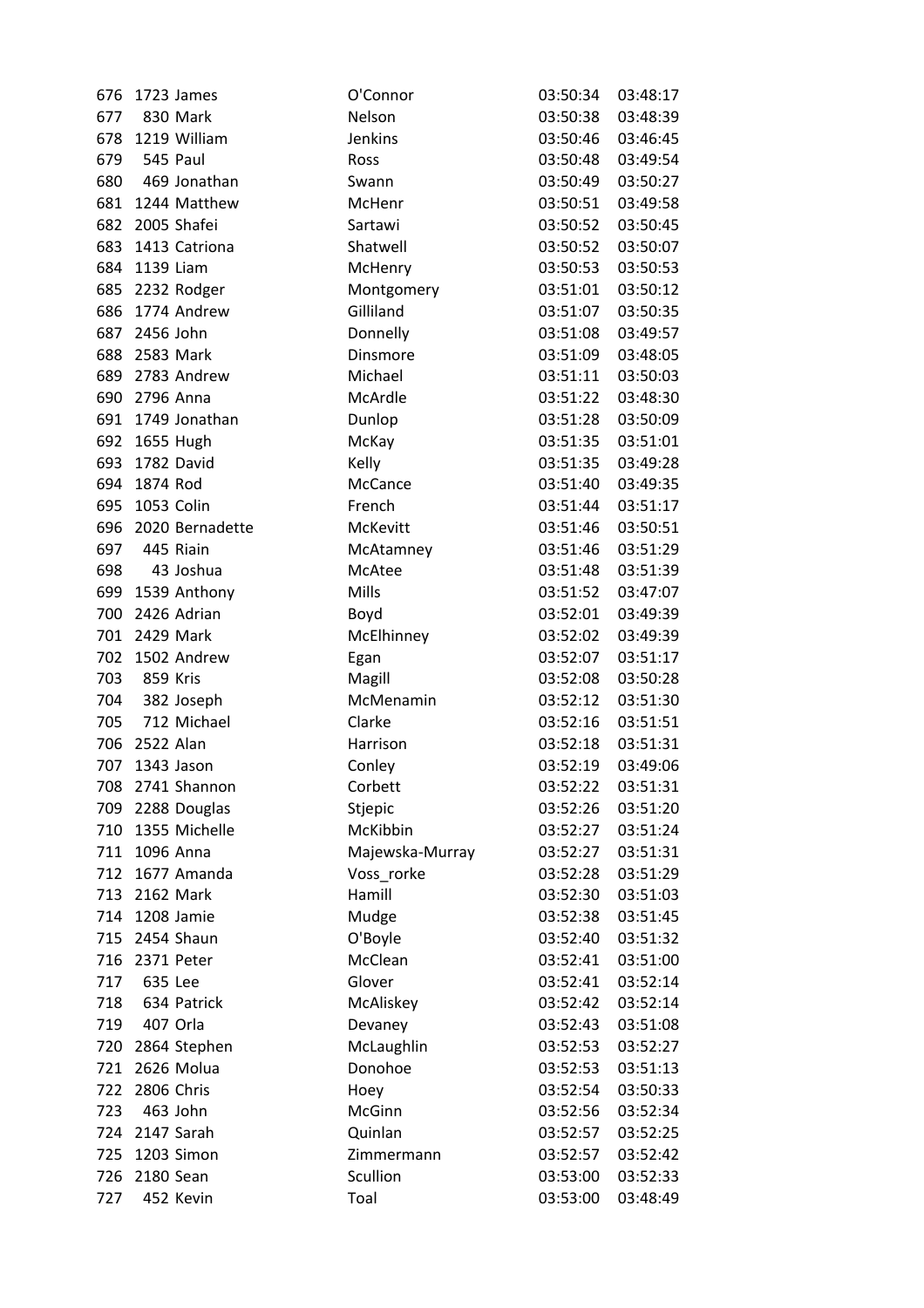| 728 | 317 Phil       |                   | Annette        | 03:53:00          | 03:51:49 |
|-----|----------------|-------------------|----------------|-------------------|----------|
|     |                | 729 451 Gemma     | Jones          | 03:53:02          | 03:48:50 |
|     | 730 1861 Scott |                   | Martin         | 03:53:04          | 03:52:28 |
|     | 731 1868 Peter |                   | Ellis          | 03:53:09          | 03:52:34 |
|     | 732 1543 Clive |                   | <b>Nesbitt</b> | 03:53:11          | 03:52:36 |
| 733 |                | 32 Matthew        | Nicholson      | 03:53:11          | 03:52:17 |
|     |                | 734 1304 David    | Smith          | 03:53:13          | 03:52:01 |
|     | 735 1751 Barry |                   | Forde          | 03:53:15          | 03:52:11 |
| 736 |                | 981 Neal          | Shanks         | 03:53:15          | 03:52:28 |
|     |                | 737 2420 Michael  | Ruddell        | 03:53:16          | 03:50:30 |
|     |                | 738 2182 Terence  | Mullan         | 03:53:17          | 03:50:53 |
| 739 |                | 598 Satu          | Iho            | 03:53:19          | 03:51:43 |
| 740 |                | 892 Stephane      | Delourme       | 03:53:20          | 03:50:34 |
| 741 |                | 891 Peter         | McGahan        | 03:53:20          | 03:50:33 |
| 742 |                | 722 Christopher   | Donaghy        | 03:53:24          | 03:52:07 |
|     | 743 1562 Matt  |                   | O'Kane         | 03:53:33          | 03:52:39 |
| 744 |                | 215 John          | Murdock        | 03:53:38          | 03:50:44 |
|     |                | 745 875 Andrew    | Kennedy        | 03:53:42          | 03:53:04 |
|     | 746 1428 Colin |                   | Marshall       | 03:53:43          | 03:51:40 |
| 747 | 1785 Paul      |                   | Dowey          | 03:53:49          | 03:53:12 |
| 748 |                | 1554 Naomi        | Robb           | 03:53:50          | 03:52:55 |
|     | 749 153 Tony   |                   | Read           | 03:53:51          | 03:51:23 |
|     |                | 750 663 Walter    | Cox            | 03:53:51          | 03:52:52 |
|     | 751 2134 Ryan  |                   | Mohan          | 03:53:52          | 03:51:29 |
| 752 |                | 2388 David        | <b>Byrne</b>   | 03:53:55          | 03:53:28 |
| 753 | 2552 Alan      |                   | Lockington     | 03:53:58          | 03:50:46 |
|     |                | 754 2584 Gerard   | Rowe           | 03:54:00          | 03:53:33 |
|     |                | 755 1263 Andrew   | Shanks         | 03:54:02          | 03:52:09 |
|     |                | 756 489 Amanda    | Nicholl        | 03:54:06          | 03:52:59 |
|     |                | 757 482 Glenn     | Anderson       | 03:54:06          | 03:53:00 |
|     |                | 758 2055 Graham   | Glass          | 03:54:06          | 03:52:55 |
|     |                | 759 5132 Youlande | Joubert        | 03:54:08          | 03:54:08 |
| 760 |                | 785 Christophe    | Marsan         | 03:54:09 03:53:26 |          |
| 761 |                | 2631 Danny        | Meegan         | 03:54:11          | 03:51:31 |
| 762 | 2851 Timo      |                   | Stukenkemper   | 03:54:18          | 03:53:44 |
| 763 | 1784 Paul      |                   | <b>Barnes</b>  | 03:54:19          | 03:50:28 |
| 764 |                | 667 Philip        | Ward           | 03:54:20          | 03:51:11 |
|     |                | 765 1401 Jonathan | Russell        | 03:54:21          | 03:54:07 |
| 766 | 2090 Greg      |                   | Shevlan        | 03:54:24          | 03:53:16 |
| 767 |                | 2810 Scott        | Wilson         | 03:54:25          | 03:53:05 |
| 768 |                | 2479 Owain        | Greaves        | 03:54:28          | 03:54:20 |
|     |                | 769 2786 Sandra   | Mayne          | 03:54:29          | 03:54:07 |
| 770 |                | 1464 Oliver       | Mort           | 03:54:32          | 03:52:36 |
|     | 771 2303 Mark  |                   | Agnew          | 03:54:43          | 03:54:11 |
| 772 | 1132 Matt      |                   | Collins        | 03:54:43          | 03:54:16 |
| 773 |                | 1860 Vance        | Harris         | 03:54:45          | 03:53:47 |
| 774 |                | 456 Douglas       | Gordon         | 03:54:50          | 03:52:07 |
| 775 |                | 2638 Stephen      | <b>Stewart</b> | 03:54:51          | 03:51:15 |
| 776 |                | 771 Eugene        | Winters        | 03:54:55          | 03:54:17 |
| 777 |                | 563 Zdzislaw      | Malkinski      | 03:54:55          | 03:52:56 |
| 778 |                | 2543 Marty        | Caldwell       | 03:54:55          | 03:53:53 |
| 779 |                | 2294 Gerard       | Gearon         | 03:54:55          | 03:54:07 |
|     |                |                   |                |                   |          |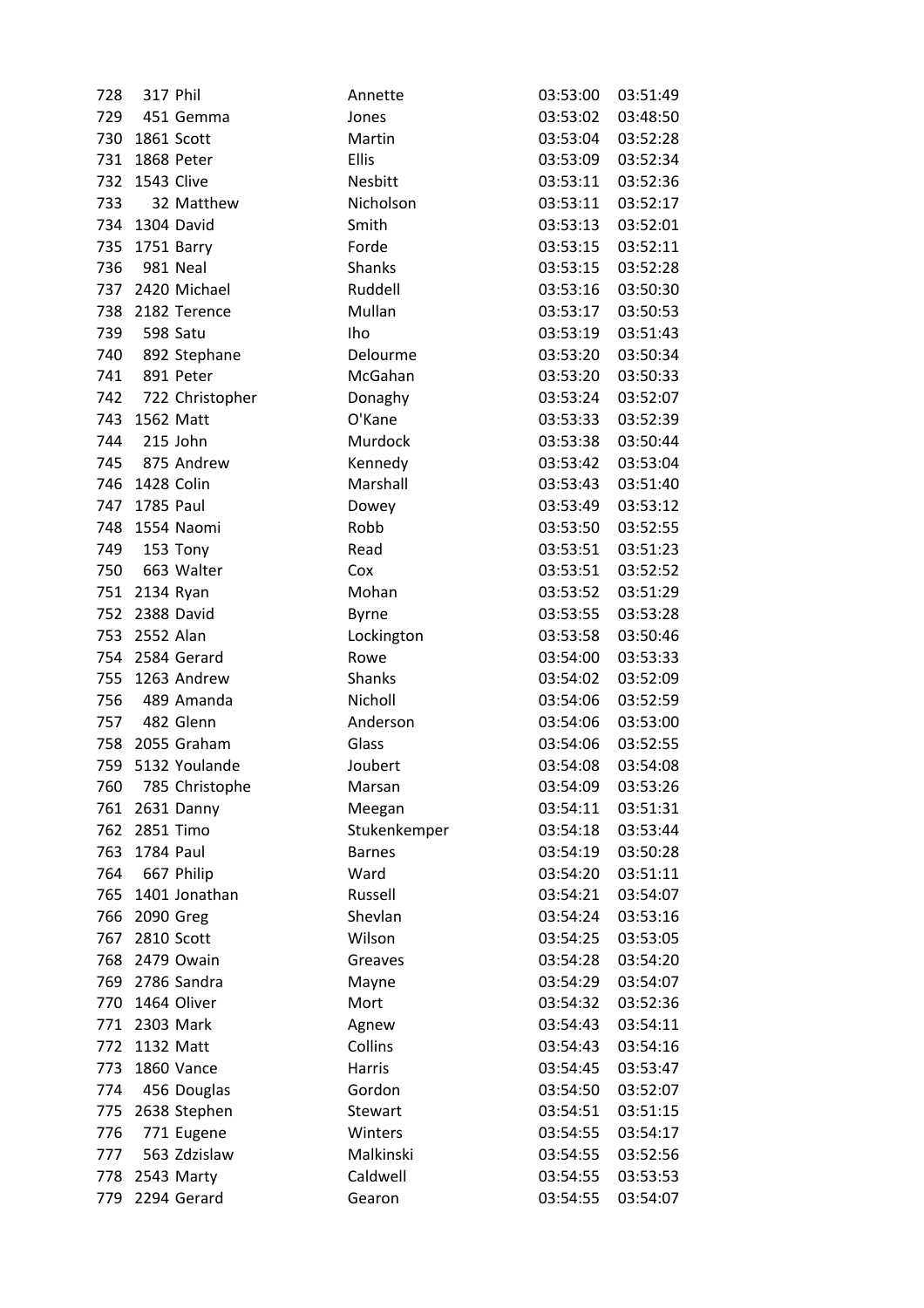| 780 |              | 2508 Patrick           | Cagney         | 03:54:58          | 03:52:14 |
|-----|--------------|------------------------|----------------|-------------------|----------|
| 781 |              | 121 Ben                | Corby          | 03:55:00          | 03:52:43 |
|     | 782 842 Mark |                        | Wade           | 03:55:03          | 03:51:19 |
|     |              | 783 1430 Martin        | Redmond        | 03:55:04          | 03:52:35 |
| 784 | 2886 Chris   |                        | Conville       | 03:55:04          | 03:52:49 |
| 785 | 1207 Sean    |                        | Mullan         | 03:55:05          | 03:54:17 |
| 786 | 1537 Kevin   |                        | Prout          | 03:55:09          | 03:52:44 |
| 787 |              | 2889 James             | Lynn           | 03:55:17          | 03:54:27 |
|     |              | 788 1149 David         | Edwards        | 03:55:20          | 03:55:10 |
|     |              | 789 2085 Timothy       | Holland        | 03:55:23          | 03:54:39 |
| 790 |              | 1742 Michael           | Eagleson       | 03:55:29          | 03:54:10 |
| 791 |              | 2617 Jonathan          | hobson         | 03:55:33          | 03:52:51 |
| 792 |              | 1358 Phillip           | Wilson         | 03:55:35          | 03:53:20 |
| 793 | 1795 Dirk    |                        | Schubotz       | 03:55:40          | 03:54:25 |
| 794 |              | 753 Ryan Thomas Samuel | Hamill         | 03:55:46          | 03:55:04 |
|     |              | 795 2130 Barbara       | McCluskey      | 03:55:49          | 03:54:42 |
|     |              | 796 2129 Wendy         | McKeegan       | 03:55:49          | 03:54:43 |
| 797 |              | 1648 Aodh              | O'Neill        | 03:55:51          | 03:55:00 |
| 798 | 733 Lynn     |                        | Richardson     | 03:55:52          | 03:53:36 |
| 799 | 2334 Keith   |                        | McIlroy        | 03:55:52          | 03:54:34 |
| 800 |              | 458 Neil               | Dempster       | 03:55:59          | 03:51:14 |
| 801 |              | 655 Gavin              | <b>Burke</b>   | 03:56:00          | 03:56:00 |
|     |              | 802 2213 Danielle      | Kerr           | 03:56:02          | 03:55:35 |
| 803 | 2656 John    |                        | Neill          | 03:56:04          | 03:53:37 |
| 804 |              | 2296 Robert            | Workman        | 03:56:04          | 03:55:35 |
| 805 |              | 2780 Gillian           | Cusack         | 03:56:05          | 03:54:38 |
| 806 |              | 2823 Shane             | MacKle         | 03:56:05          | 03:53:35 |
| 807 |              | 692 Vincent            | Donegan        | 03:56:06          | 03:55:32 |
| 808 | 493 Leo      |                        | McGrenaghan    | 03:56:08          | 03:55:21 |
| 809 |              | 853 Micheal            | Andrews        | 03:56:10          | 03:55:18 |
|     |              | 810 1035 Derek         | Adams          | 03:56:12          | 03:55:07 |
|     |              | 811 1404 Stephen       | Reid           | 03:56:15          | 03:55:37 |
|     |              | 812 2693 David         | Anderson       | 03:56:15 03:55:25 |          |
| 813 |              | 815 Torodd             | Lybeck         | 03:56:16          | 03:55:41 |
|     |              | 814 1708 Michael       | McCoy          | 03:56:20          | 03:55:08 |
| 815 |              | 1485 Michelle          | Johnson        | 03:56:22          | 03:55:21 |
|     |              | 816 1215 Colleen       | McGrath        | 03:56:22          | 03:56:20 |
|     |              | 817 2114 Thomas        | Brown          | 03:56:24          | 03:55:49 |
| 818 |              | 1112 Steven            | McNevison      | 03:56:28          | 03:55:30 |
| 819 |              | 1925 Arron             | Johnston       | 03:56:35          | 03:55:20 |
| 820 | 1887 Linda   |                        | McDonald       | 03:56:36          | 03:52:46 |
|     |              | 821 2049 Gordon        | Glass          | 03:56:37          | 03:52:10 |
| 822 | 1841 Alan    |                        | Reavie         | 03:56:37          | 03:55:09 |
| 823 |              | 958 Peter              | Howley         | 03:56:38          | 03:55:18 |
| 824 |              | 2001 Joanne            | Morrow         | 03:56:38          | 03:55:13 |
| 825 |              | 2284 Jonathan          | Dorman         | 03:56:42          | 03:55:53 |
| 826 |              | 2432 William           | <b>Higgins</b> | 03:56:46          | 03:53:27 |
| 827 | 1337 Peter   |                        | Coulter        | 03:56:48          | 03:55:38 |
| 828 |              | 1966 Patrick           | Cromie         | 03:56:51          | 03:55:45 |
| 829 |              | 2059 Aaron             | Jennings       | 03:56:53          | 03:56:53 |
| 830 |              | 621 Pauric             | Mc Nern        | 03:56:55          | 03:56:18 |
| 831 |              | 1836 Stefan            | McCusker       | 03:56:58          | 03:56:07 |
|     |              |                        |                |                   |          |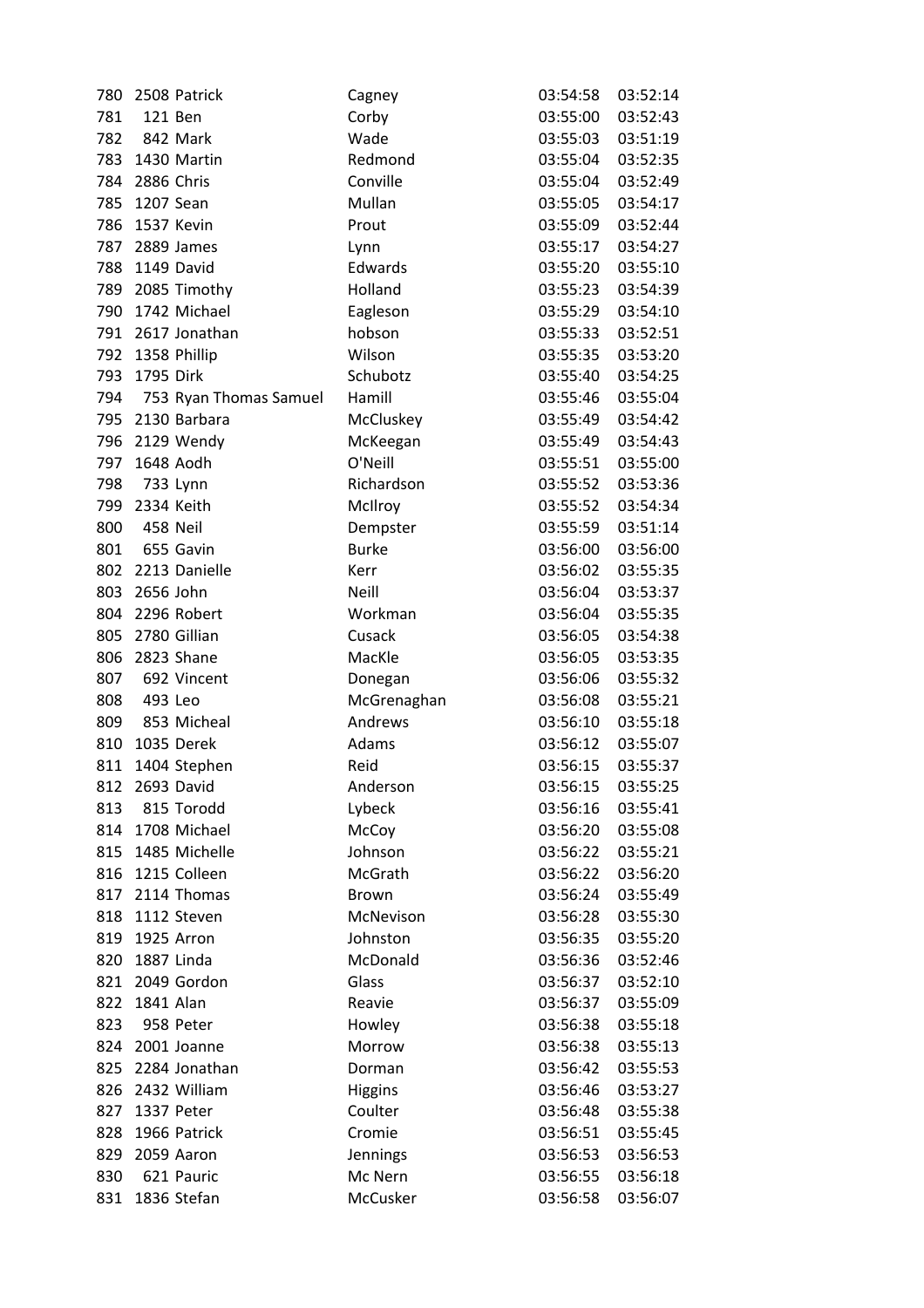| 832 | 2825 John      |                     | Pelan          | 03:56:58          | 03:55:31 |
|-----|----------------|---------------------|----------------|-------------------|----------|
|     |                | 833 2278 Stephen    | Duffin         | 03:57:01          | 03:55:48 |
| 834 | 2397 J         |                     | McFarland      | 03:57:02          | 03:55:47 |
| 835 | 814 Dave       |                     | Wrenne         | 03:57:03          | 03:54:47 |
| 836 | 949 Seán       |                     | Hagan          | 03:57:03          | 03:56:36 |
|     |                | 837 2233 Alexandra  | Greene         | 03:57:05          | 03:56:21 |
| 838 | 2084 Fiona     |                     | Herald         | 03:57:06          | 03:56:10 |
| 839 |                | 2469 Stephen        | McCloskey      | 03:57:06          | 03:56:59 |
| 840 |                | 466 John            | Wilkinson      | 03:57:12          | 03:55:07 |
|     |                | 841 2014 Mairtin    | O Muilleoir    | 03:57:14          | 03:55:34 |
|     |                | 842 1750 Shane      | Mc Carville    | 03:57:19          | 03:57:06 |
| 843 |                | 2266 Robert         | Armstrong      | 03:57:20          | 03:55:56 |
|     | 844 970 Mick   |                     | Dagg           | 03:57:22          | 03:54:07 |
|     |                | 845 478 Timothy     | Finnegan       | 03:57:23          | 03:56:30 |
|     | 846 2076 Brian |                     | Fee            | 03:57:23          | 03:56:19 |
|     | 847 1190 John  |                     | McVea          | 03:57:26          | 03:55:21 |
| 848 |                | 1612 Pavlo          | Bazilinskyy    | 03:57:26          | 03:53:04 |
| 849 | 1937 Neil      |                     | Casey          | 03:57:31          | 03:55:51 |
|     | 850 2236 Liam  |                     | McConway       | 03:57:33          | 03:55:03 |
|     |                | 851 1897 Suzanne    | Kennedy        | 03:57:33          | 03:55:54 |
|     | 852 2141 Billy |                     | Logue          | 03:57:34          | 03:56:37 |
|     |                | 853 394 Gillian     | Strudwick      | 03:57:35          | 03:56:12 |
|     | 854 2572 Scott |                     | Harbinson      | 03:57:35          | 03:53:45 |
| 855 |                | 1929 Justin         | Rush           | 03:57:39          | 03:54:59 |
| 856 | 2391 Gary      |                     | Redmond        | 03:57:41          | 03:56:48 |
| 857 | 2305 Liam      |                     | McKernon       | 03:57:44          | 03:56:03 |
| 858 |                | 1552 Jonathan       | Scahill        | 03:57:45          | 03:56:48 |
|     |                | 859 1090 Michael    | <b>Bennett</b> | 03:57:46          | 03:53:40 |
|     |                | 860 2746 Kenneth Gn | Stewart        | 03:57:46          | 03:56:44 |
|     | 861 2784 Beth  |                     | Gripton        | 03:57:46          | 03:56:44 |
| 862 |                | 2177 Gerard         | Robinson       | 03:57:47          | 03:55:17 |
| 863 | 421 John       |                     | Scullion       | 03:57:48          | 03:57:15 |
|     |                | 864 2557 David      | McLeod         | 03:57:49 03:56:58 |          |
| 865 |                | 2649 Patrick        | Woods          | 03:57:50          | 03:57:30 |
| 866 |                | 2306 Sarah          | Fowler         | 03:57:50          | 03:57:13 |
| 867 |                | 2012 Kieran         | Carlin         | 03:57:52          | 03:56:35 |
| 868 |                | 547 Conor           | Maguire        | 03:57:52          | 03:56:49 |
|     |                | 869 1057 Kealan     | Horan          | 03:57:53          | 03:57:17 |
|     |                | 870 2281 Gavin      | McCrory        | 03:57:53          | 03:57:17 |
| 871 |                | 2921 Michael        | <b>Bush</b>    | 03:57:54          | 03:57:11 |
| 872 |                | 1864 Alasdair       | MacLeod        | 03:57:54          | 03:57:21 |
| 873 |                | 2559 Thomas         | Canavan        | 03:57:54          | 03:55:54 |
| 874 | 2248 Sean      |                     | <b>Boyle</b>   | 03:57:55          | 03:55:53 |
| 875 |                | 2494 Donald         | Crawford       | 03:57:56          | 03:57:07 |
| 876 |                | 1126 Jason          | Antrobus       | 03:57:59          | 03:57:06 |
| 877 |                | 963 Ciaran          | O'Hare         | 03:58:02          | 03:56:53 |
| 878 |                | 624 Tony            | Stimson        | 03:58:04          | 03:56:20 |
| 879 |                | 277 Hannah          | Funnell        | 03:58:05          | 03:57:32 |
| 880 | 2679 Lyle      |                     | Jackson        | 03:58:07          | 03:56:21 |
| 881 | 2726 Amy       |                     | Fekkes         | 03:58:07          | 03:55:29 |
| 882 |                | 2265 Peter          | <b>Brady</b>   | 03:58:09          | 03:56:58 |
| 883 |                | 1400 Trevor         |                | 03:58:09          | 03:56:57 |
|     |                |                     | Leahy          |                   |          |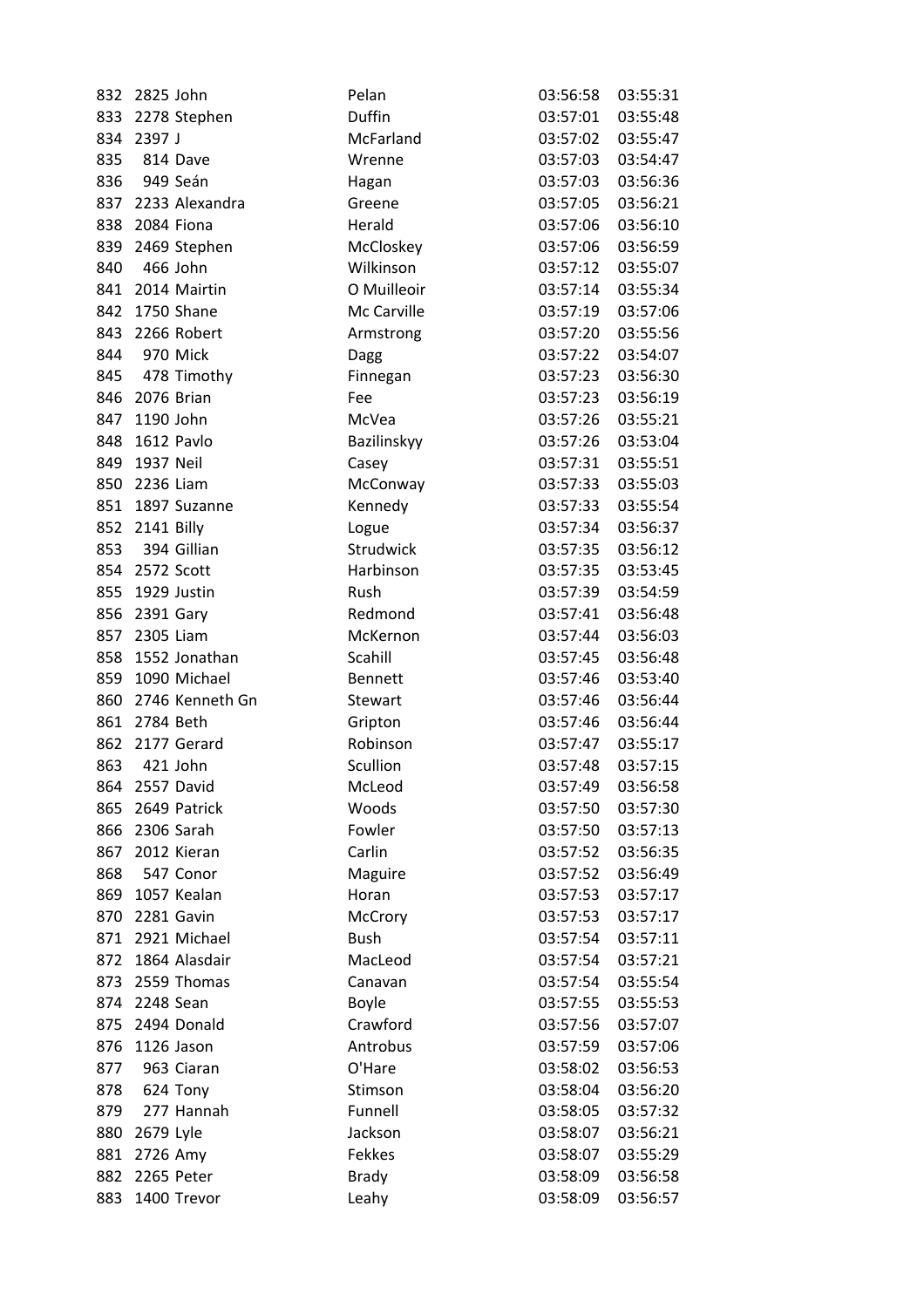| 884 |                | 130 Luke               | Curran          | 03:58:10          | 03:54:34 |
|-----|----------------|------------------------|-----------------|-------------------|----------|
|     |                | 885 2340 Vincent       | Quinn           | 03:58:10          | 03:56:47 |
| 886 | 2833 Kevin     |                        | McGeogh         | 03:58:10          | 03:56:47 |
|     | 887 1272 Ryan  |                        | Moffitt         | 03:58:16          | 03:58:08 |
|     | 888 1555 Chris |                        | Dee             | 03:58:16          | 03:57:22 |
| 889 |                | 2662 Finnigan          | Mark            | 03:58:17          | 03:55:07 |
| 890 |                | 1135 Richard           | Fulton          | 03:58:17          | 03:56:17 |
|     | 891 2269 Keith |                        | Abraham         | 03:58:18          | 03:57:30 |
| 892 |                | 2194 Ciaran            | Andrews         | 03:58:18          | 03:58:07 |
| 893 |                | 348 Simon              | Moore           | 03:58:19          | 03:58:14 |
|     | 894 1765 Lee   |                        | Booth           | 03:58:20          | 03:57:43 |
| 895 | 1943 Mark      |                        | Harpur          | 03:58:20          | 03:57:13 |
| 896 |                | 1301 Mark              | Kennedy         | 03:58:20          | 03:57:17 |
| 897 |                | 477 Michael            | McConigley      | 03:58:21          | 03:56:36 |
| 898 | 530 Kate       |                        | <b>St Louis</b> | 03:58:21          | 03:57:11 |
|     |                | 899 2914 Andrew        | Tolliday        | 03:58:21          | 03:57:12 |
| 900 |                | 1806 Thomas            | Wallace         | 03:58:25          | 03:55:31 |
| 901 |                | 671 George             | Hetherington    | 03:58:26          | 03:58:10 |
| 902 |                | 672 Simon              | Hetherington    | 03:58:26          | 03:58:10 |
|     |                | 903 1290 Fidelma       | McGinn          | 03:58:27          | 03:58:03 |
|     |                | 904 1344 Andrew        | Swann           | 03:58:28          | 03:58:06 |
|     |                | 905 2261 Francine      | McFarland       | 03:58:28          | 03:57:35 |
| 906 |                | 748 Daniel             | <b>Bleeks</b>   | 03:58:29          | 03:55:15 |
| 907 |                | 1410 David             | McNulty         | 03:58:30          | 03:57:57 |
| 908 | 1518 Colin     |                        | <b>Bowles</b>   | 03:58:31          | 03:57:56 |
|     | 909 1912 Chris |                        | Denton          | 03:58:35          | 03:58:03 |
| 910 |                | 1911 Gavin             | Oakes           | 03:58:35          | 03:58:10 |
|     |                | 911 1913 Stephen       | Walker          | 03:58:36          | 03:58:13 |
|     | 912 1930 Niall |                        | <b>Balmer</b>   | 03:58:36          | 03:57:43 |
|     |                | 913 1759 Joanne        | Kitson          | 03:58:39          | 03:58:08 |
| 914 | 1844 Sam       |                        | Williamson      | 03:58:39          | 03:58:08 |
| 915 | 723 Con        |                        | Collins         | 03:58:44          | 03:57:28 |
|     | 916 1976 Brian |                        | <b>Boyle</b>    | 03:58:45 03:58:12 |          |
| 917 |                | 828 Mark               | Kinkaid         | 03:58:57          | 03:58:26 |
|     |                | 918 2592 Timmy         | Mescall         | 03:59:03          | 03:58:19 |
| 919 | 750 Ben        |                        | Mahood          | 03:59:04          | 03:57:42 |
|     |                | 920 2286 John Emmanuel | McCrory         | 03:59:11          | 03:58:23 |
|     |                | 921 2422 Brendan       | Mc Elroy        | 03:59:15          | 03:58:32 |
|     |                | 922 2691 David         | Moffett         | 03:59:18          | 03:57:19 |
|     |                | 923 2363 Thibault      | Jolivard        | 03:59:22          | 03:58:52 |
|     |                | 924 1326 Andrew        | Mitchell        | 03:59:24          | 03:58:47 |
|     |                | 925 1324 Ronan         | Cullen          | 03:59:24          | 03:58:47 |
| 926 |                | 1050 Robert            | Laverty         | 03:59:25          | 03:58:59 |
|     |                | 927 1952 David         | Norwood         | 03:59:26          | 03:58:27 |
| 928 | 2064 Bill      |                        | Harvey          | 03:59:35          | 03:59:14 |
| 929 |                | 2560 Darren            | Warnock         | 03:59:36          | 03:59:02 |
| 930 |                | 334 Geoffrey           | Topley          | 03:59:38          | 03:57:26 |
|     | 931 2839 Hugh  |                        | Mc Anoy         | 03:59:42          | 03:58:34 |
| 932 |                | 1075 Nathan            | Porter          | 03:59:43          | 03:57:13 |
|     |                | 933 2209 Dermott       | Love            | 03:59:45          | 03:59:37 |
| 934 |                | 783 Susie              | Robinson        | 03:59:49          | 03:58:02 |
| 935 |                | 1468 Brigitte          | Kurek           | 03:59:58          | 03:59:44 |
|     |                |                        |                 |                   |          |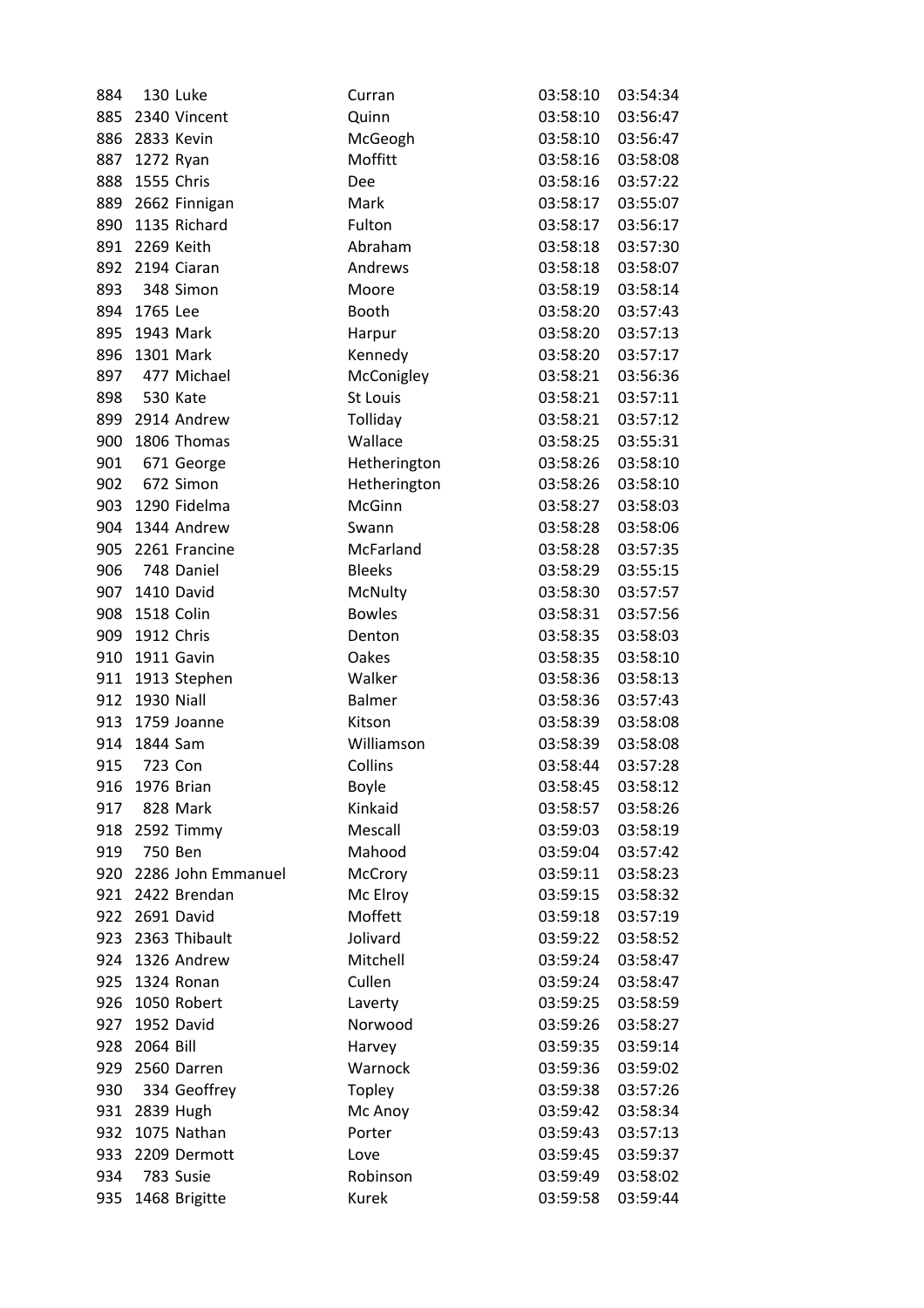|     | 936 2576 Gary  |                  | Connolly        | 04:00:04 | 03:59:37 |
|-----|----------------|------------------|-----------------|----------|----------|
| 937 |                | 1600 Joseph      | McBrinn         | 04:00:10 | 03:58:31 |
| 938 |                | 1155 Simon       | Donaldson       | 04:00:20 | 03:57:12 |
|     |                | 939 2751 Darren  | Robinson        | 04:00:25 | 03:59:32 |
|     | 940 2327 Grace |                  | <b>Bonner</b>   | 04:00:30 | 03:59:29 |
| 941 | 2262 Kerry     |                  | Coulter         | 04:00:34 | 04:00:29 |
| 942 | 2431 Mark      |                  | Welsh           | 04:00:38 | 03:59:32 |
|     | 943 1306 Alan  |                  | Lewis           | 04:00:40 | 03:59:50 |
| 944 |                | 1630 Paddy       | Duffin          | 04:00:44 | 04:00:41 |
|     |                | 945 1646 Steven  | Curley          | 04:00:50 | 04:00:12 |
| 946 |                | 1816 Jean Claude | Bourgeois       | 04:00:51 | 04:00:24 |
| 947 |                | 789 David        | Jamison         | 04:00:52 | 03:59:36 |
| 948 |                | 1073 James       | Reid            | 04:01:11 | 04:00:16 |
| 949 | 2533 John      |                  | McDonald        | 04:01:15 | 04:00:16 |
| 950 |                | 1768 Bernard     | McComiskey      | 04:01:22 | 04:00:55 |
| 951 | 1095 Curtis    |                  | Allen           | 04:01:23 | 03:59:04 |
|     |                | 952 336 Barney   | <b>McGinnis</b> | 04:01:26 | 04:00:45 |
|     |                | 953 2148 Katrina | O'Hagan         | 04:01:26 | 04:00:34 |
| 954 | 557 Aaron      |                  | Murray          | 04:01:28 | 04:00:52 |
|     | 955 339 Mark   |                  | Hayes           | 04:01:33 | 03:59:43 |
|     | 956 1147 Fra   |                  | Kane            | 04:01:35 | 04:00:48 |
| 957 | 2069 Dan       |                  | Wallace         | 04:01:37 | 04:00:39 |
| 958 |                | 1852 Michael     | Yaxley          | 04:01:38 | 03:59:00 |
| 959 |                | 1506 Stephen     | <b>Burton</b>   | 04:01:39 | 04:00:19 |
| 960 |                | 1743 Andrew      | Gillespie       | 04:01:40 | 04:00:06 |
| 961 | 2097 Owen      |                  | <b>McManus</b>  | 04:01:47 | 03:58:44 |
| 962 | 2684 Aidan     |                  | Johnston        | 04:01:51 | 03:58:04 |
| 963 | 122 lan        |                  | Corby           | 04:01:55 | 03:59:48 |
|     |                | 964 633 Dorothy  | Graham          | 04:01:55 | 04:01:11 |
| 965 | 1783 David     |                  | Esler           | 04:01:56 | 04:00:42 |
| 966 | 768 Kim        |                  | Archibald       | 04:02:13 | 03:59:18 |
| 967 | 769 Laura      |                  | Wilson          | 04:02:17 | 03:59:21 |
|     |                | 968 1234 Gerard  | Rainey          | 04:02:25 | 04:01:10 |
| 969 |                | 1452 Jean-Luc    | Barthelemy      | 04:02:28 | 04:01:03 |
| 970 |                | 689 John         | Quinn           | 04:02:31 | 04:01:43 |
| 971 | 2758 Jeff      |                  | Scott           | 04:02:35 | 04:01:54 |
| 972 | 1151 Alice     |                  | Patterson       | 04:02:39 | 04:00:48 |
| 973 | 1154 Chloe     |                  | Quinn           | 04:02:39 | 04:02:26 |
|     | 974 2717 Simon |                  | Cummings        | 04:02:41 | 04:01:30 |
| 975 |                | 313 Mark         | Simpson         | 04:02:41 | 04:01:29 |
| 976 |                | 2789 Richard     | Armstrong       | 04:02:42 | 04:01:53 |
| 977 |                | 927 Dominic      | Kelly           | 04:02:43 | 03:58:31 |
| 978 |                | 1170 Niamh       | McHugh          | 04:02:46 | 04:00:37 |
| 979 |                | 48 Jessica       | Hagedorn        | 04:02:47 | 04:00:55 |
| 980 | 1977 Paul      |                  | <b>Barnes</b>   | 04:02:47 | 04:02:27 |
| 981 |                | 2413 Joanna      | Patterson       | 04:03:10 | 04:02:41 |
| 982 | 2042 Leah      |                  | Mooney          | 04:03:11 | 04:02:07 |
| 983 | 1813 Eoin      |                  | Hughes          | 04:03:16 | 04:00:01 |
| 984 |                | 2474 Malachy     | Mullan          | 04:03:21 | 03:59:48 |
| 985 |                | 2260 Daniel      | Wilson          | 04:03:23 | 04:02:59 |
| 986 | 1199 Frank     |                  | McBride         | 04:03:32 | 04:03:05 |
| 987 | 599 John       |                  | <b>Bennett</b>  | 04:03:36 | 04:03:01 |
|     |                |                  |                 |          |          |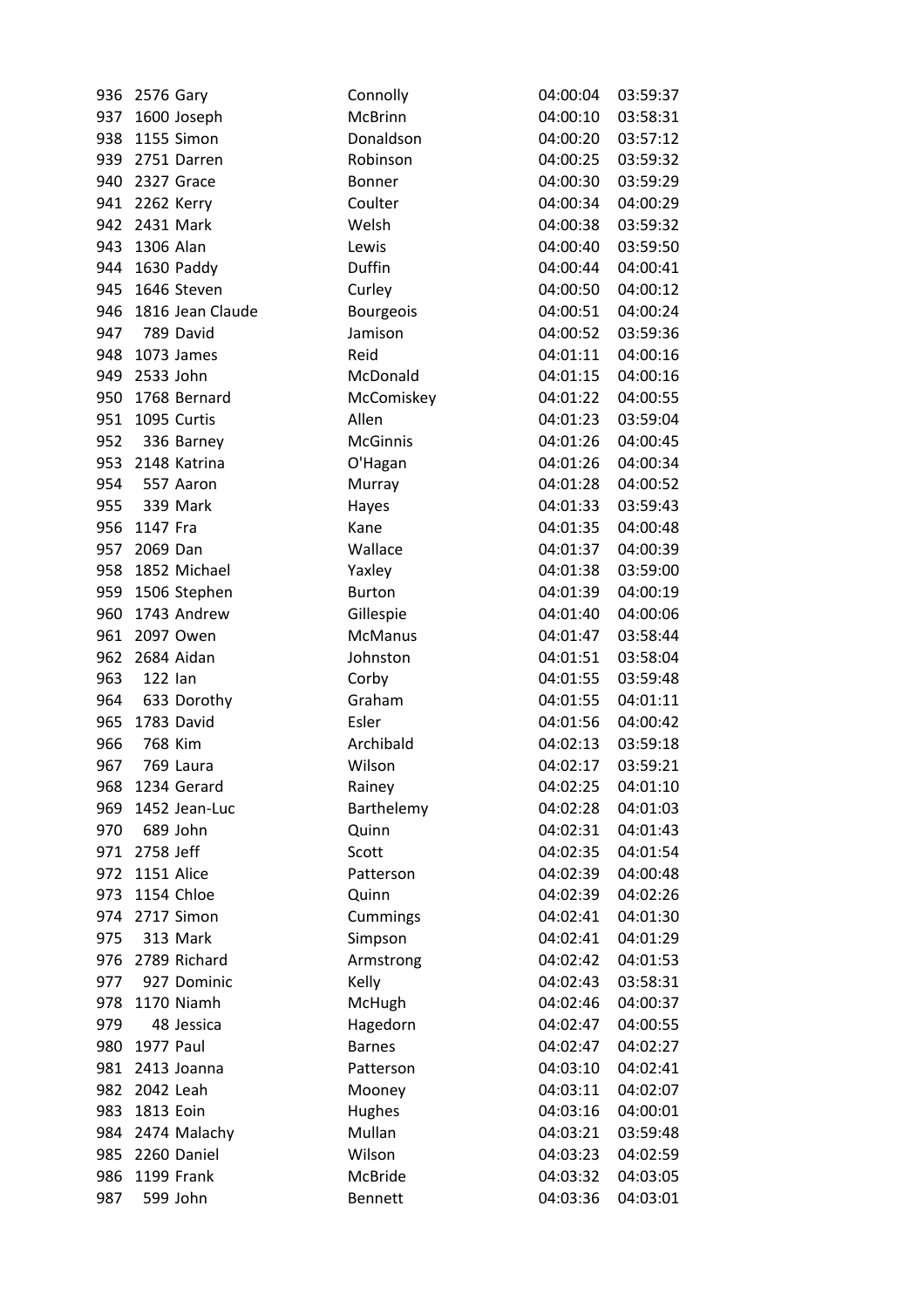| 988  | 1194 Anne          | Duffy           | 04:03:36 | 04:02:27 |
|------|--------------------|-----------------|----------|----------|
| 989  | 24 Martin          | McGregor        | 04:03:44 | 04:00:28 |
| 990  | 846 Richard        | <b>Bodkin</b>   | 04:03:44 | 04:03:34 |
| 991  | 1878 Barry         | Tumilty         | 04:03:48 | 04:00:57 |
| 992  | 2044 Chris         | Magill          | 04:03:50 | 04:03:09 |
| 993  | 1935 David         | Swanson         | 04:03:56 | 04:03:07 |
| 994  | 1829 Jonny         | Wright          | 04:04:00 | 04:01:24 |
| 995  | 1387 James         | Healy           | 04:04:04 | 04:04:04 |
| 996  | 2428 Robbie        | Dagher          | 04:04:04 | 04:03:11 |
| 997  | 2335 Venkata       | Velpuri         | 04:04:07 | 04:03:34 |
| 998  | 893 Brian          | <b>Bennett</b>  | 04:04:07 | 04:00:57 |
| 999  | 402 Thomas         | MacPherson      | 04:04:07 | 04:02:50 |
| 1000 | 124 Paul           | Grant           | 04:04:19 | 04:03:59 |
| 1001 | 2139 William       | Mawhinney       | 04:04:19 | 04:03:05 |
| 1002 | 338 Nathan         | McKinney        | 04:04:20 | 04:02:32 |
| 1003 | 92 Ewan            | Kirk            | 04:04:23 | 04:02:52 |
|      | 1004 2187 Artur    | Powalowski      | 04:04:28 | 04:03:57 |
| 1005 | 717 Jon            | Watkins         | 04:04:34 | 04:01:00 |
| 1006 | 2703 Darren        | Prior           | 04:04:35 | 04:03:43 |
| 1007 | 448 Jonathan       | Watson          | 04:04:50 | 04:02:36 |
| 1008 | 405 James          | McNally         | 04:04:55 | 04:03:52 |
| 1009 | 145 Joelene        | Scott           | 04:04:58 | 04:01:26 |
| 1010 | 2242 Joe           | Livingstone     | 04:04:58 | 04:04:34 |
| 1011 | 995 Katey          | Halliday        | 04:05:00 | 04:04:44 |
| 1012 | 1721 Jason         | Casey           | 04:05:01 | 04:04:40 |
| 1013 | 2283 Stephen       | Robinson        | 04:05:11 | 04:03:51 |
|      | 1014 743 Natalie   | <b>Bowbanks</b> | 04:05:14 | 04:05:02 |
| 1015 | 1070 Louis         | Gilchrist       | 04:05:15 | 04:05:15 |
| 1016 | 1719 Charles       | Canning         | 04:05:30 | 04:05:03 |
|      | 1017 1569 Sophie   | Murtagh         | 04:05:31 | 04:04:16 |
| 1018 | 2487 Simon         | Thompson        | 04:05:33 | 04:05:33 |
|      | 1019 1339 Robert   | Watt            | 04:05:41 | 04:02:52 |
|      | 1020 1656 Jonathan | Davis           | 04:05:43 | 04:03:32 |
| 1021 | 155 Phil           | <b>Cummins</b>  | 04:05:44 | 04:03:16 |
| 1022 | 74 Paul            | McKernan        | 04:05:53 | 04:05:02 |
| 1023 | 1571 Sabrina       | Sargent         | 04:05:55 | 04:04:48 |
| 1024 | 978 Garry          | McGrotty        | 04:05:57 | 04:05:37 |
| 1025 | 1839 Colin         | Walker          | 04:05:58 | 04:05:08 |
|      | 1026 2447 Gina     | <b>Baxter</b>   | 04:06:00 | 04:03:42 |
|      | 1027 1407 Brian    | Connolly        | 04:06:02 | 04:03:41 |
| 1028 | 737 Anthony        | Sheridan        | 04:06:07 | 04:05:38 |
| 1029 | 2031 lan           | Gilchrist       | 04:06:10 | 04:05:40 |
| 1030 | 2700 Noel          | McAllister      | 04:06:31 | 04:05:19 |
|      | 1031 2013 Davy     | MacNicol        | 04:06:33 | 04:06:21 |
|      | 1032 2176 Paul     | O'Boyle         | 04:07:05 | 04:04:35 |
| 1033 | 322 Peter          | Corbridge       | 04:07:15 | 04:04:43 |
| 1034 | 1494 Robert        | Russell         | 04:07:16 | 04:07:07 |
| 1035 | 2463 Gerard        | Magee           | 04:07:17 | 04:06:00 |
| 1036 | 140 Henry          | Montgomery      | 04:07:20 | 04:06:13 |
| 1037 | 1566 Bryan         | McArthur        | 04:07:21 | 04:06:56 |
| 1038 | 46 Remigiusz       | Pyszka          | 04:07:23 | 04:07:23 |
| 1039 | 895 Francis        | Keay            | 04:07:27 | 04:06:10 |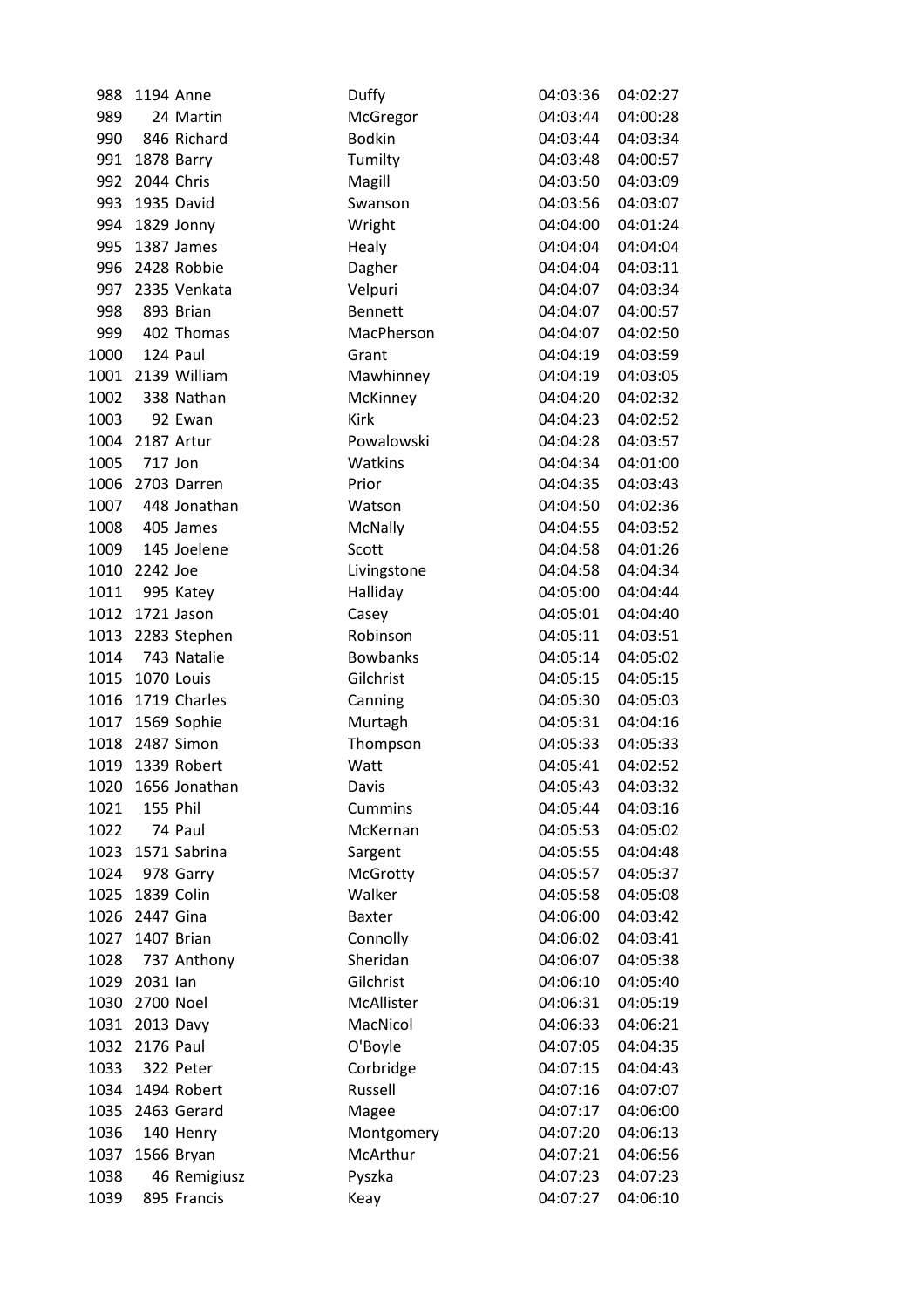| 1040         | 2216 Peter      |                       | Loughran         | 04:07:27             | 04:06:11 |
|--------------|-----------------|-----------------------|------------------|----------------------|----------|
| 1041         |                 | 779 James             | Evans            | 04:07:28             | 04:06:35 |
| 1042         |                 | 492 Graham            | <b>Burnside</b>  | 04:07:29             | 04:06:57 |
|              | 1043 1853 Phil  |                       | Alexander        | 04:07:29             | 04:04:52 |
|              | 1044 1032 Kevin |                       | Muldoon          | 04:07:35             | 04:06:59 |
| 1045         | 2490 Kyra       |                       | McMullin         | 04:07:36             | 04:05:19 |
| 1046         |                 | 417 Paul              | Edgar            | 04:07:37             | 04:06:30 |
| 1047         |                 | 1899 Conor            | McMullan         | 04:07:39             | 04:06:17 |
| 1048         |                 | 552 Dermot            | McCluskey        | 04:07:46             | 04:07:10 |
|              | 1049 1766 Scott |                       | Higginson        | 04:07:47             | 04:07:21 |
| 1050         |                 | 362 Samantha          | Laming           | 04:07:47             | 04:06:52 |
|              |                 | 1051 1657 Geoff       | Harper           | 04:07:49             | 04:04:33 |
|              |                 | 1052 2440 Edward      | McClory          | 04:07:54             | 04:05:42 |
| 1053         |                 | 775 Holley            | Larmour          | 04:07:56             | 04:05:35 |
|              | 1054 1614 Dean  |                       | Collins          | 04:07:56             | 04:07:14 |
| 1055         | 1371 Gary       |                       | Kerwin           | 04:08:01             | 04:06:11 |
| 1056         |                 | 406 Laura             | Pentland         | 04:08:02             | 04:06:12 |
|              |                 | 1057 2676 James       | Hepburn          | 04:08:07             | 04:05:39 |
|              |                 | 1058 1809 Andrew      | Lewis            | 04:08:08             | 04:05:27 |
|              |                 | 1059 2007 Andrew      | Smith            | 04:08:10             | 04:08:10 |
|              |                 | 1060 1383 Oliver      | <b>Scally</b>    | 04:08:11             | 04:07:08 |
|              | 1061 2002 Kyle  |                       | <b>McRoberts</b> | 04:08:18             | 04:06:06 |
|              |                 | 1062 1727 Aaron       | Horner           | 04:08:30             | 04:06:04 |
|              | 1063 1582 Joe   |                       | McCaughey        | 04:08:32             | 04:07:37 |
| 1064         |                 | 1583 Catherine        | McCurry          | 04:08:32             | 04:07:37 |
|              | 1065 2628 John  |                       | McCartney        | 04:08:35             | 04:04:24 |
|              |                 | 1066 2188 Helen       | Daly             | 04:08:36             | 04:06:27 |
| 1067         |                 | 21 Teryn              | Warnke           | 04:08:37             | 04:07:53 |
|              | 1068 2016 Steve |                       | <b>Barlow</b>    | 04:08:38             | 04:07:18 |
|              |                 | 1069 2118 Letitia     | Meenan           | 04:08:40             | 04:07:51 |
| 1070         |                 | 1487 Gareth           | Badger           | 04:08:49             | 04:07:59 |
|              |                 | 1071 2878 Cormac      | O'Toole          | 04:08:49             | 04:07:50 |
|              | 1072 1282 Peter |                       | Gray             | 04:08:49             | 04:06:06 |
|              |                 | 1197 Conor            |                  |                      |          |
| 1073<br>1074 |                 |                       | Mc Elvogue       | 04:09:04<br>04:09:09 | 04:08:12 |
|              |                 | 1674 Emma-Louise      | Long             |                      | 04:08:40 |
| 1075         |                 | 1796 Stephen          | Doherty          | 04:09:11             | 04:08:10 |
| 1076         |                 | 658 Michael           | McGinlay         | 04:09:13             | 04:07:18 |
|              | 1077 2745 Marc  |                       | <b>Ballard</b>   | 04:09:14             | 04:07:47 |
|              |                 | 1078 2918 Maureen     | Su               | 04:09:15             | 04:08:23 |
|              | 1079 2595 Kevin |                       | Hung             | 04:09:20             | 04:08:41 |
|              |                 | 1080 2795 Turlough    | Tracey           | 04:09:23             | 04:08:13 |
|              |                 | 1081 1934 Christopher | Lennon           | 04:09:24             | 04:08:08 |
| 1082         |                 | 836 Aleksandra        | <b>Stanek</b>    | 04:09:25             | 04:08:47 |
|              |                 | 1083 1394 Damien      | Flanagan         | 04:09:26             | 04:06:10 |
|              | 1084 1588 Mark  |                       | Gibson           | 04:09:27             | 04:06:19 |
| 1085         | 2673 Gary       |                       | Robinson         | 04:09:30             | 04:05:36 |
| 1086         |                 | 1980 Brendan          | Rice             | 04:09:40             | 04:09:27 |
| 1087         |                 | 2538 Glenn            | Smyth            | 04:09:40             | 04:08:08 |
| 1088         |                 | 175 Benny             | Miskelly         | 04:09:46             | 04:09:01 |
|              |                 | 1089 1156 William     | Magee            | 04:09:47             | 04:08:03 |
| 1090         |                 | 1826 Valentine        | McCartney        | 04:09:50             | 04:08:47 |
| 1091         | 2136 Clare      |                       | Rice             | 04:09:51             | 04:08:39 |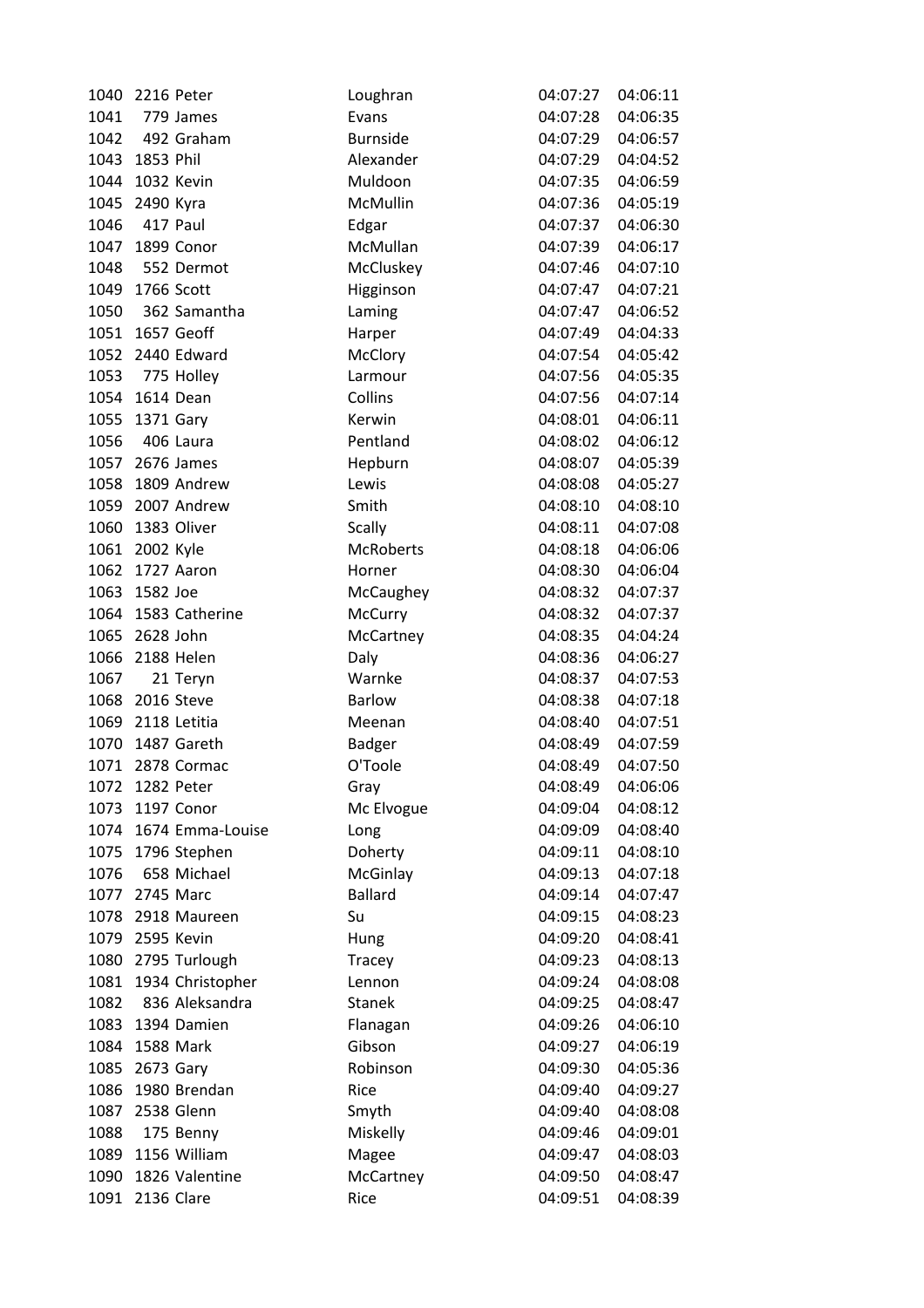| 1092 |                 | 224 Damian                | Heverin        | 04:09:55          | 04:09:13 |
|------|-----------------|---------------------------|----------------|-------------------|----------|
|      |                 | 1093 1100 Michelle        | <b>Bradley</b> | 04:09:58          | 04:08:52 |
| 1094 |                 | 1744 David                | McCombe        | 04:10:01          | 04:09:12 |
|      | 1095 2549 Linda |                           | Cunningham     | 04:10:12          | 04:09:45 |
|      | 1096 1015 Leo   |                           | Lundy          | 04:10:17          | 04:09:55 |
|      |                 | 1097 1499 Eugene          | McGovern       | 04:10:19          | 04:08:57 |
|      | 1098 2762 Peter |                           | McKenzie       | 04:10:20          | 04:06:40 |
|      |                 | 1099 2276 Gavin           | Marshall       | 04:10:21          | 04:05:35 |
|      |                 | 1100 1793 Kathryn         | Ryan           | 04:10:24          | 04:07:45 |
|      | 1101 1423 Emer  |                           | McGowan        | 04:10:24          | 04:09:27 |
|      |                 | 1102 2715 Steven          | Gibson         | 04:10:31          | 04:08:38 |
| 1103 | 718 Craig       |                           | <b>Brown</b>   | 04:10:33          | 04:09:46 |
|      | 1104 2736 Mark  |                           | Ross           | 04:11:11          | 04:09:38 |
|      |                 | 1105 1538 Simon           | Cheung         | 04:11:13          | 04:09:26 |
| 1106 |                 | 481 Pearse                | Walls          | 04:11:20          | 04:07:28 |
|      | 1107 449 Neal   |                           | Watson         | 04:11:28          | 04:09:14 |
|      |                 | 1108 216 Albert           | Law            | 04:11:29          | 04:10:47 |
|      | 1109 1435 Lee   |                           | Kelly          | 04:11:30          | 04:11:01 |
| 1110 |                 | 611 Grace                 | Calvert        | 04:11:30          | 04:10:26 |
|      | 1111 2904 Paul  |                           | Loughran       | 04:11:33          | 04:09:09 |
|      |                 | 1112 1803 Conor           | McCarthy       | 04:11:34          | 04:09:48 |
|      |                 | 1113 1866 Stephen         | Reid           | 04:11:35          | 04:09:01 |
|      |                 | 1114 2844 Kevin           | Moseley        | 04:11:36          | 04:06:54 |
|      | 1115 1760 Mark  |                           | Wells          | 04:11:44          | 04:11:10 |
| 1116 |                 | 388 Gary                  | Bell           | 04:11:49          | 04:11:06 |
|      |                 | 1117 1158 Denis           | Beakey         | 04:11:52          | 04:09:36 |
| 1118 | 534 Andy        |                           | Gibson         | 04:11:52          | 04:11:37 |
| 1119 | 144 Alan        |                           | Poag           | 04:11:55          | 04:11:06 |
| 1120 |                 | 20 Rachelle               | Gagnon         | 04:11:55          | 04:11:11 |
| 1121 |                 | 570 Tenho                 | Lauri          | 04:11:58          | 04:10:48 |
| 1122 |                 | 1448 James                | Johnston       | 04:12:05          | 04:10:13 |
| 1123 | 758 Paul        |                           | McFlynn        | 04:12:09          | 04:10:46 |
|      |                 | 1124 2436 Frankey         | McGivern       | 04:12:15 04:12:10 |          |
|      |                 | 1125 2438 Jenny           | Callan         | 04:12:21          | 04:09:52 |
|      |                 | 1126 2217 Laura Elizabeth | McConville     | 04:12:21          | 04:11:16 |
| 1127 |                 | 60 Neil                   | Falls          | 04:12:25          | 04:10:51 |
| 1128 |                 | 490 Ken B                 | Anderson       | 04:12:29          | 04:10:08 |
|      | 1129 637 Silvio |                           | Spahn          | 04:12:40          | 04:10:41 |
|      |                 | 1130 2527 Marek           | Pamula         | 04:12:40          | 04:11:05 |
| 1131 |                 | 582 Mieczyslaw            | Jurochinik     | 04:12:41          | 04:12:01 |
|      |                 | 1132 2008 Stephen         | Dunn           | 04:12:47          | 04:11:40 |
| 1133 |                 | 399 Phillip               | Spowart        | 04:12:50          | 04:12:14 |
| 1134 |                 | 1687 Gerard               | <b>Burns</b>   | 04:12:56          | 04:12:34 |
|      |                 | 1135 2652 Kevin           | Roberts        | 04:13:00          | 04:12:01 |
| 1136 | 2282 Chris      |                           | <b>Brock</b>   | 04:13:02          | 04:10:35 |
| 1137 |                 | 588 Heather               | <b>Beck</b>    | 04:13:02          | 04:13:02 |
| 1138 |                 | 1608 Barry                | Shaw           | 04:13:03          | 04:12:49 |
| 1139 |                 | 80 Brendan                | McCann         | 04:13:03          | 04:11:45 |
| 1140 |                 | 1640 Rajeev               | Rai            | 04:13:07          | 04:12:29 |
|      | 1141 1411 Niall |                           | Condron        | 04:13:13          | 04:11:40 |
| 1142 |                 | 764 Alistair              | Brown          | 04:13:20          | 04:11:57 |
| 1143 | 1425 John       |                           | Quinn          | 04:13:22          | 04:13:16 |
|      |                 |                           |                |                   |          |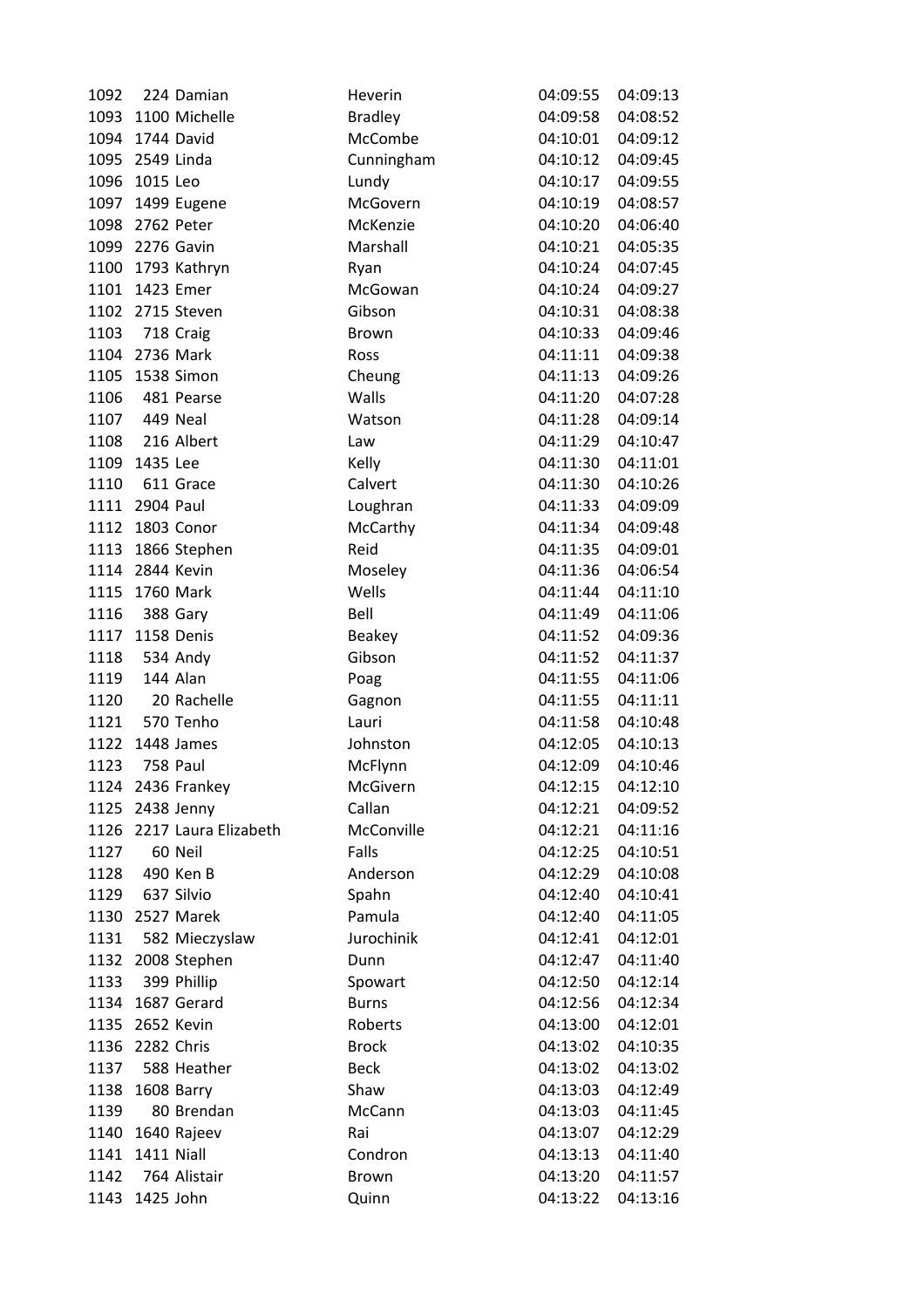| 1144 | 438 Jill              | Connolly         | 04:13:23          | 04:10:31 |
|------|-----------------------|------------------|-------------------|----------|
|      | 1145 1500 Vallo       | Prints           | 04:13:24          | 04:12:02 |
| 1146 | 2485 Adam James       | Fullarton-Healey | 04:13:25          | 04:12:37 |
|      | 1147 2564 Peter       | McClelland       | 04:13:31          | 04:12:38 |
|      | 1148 1681 James       | Wood             | 04:13:33          | 04:11:17 |
| 1149 | 1797 Simon            | Christie         | 04:13:43          | 04:13:10 |
|      | 1150 1480 Unto        | Peltoniemi       | 04:13:45          | 04:12:36 |
|      | 1151 2131 Kevin       | Downey           | 04:13:55          | 04:12:30 |
| 1152 | 592 Michael           | Wilcox           | 04:13:56          | 04:09:55 |
|      | 1153 823 Gary         | Jameson          | 04:14:00          | 04:13:47 |
|      | 1154 424 Darren       | McKinley         | 04:14:05          | 04:13:45 |
|      | 1155 870 Tracey       | <b>Bruce</b>     | 04:14:05          | 04:13:48 |
|      | 1156 1990 Mark        | Close            | 04:14:07          | 04:10:13 |
|      | 1157 206 Greg         | Quinn            | 04:14:22          | 04:12:40 |
|      | 1158 1125 Andrew      | Chisholm         | 04:14:23          | 04:13:58 |
|      | 1159 1512 Jim         | Morton           | 04:14:24          | 04:14:09 |
|      | 1160 2128 Michael     | Chambers Jnr     | 04:14:29          | 04:13:13 |
|      | 1161 542 Noel         | Irwin            | 04:14:41          | 04:13:38 |
|      | 1162 1746 Stephen     | Lindsay          | 04:14:41          | 04:14:04 |
|      | 1163 2453 Martin      | O Kane           | 04:14:42          | 04:13:48 |
|      | 1164 1023 Alan        | Dew              | 04:14:44          | 04:13:48 |
|      | 1165 1637 Barry       | McCafferty       | 04:14:45          | 04:14:38 |
|      | 1166 1804 Gearóid     | Cassidy          | 04:14:53          | 04:11:02 |
|      | 1167 1695 Jayne       | Annett           | 04:14:53          | 04:10:19 |
|      | 1168 2183 Robert      | Millar           | 04:14:57          | 04:13:18 |
|      | 1169 1822 Juan        | Carmona          | 04:14:59          | 04:13:27 |
|      | 1170 2846 lan         | Morrison         | 04:15:02          | 04:11:46 |
| 1171 | 31 John               | Matchett         | 04:15:04          | 04:14:04 |
|      | 1172 1679 Jamie       | Collins          | 04:15:05          | 04:14:28 |
|      | 1173 1008 Hannah      | Lavery           | 04:15:07          | 04:12:44 |
| 1174 | 676 Pip               | Eastop           | 04:15:10          | 04:13:35 |
| 1175 | 1345 Thomas           | Jennings         | 04:15:11          | 04:13:52 |
|      | 1176 1792 Keith       | Creagmile        | 04:15:15 04:14:32 |          |
|      | 1177 1171 Kathryn     | Lee              | 04:15:16          | 04:12:18 |
|      | 1178 1815 Christopher | Keys             | 04:15:25          | 04:11:13 |
|      | 1179 2497 Darre       | Niven            | 04:15:26          | 04:15:16 |
| 1180 | 843 Bill              | Crawford         | 04:15:29          | 04:14:02 |
|      | 1181 528 Dave         | Finlay           | 04:15:31          | 04:11:57 |
|      | 1182 1773 Ross        | Mawhinney        | 04:15:32          | 04:12:29 |
|      | 1183 1955 Stephen     | McHenry          | 04:15:33          | 04:14:24 |
|      | 1184 2882 Nigel       | Farr             | 04:15:35          | 04:15:05 |
|      | 1185 2887 Angeline    | Sloan            | 04:15:35          | 04:15:06 |
| 1186 | 1856 Simon            | Reeve            | 04:15:37          | 04:14:49 |
|      | 1187 2315 Ruairi      | Scullin          | 04:15:38          | 04:14:13 |
|      | 1188 2289 Conor       | Devlin           | 04:15:38          | 04:14:33 |
| 1189 | 1696 Edward           | Halleron         | 04:15:38          | 04:14:22 |
| 1190 | 1289 Sam              | Ford             | 04:15:39          | 04:13:50 |
|      | 1191 1572 Rosemary    | McIntyre         | 04:15:40          | 04:12:35 |
| 1192 | 751 Matthew           | Stuart           | 04:15:51          | 04:14:20 |
|      | 1193 2873 Brendan     | Teer             | 04:15:52          | 04:15:24 |
|      | 1194 2720 Cathy       | <b>Burke</b>     | 04:15:52          | 04:15:24 |
| 1195 | 2609 Tadgh            | McNamara         | 04:16:02          | 04:12:54 |
|      |                       |                  |                   |          |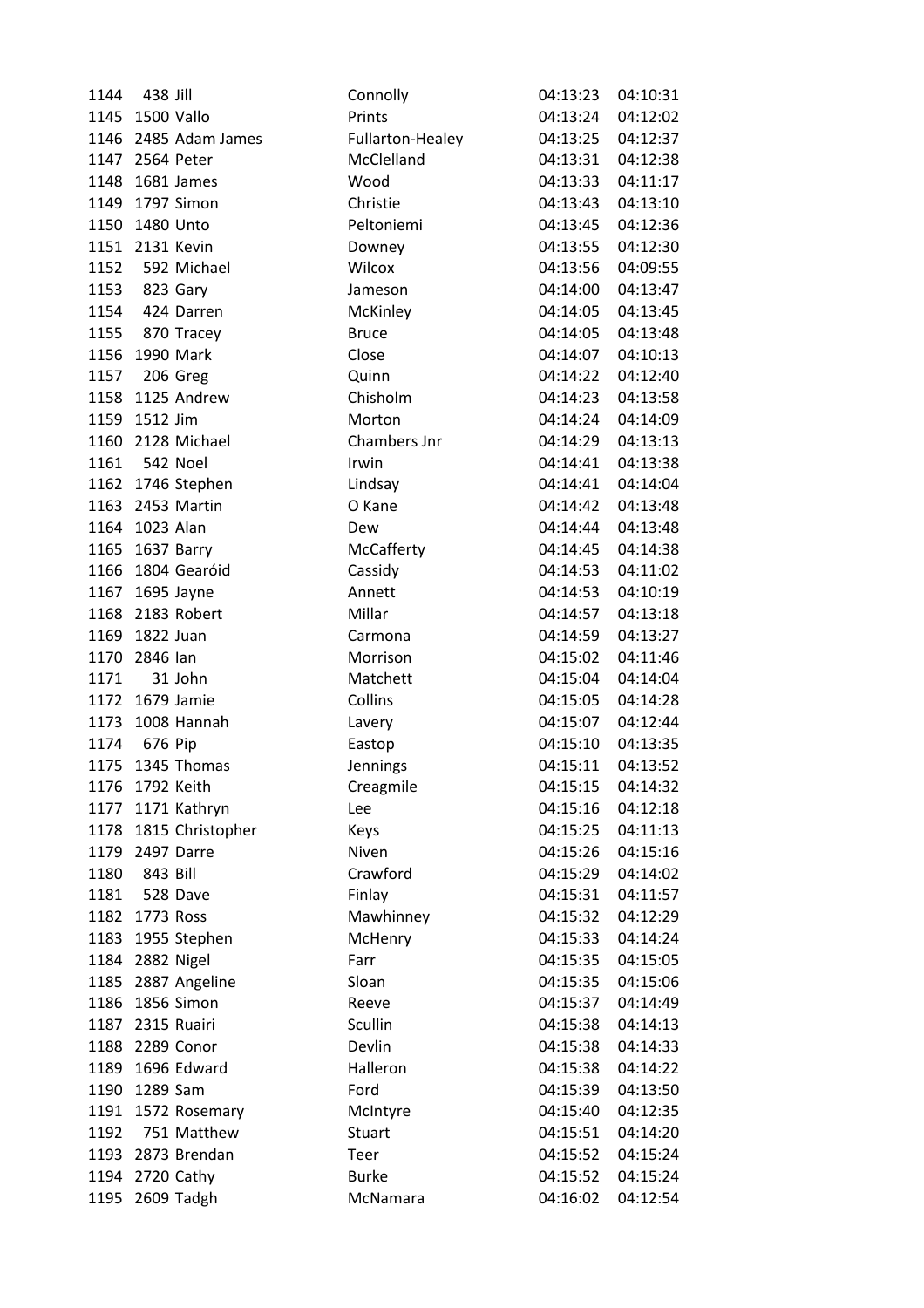| 1196 | 2167 Deborah      | Mingout        | 04:16:05 | 04:15:06 |
|------|-------------------|----------------|----------|----------|
| 1197 | 1854 Ali-Reza     | Eghbali        | 04:16:16 | 04:15:12 |
| 1198 | 1998 Lee          | Dunlop         | 04:16:20 | 04:14:25 |
|      | 1199 2653 James   | Lombard        | 04:16:27 | 04:15:19 |
| 1200 | 1598 Peadar       | McCaul         | 04:16:29 | 04:16:29 |
| 1201 | 540 Stephen       | Watters        | 04:16:34 | 04:14:25 |
| 1202 | 1395 Christopher  | Montgomery     | 04:16:39 | 04:11:54 |
| 1203 | 1274 Paul         | Wileman        | 04:16:42 | 04:15:45 |
| 1204 | 1772 lan          | McCullough     | 04:16:48 | 04:15:46 |
| 1205 | 2110 Stuart       | King           | 04:17:01 | 04:16:21 |
|      | 1206 2045 Stephen | Clarke         | 04:17:05 | 04:15:57 |
| 1207 | 1842 Suzanne      | McCullagh      | 04:17:09 | 04:15:06 |
| 1208 | 964 Allen         | Huxley         | 04:17:11 | 04:13:28 |
| 1209 | 1058 Miriam       | Clarke         | 04:17:24 | 04:16:30 |
| 1210 | <b>2198 Paul</b>  | Jones          | 04:17:25 | 04:15:30 |
|      | 1211 2036 Kevin   | O'Hagan        | 04:17:29 | 04:15:51 |
| 1212 | 1924 Sean         | Campbell       | 04:17:29 | 04:15:51 |
| 1213 | 1602 Frank        | Cronin         | 04:17:29 | 04:15:27 |
| 1214 | 213 Ken           | <b>Beggs</b>   | 04:17:36 | 04:17:24 |
| 1215 | 818 Hazel         | Calderwood     | 04:17:40 | 04:17:14 |
| 1216 | 294 Pauline       | <b>McGinty</b> | 04:17:44 | 04:13:38 |
|      | 1217 2706 Alison  | Foster         | 04:17:45 | 04:16:34 |
| 1218 | 2915 Paul         | Barry          | 04:17:51 | 04:17:03 |
| 1219 | 1540 Amy          | Devlin         | 04:17:53 | 04:17:29 |
| 1220 | 2153 Ivan         | Young          | 04:17:55 | 04:16:27 |
| 1221 | 2536 Connor       | Mone           | 04:17:55 | 04:16:51 |
| 1222 | 2152 Jason        | Young          | 04:17:55 | 04:16:27 |
| 1223 | 1142 Gavin        | Thompson       | 04:17:59 | 04:15:28 |
| 1224 | 73 Gareth         | Kennedy        | 04:18:01 | 04:16:17 |
| 1225 | 1825 Lauren Jade  | McIntyre       | 04:18:01 | 04:17:09 |
| 1226 | 1858 lain         | McKenzie       | 04:18:04 | 04:16:28 |
| 1227 | 2737 Marino       | Presenti       | 04:18:08 | 04:17:15 |
|      | 1228 1269 Gerard  | McKenna        | 04:18:09 | 04:15:08 |
| 1229 | 670 Paul          | Duncan         | 04:18:13 | 04:17:00 |
|      | 1230 2228 Sandra  | <b>Barnett</b> | 04:18:14 | 04:17:24 |
| 1231 | 1237 Norman       | Duncan         | 04:18:15 | 04:17:42 |
| 1232 | 2144 Niall        | Mc Namara      | 04:18:16 | 04:15:08 |
|      | 1233 1408 Siobhan | O'Sullivan     | 04:18:19 | 04:15:29 |
| 1234 | 1409 Fergal       | Moran          | 04:18:19 | 04:15:29 |
| 1235 | 299 Luke          | Hanna          | 04:18:20 | 04:17:39 |
| 1236 | 1160 Barry        | Galbraith      | 04:18:23 | 04:17:38 |
| 1237 | 440 Colin         | Moffett        | 04:18:34 | 04:16:07 |
|      | 1238 2395 Stephen | Jones          | 04:18:36 | 04:16:13 |
|      | 1239 2685 Adrain  | Leonard        | 04:18:36 | 04:17:34 |
| 1240 | 1987 Adam         | Calvert        | 04:18:43 | 04:17:13 |
| 1241 | 2534 Ursula       | McDonald       | 04:18:45 | 04:17:24 |
| 1242 | 1894 Paul         | O'Mahony       | 04:18:46 | 04:14:22 |
| 1243 | 565 Samuel        | Coates         | 04:18:47 | 04:17:25 |
| 1244 | 2931 Late         | Entry          | 04:18:55 | 04:14:21 |
| 1245 | 1228 Noel         | Moan           | 04:18:57 | 04:18:37 |
| 1246 | 1144 David        | Corner         | 04:18:59 | 04:18:14 |
| 1247 | 681 Hannah        | <b>Billett</b> | 04:19:06 | 04:17:57 |
|      |                   |                |          |          |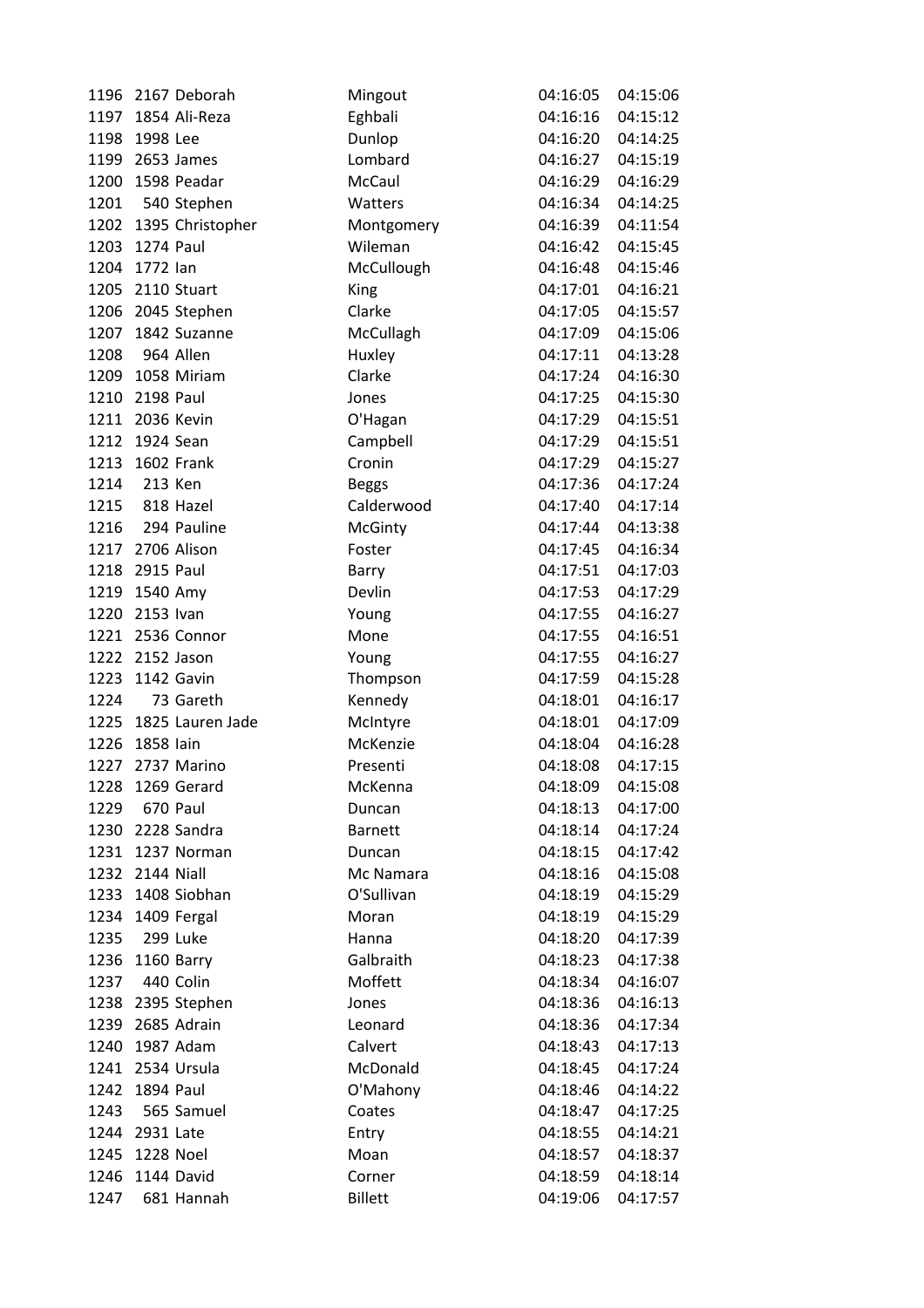| 1248 | 2654 Diane          | Lowe           | 04:19:07          | 04:16:10 |
|------|---------------------|----------------|-------------------|----------|
| 1249 | 2079 Nathan         | Campbell       | 04:19:10          | 04:17:58 |
| 1250 | 984 John            | Johnston       | 04:19:16          | 04:16:32 |
|      | 1251 1479 David     | Reid           | 04:19:16          | 04:17:59 |
|      | 1252 2352 Nigel     | McFarland      | 04:19:22          | 04:18:14 |
| 1253 | 731 Jane            | Dixon          | 04:19:24          | 04:18:39 |
|      | 1254 2073 Stephen   | McMillen       | 04:19:26          | 04:17:07 |
| 1255 | 2332 Janet          | Toal           | 04:19:30          | 04:18:11 |
|      | 1256 2243 Paul      | Rowland        | 04:19:33          | 04:18:16 |
|      | 1257 310 Colin      | Welsh          | 04:19:34          | 04:18:34 |
| 1258 | 309 Sandra          | Welsh          | 04:19:34          | 04:18:35 |
| 1259 | 1867 Sebastian      | Wisniewski     | 04:19:36          | 04:18:57 |
| 1260 | 1002 Owen           | Nolan          | 04:19:40          | 04:17:54 |
| 1261 | 273 Sara            | Ebbinghaus     | 04:19:47          | 04:18:14 |
| 1262 | 2512 Lucy           | Glover         | 04:19:48          | 04:17:08 |
| 1263 | 980 Aaron           | McMeekin       | 04:19:52          | 04:18:26 |
|      | 1264 2052 Thomas    | McKee          | 04:19:54          | 04:15:59 |
|      | 1265 2218 Ashley    | Mc Minn        | 04:19:56          | 04:18:32 |
| 1266 | 1399 Emmet          | Trotter        | 04:20:00          | 04:19:11 |
| 1267 | 865 Paul            | Catlow         | 04:20:01          | 04:17:44 |
|      | 1268 2922 Patrick   | Murphy         | 04:20:06          | 04:18:27 |
|      | 1269 2246 lan       | Thompson       | 04:20:07          | 04:19:40 |
| 1270 | 2771 Michael        | Walsh          | 04:20:07          | 04:18:57 |
| 1271 | 702 Adam            | Slingsby       | 04:20:12          | 04:17:47 |
| 1272 | 2450 Michael        | Harding        | 04:20:12          | 04:19:50 |
| 1273 | 483 David           | Murphy         | 04:20:22          | 04:19:12 |
|      | 1274 2600 Frederick | Campbell       | 04:20:27          | 04:18:26 |
| 1275 | 2406 William        | Mc Laughlin    | 04:20:27          | 04:18:24 |
|      | 1276 1054 Joanne    | O'Doherty      | 04:20:28          | 04:20:00 |
|      | 1277 2682 Augusta   | Cater          | 04:20:30          | 04:15:50 |
| 1278 | 700 Jason           | Reid           | 04:20:32          | 04:17:48 |
|      | 1279 2241 Jennifer  | Proc           | 04:20:34          | 04:16:12 |
| 1280 | 1083 Christopher    | Rice           | 04:20:34 04:17:50 |          |
| 1281 | 1692 Jason          | O'Flaherty     | 04:20:36          | 04:19:17 |
| 1282 | 1246 Gary           | McCrea         | 04:20:45          | 04:19:01 |
| 1283 | 710 Gavin           | Hendrie        | 04:20:47          | 04:17:53 |
| 1284 | 1353 Saeed          | Paybarah       | 04:20:53          | 04:18:39 |
|      | 1285 2689 Craig     | Wootton        | 04:20:54          | 04:20:30 |
|      | 1286 2149 Charise   | Boal           | 04:20:54          | 04:19:56 |
| 1287 | 1296 James          | Irwin          | 04:20:54          | 04:18:39 |
| 1288 | 1295 Colleen        | McGee          | 04:20:54          | 04:18:39 |
| 1289 | 2837 Samuel         | Cochrane       | 04:20:54          | 04:20:06 |
| 1290 | 645 Matthew         | Devlin         | 04:20:55          | 04:20:31 |
|      | 1291 1769 John      | Keogh          | 04:20:55          | 04:20:30 |
|      | 1292 2256 Sara      | Sloan          | 04:21:00          | 04:17:51 |
| 1293 | 2170 Brona          | Bell           | 04:21:00          | 04:17:52 |
| 1294 | 937 Rodney          | Corrigan       | 04:21:05          | 04:16:17 |
| 1295 | 1330 Andrew         | Dance          | 04:21:07          | 04:20:34 |
| 1296 | 914 Adam            | <b>Breakey</b> | 04:21:09          | 04:17:48 |
| 1297 | 1644 Simon          | Neve           | 04:21:11          | 04:20:53 |
| 1298 | 976 Neill           | <b>Dallas</b>  | 04:21:14          | 04:21:00 |
| 1299 | 2475 Colin          | Cooney         | 04:21:14          | 04:19:59 |
|      |                     |                |                   |          |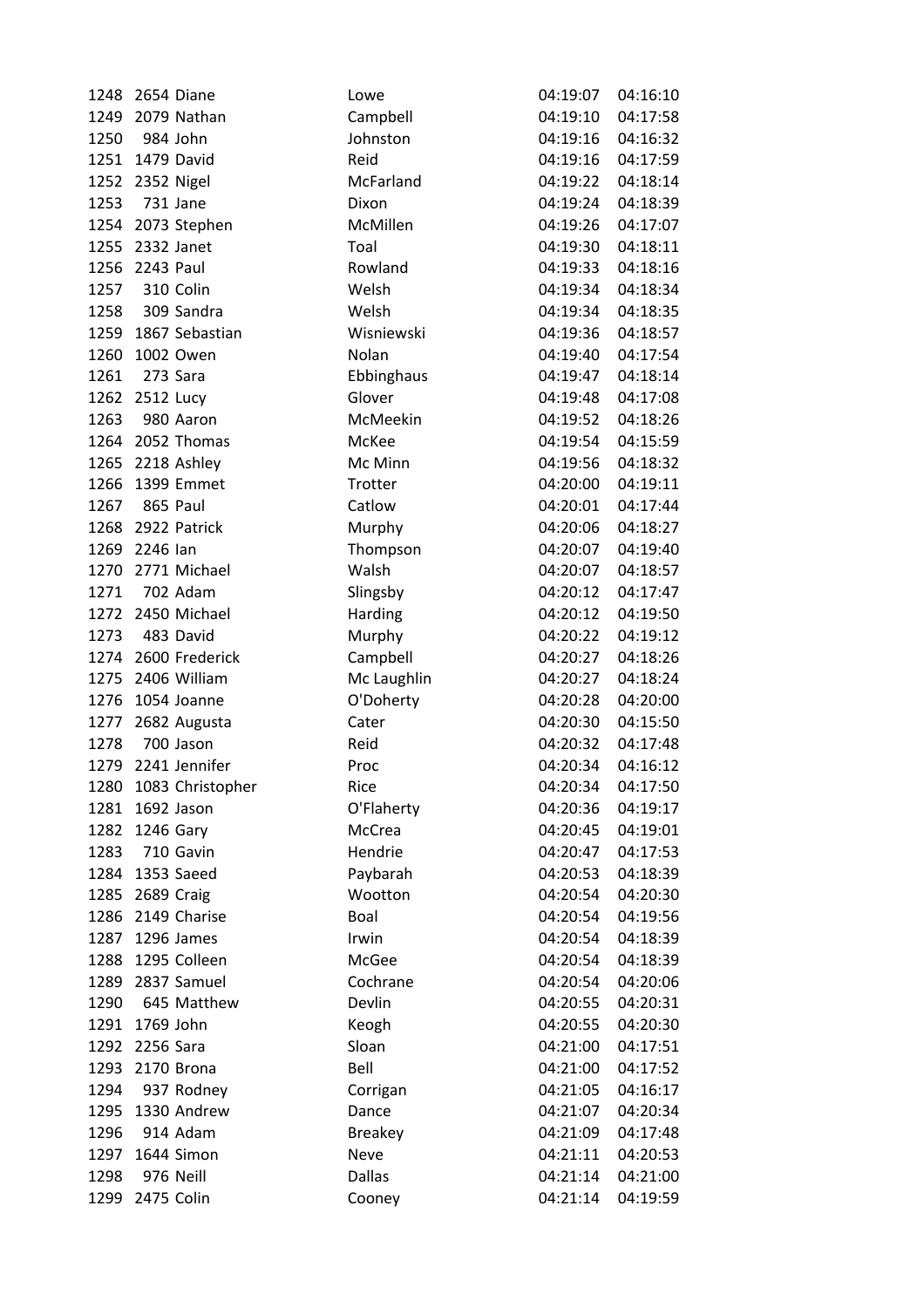| 1300 | 2102 lan             | Moore            | 04:21:14 | 04:18:22          |
|------|----------------------|------------------|----------|-------------------|
| 1301 | 2316 Alan            | Moore            | 04:21:15 | 04:18:23          |
|      | 1302 2066 Robert     | Clarke           | 04:21:19 | 04:20:22          |
|      | 1303 518 Nichola     | Henderson        | 04:21:31 | 04:19:21          |
|      | 1304 1871 Damien     | McGarry          | 04:21:40 | 04:21:21          |
| 1305 | 316 Andrew           | Lowry            | 04:21:43 | 04:18:38          |
|      | 1306 2792 Kerris     | Hamilton         | 04:21:43 | 04:20:04          |
| 1307 | 1097 Gareth          | MacLean          | 04:21:57 | 04:19:17          |
| 1308 | 620 Steven           | Lyttel           | 04:22:00 | 04:20:44          |
|      | 1309 1186 David      | Robertson        | 04:22:01 | 04:21:09          |
| 1310 | 1986 Simon           | <b>Bisset</b>    | 04:22:01 | 04:17:16          |
| 1311 | 1072 Michael         | <b>Baird</b>     | 04:22:04 | 04:19:11          |
|      | 1312 2237 Stephen    | Loughran         | 04:22:19 | 04:18:44          |
| 1313 | 498 Laura            | <b>Boyle</b>     | 04:22:22 | 04:21:58          |
| 1314 | 738 Laura            | Dillon           | 04:22:24 | 04:21:02          |
| 1315 | 254 Niall            | MacPherson       | 04:22:26 | 04:20:25          |
| 1316 | 2742 Paul            | <b>Stewart</b>   | 04:22:26 | 04:20:32          |
|      | 1317 2321 William    | Hamilton         | 04:22:28 | 04:18:24          |
| 1318 | 139 David            | Hamill           | 04:22:31 | 04:20:51          |
| 1319 | <b>58 lan</b>        | Merrick          | 04:22:34 | 04:21:58          |
| 1320 | 33 Mark              | <b>McCormick</b> | 04:22:36 | 04:21:10          |
|      | 1321 941 Louise      | Kennedy          | 04:22:36 | 04:19:04          |
|      | 1322 942 Anthony     | <b>Byrne</b>     | 04:22:36 | 04:19:04          |
|      | 1323 2625 Deirdre    | Harshaw          | 04:22:37 | 04:19:56          |
| 1324 | 1285 Katie           | Devlin           | 04:22:39 | 04:20:00          |
|      | 1325 1564 Antoinette | Murphy           | 04:22:39 | 04:21:53          |
| 1326 | 587 Paul             | <b>Beck</b>      | 04:22:47 | 04:22:47          |
|      | 1327 1163 John       | Stewart          | 04:22:48 | 04:21:17          |
|      | 1328 2747 Nigel      | McNeill          | 04:22:48 | 04:22:42          |
| 1329 | 606 Dominic          | McGeown          | 04:22:48 | 04:21:21          |
| 1330 | 2333 Kieran          | Kelly            | 04:22:58 | 04:19:06          |
|      | 1331 2171 Adrian     | Moat             | 04:23:04 | 04:19:55          |
| 1332 | 788 Shing Yin        | Chong            |          | 04:23:15 04:20:43 |
| 1333 | 2124 peter           | Mc Anoy          | 04:23:32 | 04:18:54          |
|      | 1334 2523 Ronnie     | McMurdie         | 04:23:32 | 04:22:35          |
| 1335 | 2003 Stewart         | Johnston         | 04:23:43 | 04:23:33          |
| 1336 | 2009 William         | McKee            | 04:23:45 | 04:22:16          |
|      | 1337 2513 Malachy    | McKenna          | 04:23:49 | 04:21:52          |
|      | 1338 1239 Gary       | Park             | 04:23:54 | 04:21:02          |
|      | 1339 2026 Anthony    | Durnin           | 04:23:58 | 04:22:06          |
| 1340 | 1775 Colin           | Campbell         | 04:24:03 | 04:23:18          |
|      | 1341 1250 Adrian     | Daye             | 04:24:03 | 04:21:04          |
| 1342 | 1920 Kelly           | Andrews          | 04:24:03 | 04:23:08          |
| 1343 | 1953 Connor          | McLoughlin       | 04:24:03 | 04:22:19          |
| 1344 | 608 Paul             | Ferris           | 04:24:16 | 04:19:47          |
| 1345 | 2799 Israel          | Mortimer         | 04:24:17 | 04:23:10          |
| 1346 | 966 Trevor           | Redmond          | 04:24:24 | 04:24:17          |
|      | 1347 2608 Allan      | Preston          | 04:24:27 | 04:23:37          |
| 1348 | 822 Damien           | Boyd             | 04:24:36 | 04:22:13          |
|      | 1349 2038 Marion     | Woods            | 04:24:48 | 04:23:16          |
| 1350 | 1965 Edward          | Wilson           | 04:24:49 | 04:23:38          |
| 1351 | 1831 Ruairi          | Toman            | 04:24:51 | 04:23:34          |
|      |                      |                  |          |                   |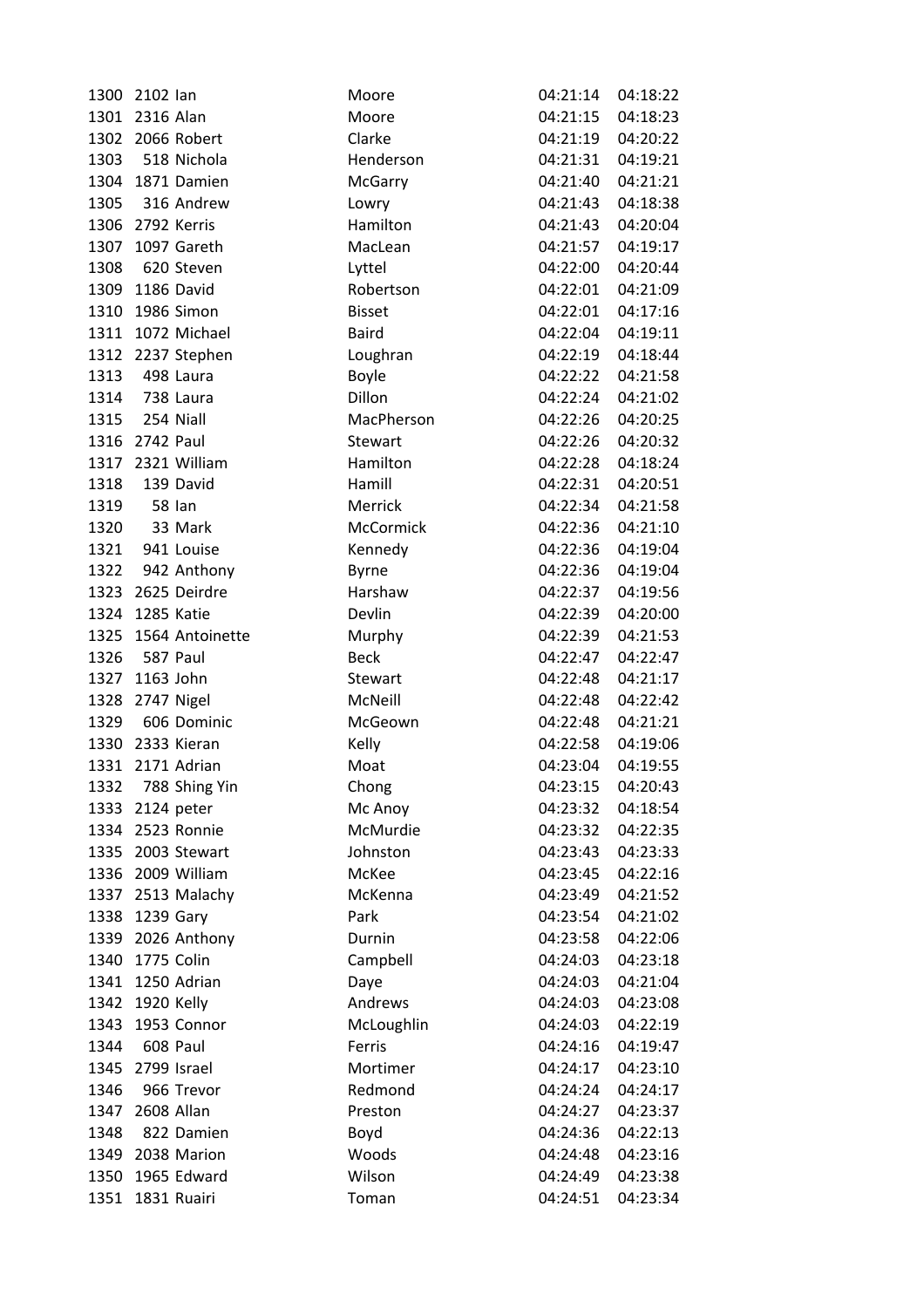| 1352 |                 | 572 Aidan           | Hill            | 04:24:53          | 04:21:02 |
|------|-----------------|---------------------|-----------------|-------------------|----------|
| 1353 |                 | 293 Michael         | Dixon           | 04:24:59          | 04:24:13 |
|      | 1354 1157 Sean  |                     | Farrelly        | 04:25:01          | 04:23:35 |
| 1355 | 500 Keith       |                     | Osborne         | 04:25:03          | 04:20:48 |
|      |                 | 1356 2495 Carrie    | Stewart         | 04:25:05          | 04:22:18 |
| 1357 | 2929 Late       |                     | Entry           | 04:25:13          | 04:23:15 |
|      |                 | 1358 1259 Brigid    | Quinn           | 04:25:13          | 04:24:33 |
|      | 1359 2793 Ryan  |                     | McFadden        | 04:25:18          | 04:23:54 |
|      |                 | 1360 2489 Richard   | Moore           | 04:25:21          | 04:24:48 |
|      | 1361 1780 Joy   |                     | Bowman          | 04:25:31          | 04:24:12 |
|      |                 | 1362 2807 Jonathan  | Lindsay         | 04:25:35          | 04:24:58 |
| 1363 |                 | 628 James           | Hall            | 04:25:41          | 04:22:57 |
| 1364 |                 | 77 Graeme           | Leslie          | 04:25:43          | 04:22:53 |
| 1365 |                 | 192 Louise          | Gray            | 04:25:47          | 04:24:50 |
| 1366 |                 | 602 Stephanie       | Sharp           | 04:26:00          | 04:22:46 |
| 1367 |                 | 951 Catrin          | Wyn Williams    | 04:26:07          | 04:23:16 |
|      | 1368 2192 Gary  |                     | Lonergan        | 04:26:07          | 04:25:32 |
|      |                 | 1369 1833 Michael   | Martin          | 04:26:08          | 04:23:20 |
|      | 1370 1808 David |                     | Anderson        | 04:26:09          | 04:26:01 |
|      |                 | 1371 940 Geoffrey   | Mutton          | 04:26:10          | 04:25:11 |
| 1372 |                 | 26 Ryan             | Teer            | 04:26:12          | 04:26:07 |
|      |                 | 1373 2701 Karen     | Hunter          | 04:26:12          | 04:25:03 |
|      |                 | 1374 2267 Michael   | Andersom        | 04:26:13          | 04:24:44 |
|      | 1375 2744 David |                     | Caughey         | 04:26:15          | 04:24:51 |
|      |                 | 1376 2730 Stephen   | Maxwell         | 04:26:15          | 04:23:28 |
|      | 1377 2227 Paul  |                     | Fegan           | 04:26:20          | 04:25:38 |
|      | 1378 2511 Mark  |                     | Kennedy         | 04:26:23          | 04:26:23 |
| 1379 |                 | 239 Michael         | Miscampbell     | 04:26:24          | 04:25:10 |
|      | 1380 222 Paul   |                     | <b>Brennan</b>  | 04:26:24          | 04:23:36 |
|      |                 | 1381 2077 James     | <b>Barr</b>     | 04:26:27          | 04:22:14 |
|      | 1382 1012 Liz   |                     | Hamilton        | 04:26:27          | 04:24:48 |
|      |                 | 1383 2752 Ciaran    | Kearney         | 04:26:43          | 04:26:16 |
|      |                 | 1384 2093 Michael   | Toal            | 04:26:44 04:25:29 |          |
| 1385 | 1709 Allan      |                     | Mulligan        | 04:26:45          | 04:25:12 |
| 1386 | 2687 Chris      |                     | Donnelly        | 04:26:46          | 04:25:15 |
| 1387 | 862 Gary        |                     | Kelly           | 04:26:48          | 04:25:38 |
|      |                 | 1388 2561 Jordan    | Jackson         | 04:26:50          | 04:25:59 |
|      |                 | 1389 1565 Charmaine | Hunt            | 04:26:51          | 04:26:04 |
|      | 1390 1397 John  |                     | McKenzie        | 04:26:55          | 04:25:32 |
| 1391 |                 | 787 Andrew          | <b>Black</b>    | 04:26:58          | 04:26:04 |
|      | 1392 2418 Sean  |                     | Sealey          | 04:26:58          | 04:23:56 |
|      |                 | 1393 1729 Brendan   | O'Keeffe        | 04:26:59          | 04:24:15 |
|      |                 | 1394 1495 Mitch     | <b>Belfast</b>  | 04:27:14          | 04:27:06 |
|      |                 | 1395 2408 Conor     | Forbes          | 04:27:16          | 04:26:09 |
|      | 1396 2437 Joe   |                     | Lyons           | 04:27:18          | 04:26:29 |
| 1397 | 2822 Ugis       |                     | Zainutdinovs    | 04:27:18          | 04:24:32 |
| 1398 |                 | 580 Duncan          | Wells           | 04:27:26          | 04:25:33 |
| 1399 | 1416 lan        |                     | Patterson       | 04:27:30          | 04:27:01 |
|      | 1400 2568 Jim   |                     | O Callaghan     | 04:27:34          | 04:25:27 |
| 1401 |                 | 373 Gary            | O'Daly          | 04:27:35          | 04:26:34 |
|      | 1402 1124 Chris |                     | <b>Bramston</b> | 04:27:36          | 04:27:02 |
| 1403 | 1885 Greg       |                     | Ross            | 04:27:38          | 04:26:42 |
|      |                 |                     |                 |                   |          |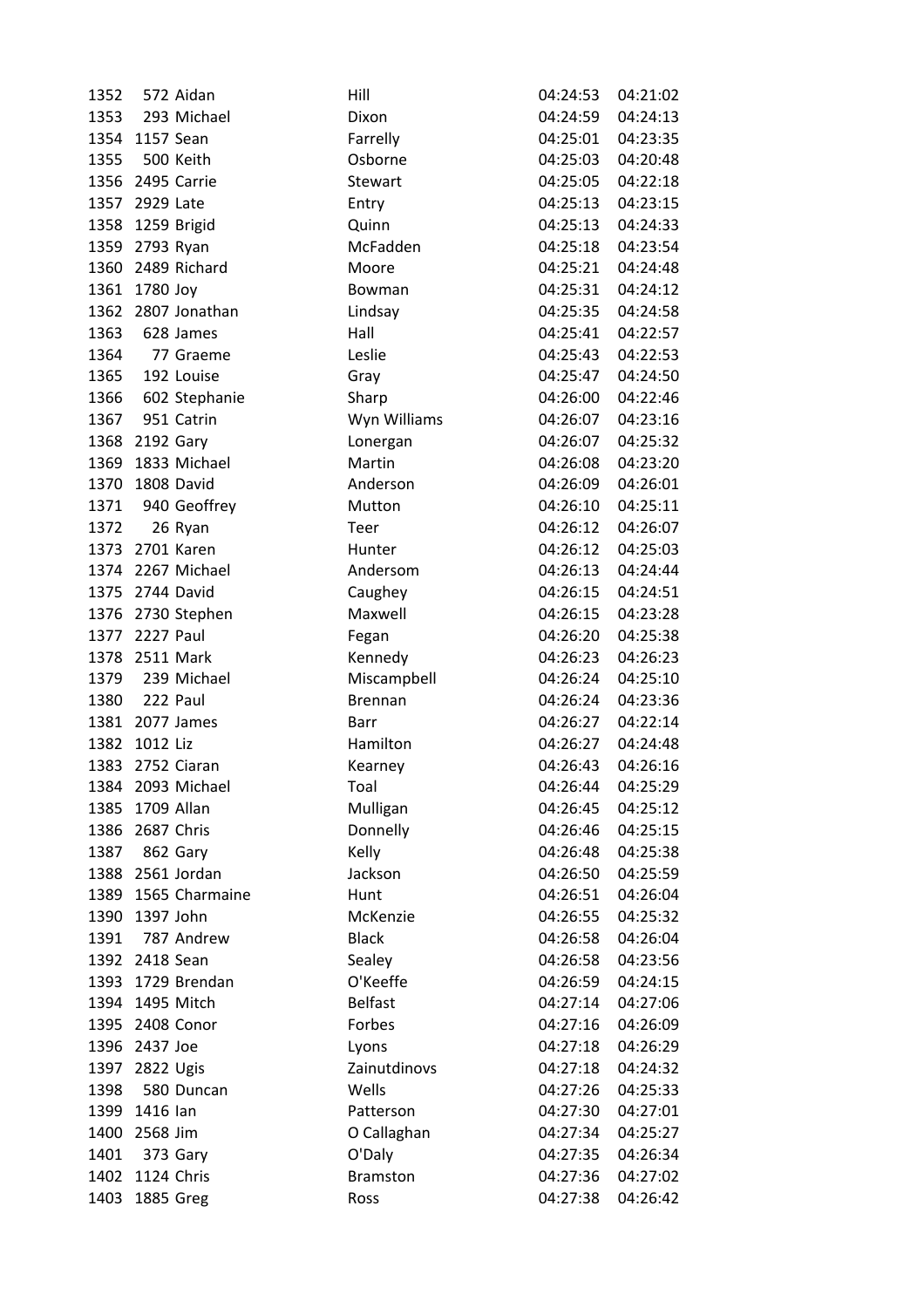|      | 1404 2348 James       | Fox              | 04:27:40          | 04:26:26 |
|------|-----------------------|------------------|-------------------|----------|
|      | 1405 1192 David       | Howell           | 04:27:43          | 04:26:05 |
| 1406 | 350 Andy              | Fleming          | 04:27:45          | 04:26:34 |
|      | 1407 485 Emily        | Payne            | 04:27:48          | 04:26:23 |
|      | 1408 1001 Christine   | Nugent           | 04:27:48          | 04:25:36 |
|      | 1409 2047 Christine   | Forker           | 04:27:49          | 04:27:06 |
|      | 1410 2439 Lisa        | Leonard          | 04:27:51          | 04:26:32 |
|      | 1411 2732 Philip      | <b>Bailie</b>    | 04:27:53          | 04:23:45 |
|      | 1412 1503 Jayne       | McArdle          | 04:27:53          | 04:26:49 |
|      | 1413 1820 Sean        | Mason            | 04:27:55          | 04:23:44 |
|      | 1414 2205 Sarah       | Dinsmore         | 04:27:59          | 04:23:30 |
|      | 1415 1107 Jill        | Johnston         | 04:28:01          | 04:24:51 |
|      | 1416 2708 Daniel      | <b>Balmer</b>    | 04:28:01          | 04:24:17 |
|      | 1417 2279 Hamilton    | Brown            | 04:28:08          | 04:26:53 |
| 1418 | 69 Paul               | Foers            | 04:28:10          | 04:25:24 |
|      | 1419 2671 Jonn        | Devlin           | 04:28:12          | 04:26:31 |
|      | 1420 1752 Edwin       | <b>Baker</b>     | 04:28:13          | 04:27:56 |
| 1421 | 921 Peter             | Bland            | 04:28:16          | 04:25:54 |
|      | 1422 2004 Christopher | McClure          | 04:28:19          | 04:24:47 |
|      | 1423 246 Kaisu        | Paulanto         | 04:28:23          | 04:26:52 |
|      | 1424 1915 Peter       | Fleming          | 04:28:24          | 04:27:18 |
|      | 1425 1914 Jim         | Moore            | 04:28:24          | 04:27:12 |
|      | 1426 2244 David       | Dornan           | 04:28:33          | 04:25:55 |
|      | 1427 2563 Glen        | Mores            | 04:28:34          | 04:25:38 |
|      | 1428 2375 James       | Gillen           | 04:28:38          | 04:27:40 |
|      | 1429 431 Philip       | Hunter           | 04:28:47          | 04:26:30 |
|      | 1430 1963 Vincent     | Hickey           | 04:28:54          | 04:26:35 |
|      | 1431 1258 Sammy       | Daye             | 04:28:56          | 04:25:57 |
|      | 1432 2556 Paulo       | Margelino        | 04:29:02          | 04:26:40 |
|      | 1433 2551 Patrick     | <b>McCallion</b> | 04:29:05          | 04:28:25 |
|      | 1434 636 Alexander    | Meyer            | 04:29:07          | 04:27:09 |
|      | 1435 1143 Jill        | Ede              | 04:29:14          | 04:27:53 |
| 1436 | 909 Beccy             | Anderson         | 04:29:15 04:29:09 |          |
| 1437 | 2061 Alison           | Farquhar         | 04:29:17          | 04:26:33 |
| 1438 | 1906 Paul             | O'Hare           | 04:29:19          | 04:26:56 |
|      | 1439 1071 Aaron       | Cobb             | 04:29:21          | 04:27:44 |
| 1440 | 834 Rebeca            | <b>Brown</b>     | 04:29:29          | 04:28:10 |
|      | 1441 1460 Jonathan    | Hamilton         | 04:29:31          | 04:28:17 |
|      | 1442 1261 Gillian     | Morrow           | 04:29:32          | 04:28:34 |
|      | 1443 1777 Stuart      | Campbell         | 04:29:32          | 04:28:51 |
|      | 1444 2588 James       | Taylor           | 04:29:38          | 04:28:39 |
|      | 1445 2275 Rosemary    | Moreland         | 04:29:39          | 04:28:31 |
|      | 1446 1010 Ciaran      | Fox              | 04:29:40          | 04:27:13 |
| 1447 | 195 Katrina           | MacDonald        | 04:29:41          | 04:28:17 |
| 1448 | 939 Lesley            | MacLachlan       | 04:29:41          | 04:28:17 |
| 1449 | 196 Catriona          | Kilbride         | 04:29:41          | 04:28:18 |
| 1450 | 2251 Brian            | Crothers         | 04:29:43          | 04:28:09 |
|      | 1451 2519 Aidan       | Donnelly         | 04:29:45          | 04:26:33 |
|      | 1452 1893 Neil        | O'Mahony         | 04:29:46          | 04:26:40 |
| 1453 | 662 Paul              | McCrea           | 04:29:46          | 04:29:17 |
| 1454 | 757 David             | <b>Brady</b>     | 04:29:49          | 04:28:58 |
|      | 1455 1591 Rosalyn     | Murtagh          | 04:29:53          | 04:29:00 |
|      |                       |                  |                   |          |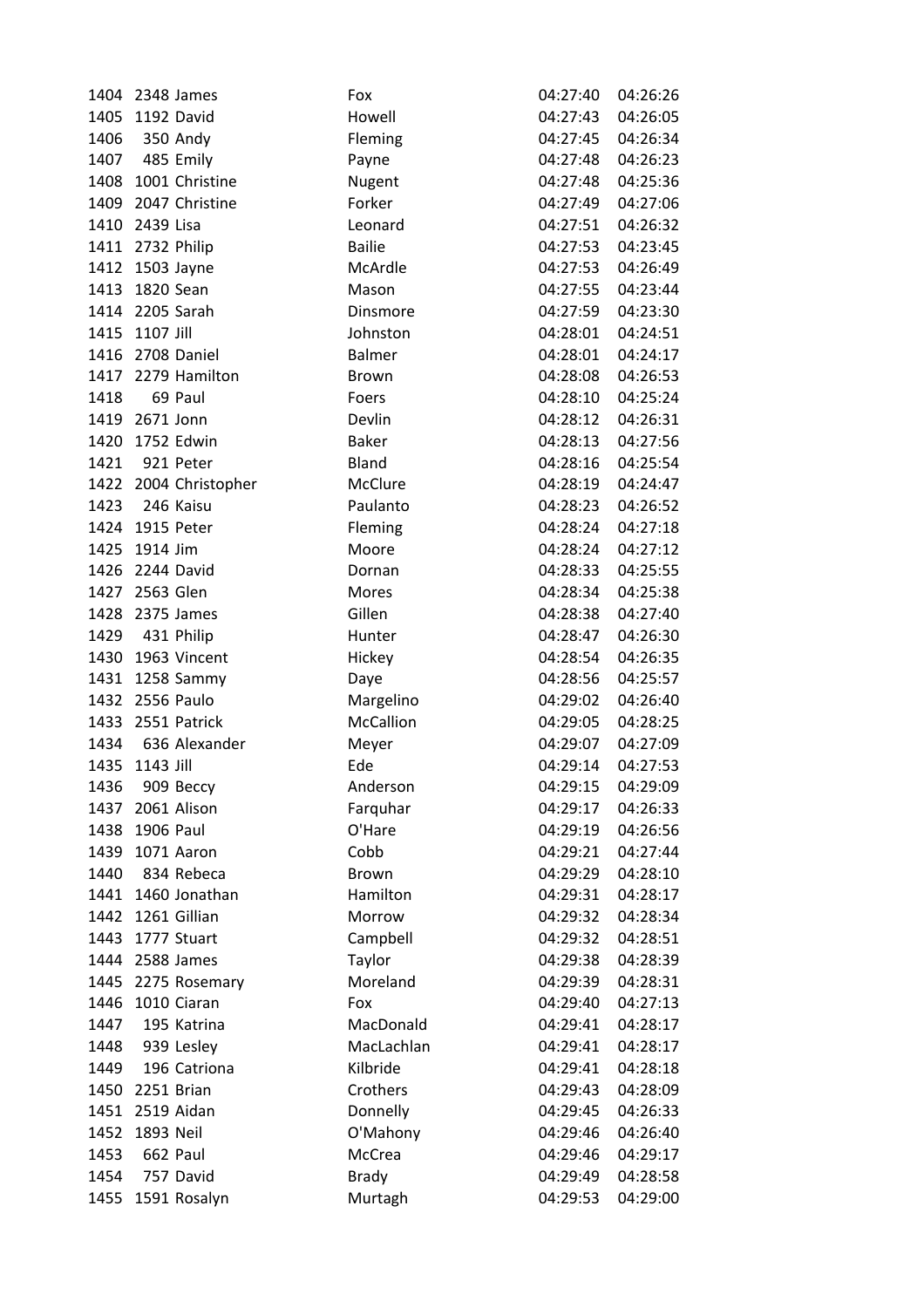| 1456 | 2924 David            | Grzymek        | 04:29:53 | 04:27:35 |
|------|-----------------------|----------------|----------|----------|
| 1457 | 2830 Robert           | Manson         | 04:29:53 | 04:25:41 |
|      | 1458 2091 Teddy       | Pilgrim        | 04:29:54 | 04:26:51 |
|      | 1459 1973 Cecelia     | McCutcheon     | 04:30:03 | 04:28:16 |
| 1460 | 2056 John             | Taylor         | 04:30:05 | 04:27:30 |
| 1461 | 1456 Linda            | Reynolds       | 04:30:07 | 04:29:02 |
| 1462 | 1145 Darryl           | Corner         | 04:30:17 | 04:29:32 |
| 1463 | 1493 Conor            | Creaney        | 04:30:23 | 04:29:27 |
| 1464 | <b>280 Ivan</b>       | Stringer       | 04:30:26 | 04:27:23 |
| 1465 | 1737 Caroline         | Flannery       | 04:30:29 | 04:29:30 |
| 1466 | 1869 Karen            | Doherty        | 04:30:29 | 04:29:30 |
| 1467 | 1138 Rori             | Millar         | 04:30:36 | 04:29:33 |
| 1468 | 2582 Shereen          | Liew           | 04:30:37 | 04:27:25 |
| 1469 | 2927 Late             | Entry          | 04:30:39 | 04:29:22 |
| 1470 | 1183 Brian            | Redmond        | 04:30:39 | 04:29:39 |
|      | 1471 2728 Lorraine    | Ashcroft       | 04:30:42 | 04:29:23 |
|      | 1472 2805 Josie       | <b>Binns</b>   | 04:30:44 | 04:28:07 |
| 1473 | 1434 Sonya            | Boal           | 04:30:44 | 04:27:33 |
| 1474 | 62 Keith              | Lowry          | 04:30:45 | 04:27:55 |
| 1475 | 1703 Gerard           | Fenton         | 04:30:51 | 04:28:22 |
| 1476 | 1880 Pamela           | Kirk           | 04:30:55 | 04:28:36 |
| 1477 | 1615 Donna            | McAuley        | 04:31:02 | 04:28:34 |
| 1478 | 1745 Celso            | Caliguia       | 04:31:06 | 04:28:14 |
| 1479 | 2920 Sean             | Anders         | 04:31:09 | 04:29:49 |
| 1480 | 1704 Mary             | Smith          | 04:31:09 | 04:29:41 |
|      | 1481 2766 Michelle    | Mulvany        | 04:31:10 | 04:29:41 |
| 1482 | 2121 Audrey           | Murphy         | 04:31:14 | 04:29:05 |
| 1483 | 2754 Peter            | Cunningham     | 04:31:15 | 04:28:37 |
| 1484 | 1589 Gayle            | McKay          | 04:31:17 | 04:28:10 |
| 1485 | 899 Stuart            | Turner         | 04:31:17 | 04:28:10 |
| 1486 | 2926 Anders           | Forselius      | 04:31:19 | 04:30:39 |
| 1487 | 1287 Eddie            | Ruddell        | 04:31:21 | 04:29:52 |
| 1488 | 706 James             | Ruddell        | 04:31:21 | 04:29:52 |
| 1489 | 2668 James            | Lowrie         | 04:31:29 | 04:30:23 |
| 1490 | 2694 Paula            | Dyer           | 04:31:35 | 04:28:34 |
| 1491 | 2838 Jason            | Crane          | 04:31:40 | 04:26:53 |
| 1492 | 1981 Terrence         | <b>Brown</b>   | 04:31:43 | 04:28:11 |
|      | 1493 2411 Claire      | Chambers       | 04:31:43 | 04:27:59 |
| 1494 | 1668 Kevin            | McGarry        | 04:31:43 | 04:28:53 |
| 1495 | 2329 Sivakumar        | Marimuthu      | 04:31:50 | 04:27:23 |
| 1496 | 2318 Stuart           | Fenton         | 04:31:55 | 04:30:50 |
|      | 1497 1514 Emma        | Wilson         | 04:32:11 | 04:30:35 |
| 1498 | 1870 William          | Devlin         | 04:32:14 | 04:30:55 |
| 1499 | 459 Christian Antonio | Fortes O'Neill | 04:32:18 | 04:31:13 |
| 1500 | 1119 Susan            | Halll          | 04:32:20 | 04:32:01 |
| 1501 | 2908 Claire           | Alderdice      | 04:32:31 | 04:27:46 |
| 1502 | 2312 Maxine           | Campbell       | 04:32:35 | 04:29:22 |
| 1503 | 2655 Paul             | Devlin         | 04:32:43 | 04:31:35 |
| 1504 | 1786 Mark             | Craig          | 04:32:45 | 04:31:06 |
| 1505 | 28 Karen              | Maguire        | 04:32:47 | 04:30:48 |
| 1506 | 2239 Stephen          | Mooney         | 04:32:53 | 04:29:38 |
| 1507 | 1169 Gemma            | Mulholland     | 04:32:57 | 04:30:48 |
|      |                       |                |          |          |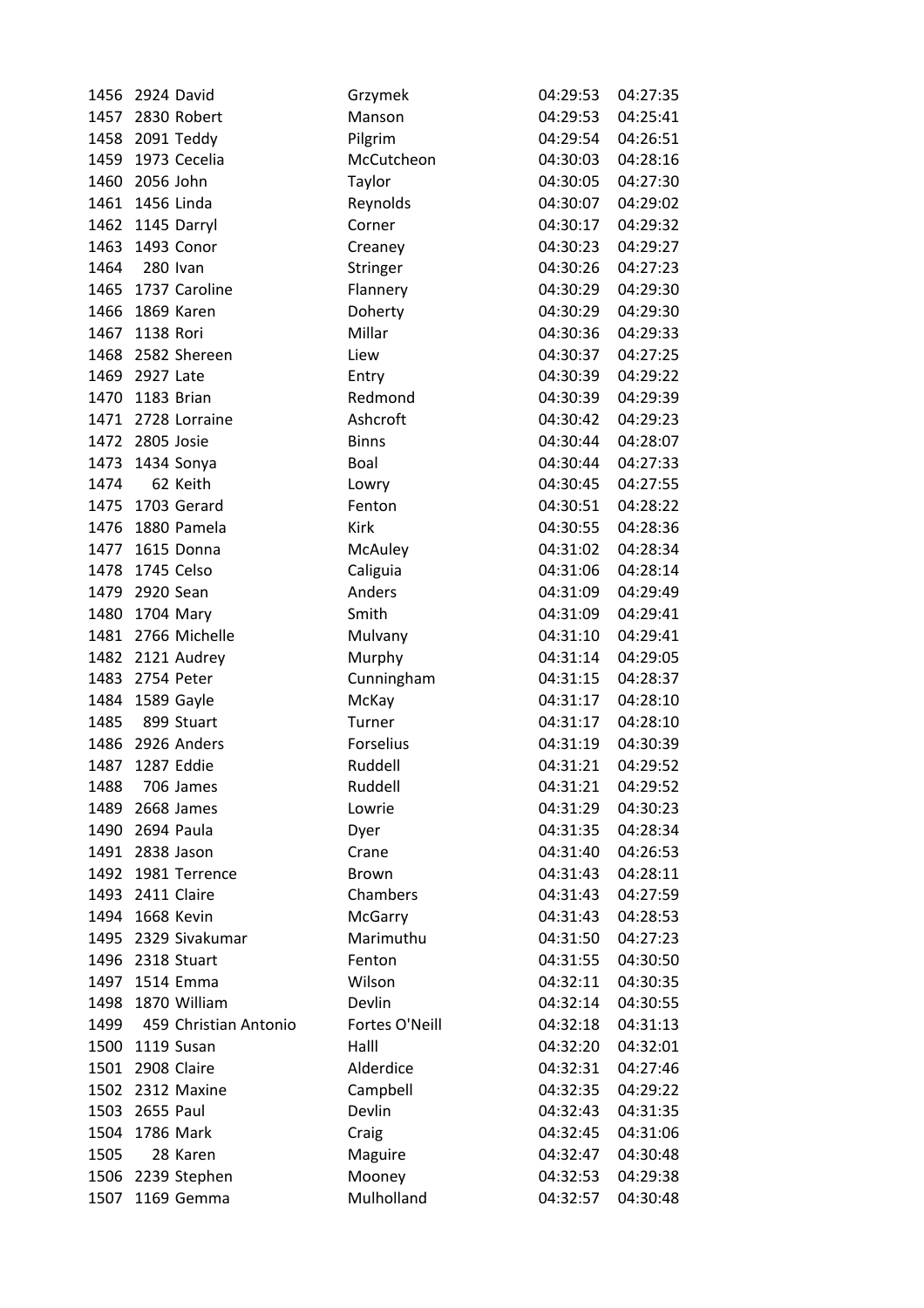|      | 1508 2575 Anthony     | Hanna              | 04:32:57          | 04:30:48 |
|------|-----------------------|--------------------|-------------------|----------|
| 1509 | 363 Ami               | Cullum             | 04:32:57          | 04:29:46 |
| 1510 | 78 Brian              | Atkinson           | 04:33:02          | 04:30:56 |
|      | 1511 1374 Steven      | Wardle             | 04:33:02          | 04:32:53 |
| 1512 | 989 Des               | Crinion            | 04:33:07          | 04:32:05 |
| 1513 | 988 Ciaran            | Dorrity            | 04:33:07          | 04:32:04 |
|      | 1514 802 Jonathan     | <b>Birch</b>       | 04:33:07          | 04:31:42 |
|      | 1515 1717 Kathy       | Mayhew             | 04:33:26          | 04:31:35 |
|      | 1516 1748 Clare       | Finn               | 04:33:42          | 04:31:04 |
|      | 1517 1905 Hugh        | Harrison           | 04:33:44          | 04:31:59 |
|      | 1518 1162 Marie       | Mahany             | 04:33:46          | 04:31:47 |
|      | 1519 495 Conor        | Cassidy            | 04:33:54          | 04:32:52 |
|      | 1520 2597 Ciaran      | McCaffery          | 04:33:54          | 04:32:35 |
|      | 1521 904 Matthew      | Mc Swiggan         | 04:33:55          | 04:32:35 |
|      | 1522 2100 Sean        | McNally            | 04:34:12          | 04:33:49 |
| 1523 | 735 Liam              | McDaniel           | 04:34:17          | 04:31:04 |
|      | 1524 1195 Aoife       | Malone             | 04:34:18          | 04:32:08 |
|      | 1525 1196 Orla        | Malone             | 04:34:18          | 04:32:08 |
|      | 1526 2589 Stuart      | Hassard            | 04:34:20          | 04:32:12 |
|      | 1527 2412 Vincent     | McDonnell          | 04:34:25          | 04:34:13 |
|      | 1528 745 Ken Wang Tat | Chau               | 04:34:26          | 04:32:06 |
|      | 1529 1140 James       | Reid               | 04:34:35          | 04:32:40 |
| 1530 | 83 Chris              | McKendry           | 04:34:38          | 04:34:01 |
|      | 1531 193 Wallace      | Gray               | 04:34:42          | 04:33:45 |
|      | 1532 1298 Sean        | Rea                | 04:34:57          | 04:32:20 |
|      | 1533 526 Eimear       | Comer              | 04:34:58          | 04:32:47 |
|      | 1534 1037 Louise      | Galligan           | 04:34:58          | 04:32:47 |
| 1535 | 808 Brian             | McLean             | 04:35:05          | 04:32:40 |
|      | 1536 1713 Roberto     | Bianchin           | 04:35:06          | 04:32:29 |
|      | 1537 1712 Brona Maria | Campbell           | 04:35:06          | 04:32:29 |
|      | 1538 1877 Cara        | Hamilton           | 04:35:17          | 04:33:33 |
|      | 1539 2476 Gavin       | <b>Shiels</b>      | 04:35:33          | 04:32:58 |
|      | 1540 1233 Stephen     | Fee                | 04:35:34 04:31:50 |          |
| 1541 | 266 Maggie            | Fearon             | 04:35:37          | 04:32:16 |
|      | 1542 2621 Adrian      | Gray               | 04:35:38          | 04:35:38 |
|      | 1543 2082 Richard     | Ross               | 04:35:39          | 04:33:28 |
|      | 1544 2386 Andrew      | Telford            | 04:35:41          | 04:35:41 |
|      | 1545 2779 Nigel       | <b>McClements</b>  | 04:35:44          | 04:35:18 |
|      | 1546 2532 Caryn       | Hayes              | 04:35:46          | 04:34:25 |
| 1547 | 1995 Michael          | Connolly           | 04:36:05          | 04:33:31 |
| 1548 | 205 Lolito            | Custodio           | 04:36:15          | 04:33:54 |
|      | 1549 1431 James       | Nugent             | 04:36:15          | 04:36:02 |
|      | 1550 1182 Jonathan    | Hagan              | 04:36:22          | 04:34:53 |
| 1551 | 180 Anna              | Levesconte         | 04:36:28          | 04:35:00 |
| 1552 | 694 Alastair          | Reynolds           | 04:36:33          | 04:35:13 |
| 1553 | 668 David             | <b>Lyons Ewing</b> | 04:36:35          | 04:35:39 |
| 1554 | 1573 Jonathan         | Turner             | 04:36:47          | 04:35:39 |
| 1555 | 304 Neill             | Gingles            | 04:36:52          | 04:35:12 |
|      | 1556 2154 Stuart      | <b>Nicholls</b>    | 04:36:54          | 04:32:38 |
| 1557 | 227 John              | MacOrmac           | 04:37:00          | 04:35:36 |
| 1558 | 1524 Scott            | Jamieson           | 04:37:03          | 04:35:15 |
|      | 1559 2116 Leah        | O'Neill            | 04:37:04          | 04:34:21 |
|      |                       |                    |                   |          |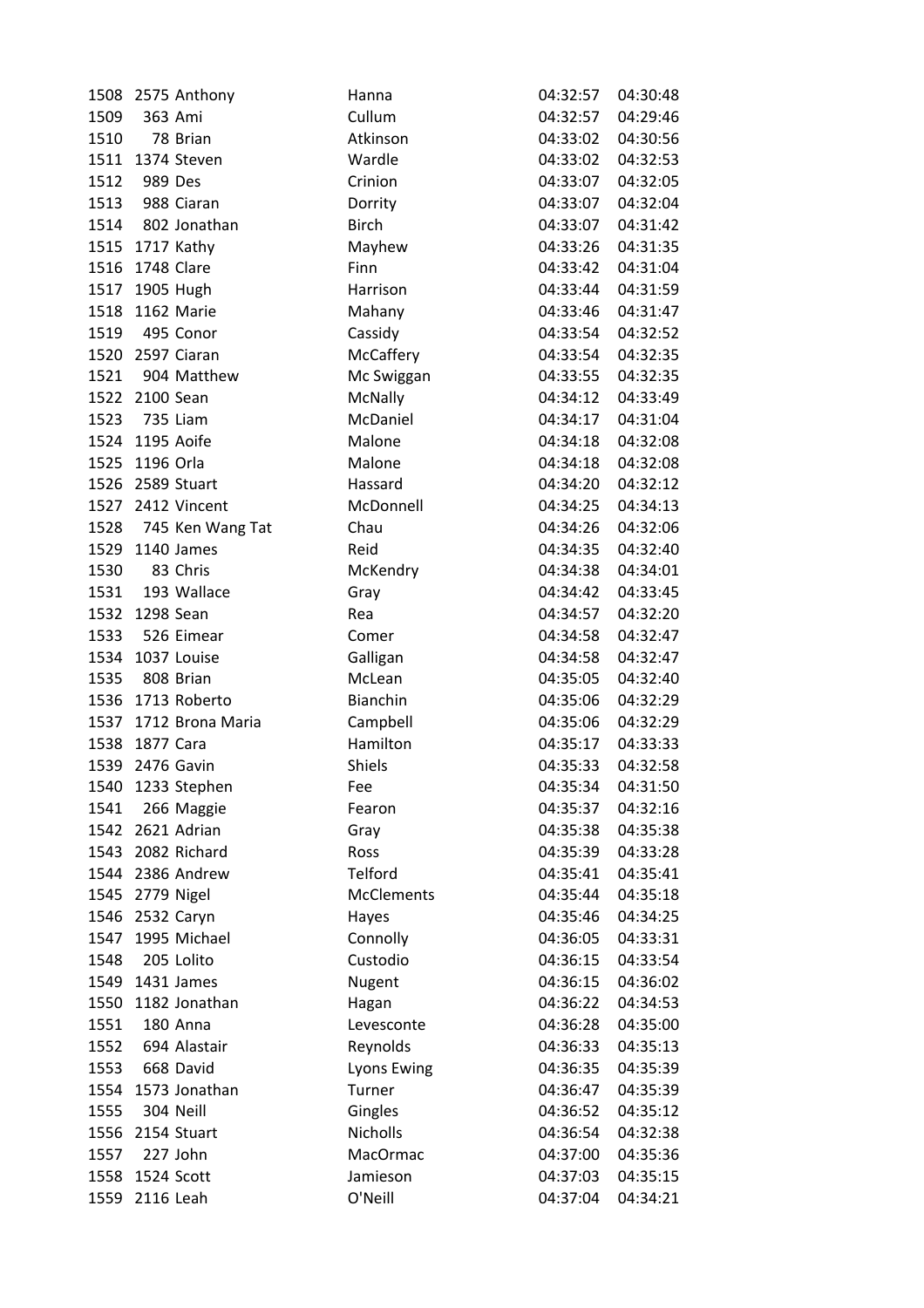| 1560 | 1354 Kelly           | Hawthorne      | 04:37:06 | 04:36:05          |
|------|----------------------|----------------|----------|-------------------|
| 1561 | 1220 Stuart          | MacPherson     | 04:37:14 | 04:35:47          |
|      | 1562 2196 Paul       | McGimpsey      | 04:37:21 | 04:33:41          |
|      | 1563 1665 Alastair   | Riddell        | 04:37:29 | 04:36:47          |
| 1564 | 1855 Heather         | <b>Stanex</b>  | 04:37:41 | 04:36:08          |
| 1565 | 2347 Mark            | Crooks         | 04:37:46 | 04:36:05          |
| 1566 | 2593 Drew            | Lupton         | 04:37:49 | 04:36:11          |
| 1567 | 1830 Sam             | Campbell       | 04:37:51 | 04:36:48          |
| 1568 | 2857 Tim             | Houston        | 04:37:56 | 04:36:10          |
|      | 1569 1739 Glen       | <b>Blake</b>   | 04:37:58 | 04:36:02          |
| 1570 | 1683 Philip          | <b>Barr</b>    | 04:38:10 | 04:37:25          |
| 1571 | 2865 Ben             | Leonard        | 04:38:10 | 04:36:24          |
|      | 1572 1578 Nathan     | Riddle         | 04:38:11 | 04:36:55          |
| 1573 | 1202 Clare           | Wood           | 04:38:14 | 04:35:58          |
| 1574 | 2168 Peter           | Stevens        | 04:38:15 | 04:34:48          |
|      | 1575 832 Rodney      | Smyth          | 04:38:15 | 04:37:24          |
|      | 1576 2174 Paddy      | Grover         | 04:38:15 | 04:37:11          |
| 1577 | 1720 Carol           | Boal           | 04:38:24 | 04:37:32          |
| 1578 | 1718 Tracy Elizabeth | Hewitt         | 04:38:25 | 04:37:33          |
|      | 1579 2416 Ciaran     | Anderson       | 04:38:29 | 04:37:47          |
| 1580 | 104 Scott            | Whitear        | 04:38:33 | 04:34:27          |
|      | 1581 2023 Stephen    | Finnegan       | 04:38:33 | 04:38:01          |
| 1582 | 1561 Paula           | Crawford       | 04:38:43 | 04:36:40          |
| 1583 | 1883 Laura           | Gillespie      | 04:38:43 | 04:36:46          |
| 1584 | 1276 Alastair        | Benson         | 04:38:43 | 04:37:44          |
| 1585 | 2526 Agnieszka       | Pamula         | 04:38:52 | 04:37:17          |
| 1586 | 1587 Peter           | Hadley         | 04:38:54 | 04:34:52          |
| 1587 | 2835 Stephen         | Roberts        | 04:38:57 | 04:35:18          |
| 1588 | 2067 Paul            | Ferguson       | 04:39:05 | 04:37:51          |
| 1589 | 2686 Rory            | Mc Gill        | 04:39:05 | 04:37:51          |
| 1590 | 2272 George          | <b>Shivers</b> | 04:39:11 | 04:37:01          |
|      | 1591 2635 Patrick    | McCann         | 04:39:13 | 04:38:09          |
| 1592 | 1318 James           | McMurran       |          | 04:39:16 04:37:34 |
| 1593 | 311 Diane            | Woods          | 04:39:25 | 04:37:03          |
|      | 1594 2681 Scot       | Dunlop         | 04:39:27 | 04:36:22          |
| 1595 | 1586 Colin           | Fisher         | 04:39:29 | 04:35:44          |
| 1596 | 1599 Edel            | McCooey        | 04:39:33 | 04:37:50          |
|      | 1597 1900 Kevin      | Barbour        | 04:39:33 | 04:36:14          |
| 1598 | 2813 Darren          | Brown          | 04:39:35 | 04:35:10          |
| 1599 | 1800 Ray             | Shooter        | 04:39:38 | 04:38:15          |
| 1600 | 1700 Guanzhong       | Huang          | 04:39:39 | 04:36:44          |
| 1601 | 661 Keelin           | Kelly          | 04:39:40 | 04:39:09          |
| 1602 | 1949 Joanne          | Wilson         | 04:39:45 | 04:38:18          |
| 1603 | 1848 Steve           | Wilson         | 04:39:48 | 04:37:53          |
| 1604 | 1305 Adrienn         | Csermak        | 04:39:59 | 04:35:16          |
| 1605 | 499 Tristan          | Gawn           | 04:40:01 | 04:35:12          |
| 1606 | 2024 Jane            | Schulz         | 04:40:03 | 04:38:54          |
| 1607 | 1426 Declan          | Morrison       | 04:40:12 | 04:37:45          |
| 1608 | 2336 Michael         | Strong         | 04:40:18 | 04:38:02          |
| 1609 | 1061 Helen           | Lorimer        | 04:40:19 | 04:37:19          |
| 1610 | 1214 Jaime           | Avila          | 04:40:22 | 04:38:57          |
| 1611 | 856 John             | McFadden       | 04:40:25 | 04:39:53          |
|      |                      |                |          |                   |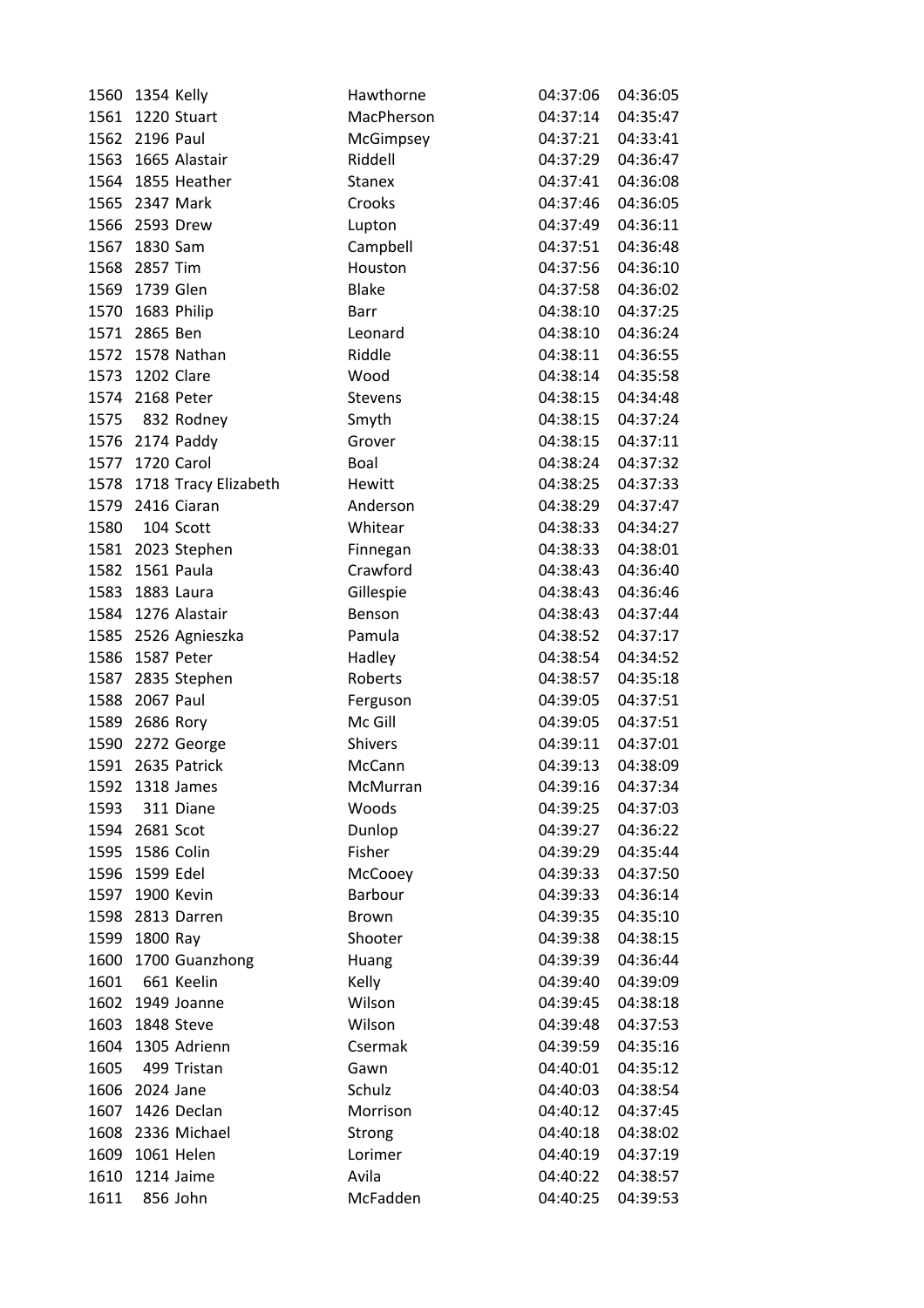| 1612         | 99 Stephen         | <b>Brennan</b>   | 04:40:26          | 04:39:34             |
|--------------|--------------------|------------------|-------------------|----------------------|
| 1613         | 1230 David         | Kelly            | 04:40:26          | 04:39:02             |
| 1614         | 1950 Bruce         | Perfect          | 04:40:29          | 04:36:01             |
|              | 1615 2112 Adam     | Trish            | 04:40:29          | 04:36:02             |
| 1616         | 888 Hayley         | Sherwin          | 04:40:31          | 04:36:13             |
| 1617         | 627 Gábor          | Molnár           | 04:40:32          | 04:39:34             |
| 1618         | 111 Colette        | Whyte            | 04:40:36          | 04:38:36             |
| 1619         | 1133 Gerard        | Smith            | 04:40:37          | 04:38:37             |
| 1620         | 487 Stuart         | Caldwell         | 04:40:43          | 04:39:22             |
| 1621         | 1039 Caroline      | Kennedy          | 04:40:45          | 04:39:37             |
| 1622         | 2199 Mark          | McCallum         | 04:40:48          | 04:37:06             |
| 1623         | 170 Sean           | <b>Beattie</b>   | 04:40:53          | 04:37:59             |
| 1624         | 242 Nancy          | Moir             | 04:41:03          | 04:36:53             |
| 1625         | 1814 Charleen      | Engelbrecht      | 04:41:04          | 04:38:30             |
| 1626         | 799 Dixie          | Deans            | 04:41:06          | 04:39:03             |
|              | 1627 2663 Paul     | Finnigan         | 04:41:13          | 04:38:03             |
| 1628         | 2828 Conall        | Bell             | 04:41:17          | 04:37:52             |
| 1629         | 1818 Andrew        | Reid             | 04:41:24          | 04:36:44             |
| 1630         | 374 David          | Sloan            | 04:41:30          | 04:36:56             |
| 1631         | 506 Peter          | Hayes            | 04:41:31          | 04:39:39             |
| 1632         | 1094 Nigel         | Porter           | 04:41:33          | 04:40:43             |
| 1633         | 202 Laura          | Hinchliff        | 04:41:36          | 04:39:05             |
| 1634         | 1361 Suzanne       | McKay            | 04:41:41          | 04:37:34             |
| 1635         | 2727 Sean          | Loughran         | 04:41:42          | 04:38:58             |
| 1636         | 2618 David         | Robinson         | 04:41:43          | 04:37:44             |
|              | 1637 2319 Tanya    | Neeson           | 04:42:04          | 04:39:53             |
| 1638         | 1607 Maria Maurita | Harwood-Lyons    | 04:42:07          | 04:38:19             |
| 1639         | 1892 Brent         | Weigner          | 04:42:10          | 04:40:11             |
| 1640         | 749 Trudy          | Blackburn        | 04:42:13          | 04:39:36             |
| 1641         | 2632 Sean          | Callan           | 04:42:15          | 04:39:27             |
| 1642         | 326 Barry          | Coulter          | 04:42:29          | 04:40:28             |
| 1643         | 1262 Tara          | Wylie            | 04:42:32          | 04:41:04             |
|              | 1644 1205 Judith   | Alexander        | 04:42:32 04:41:14 |                      |
| 1645         | 2500 Beverley      | Gordon           | 04:42:40          | 04:42:40             |
| 1646         | 1654 Tim           | Clark            | 04:42:43          | 04:41:32             |
| 1647         | 1596 Claire        | Shields          | 04:42:44          | 04:42:44             |
| 1648         | 1084 Sharon        | Johnston         | 04:42:45          | 04:42:07             |
| 1649         | 71 Sonia           | Martin           | 04:42:46          | 04:38:09             |
| 1650         | 323 Miriam         | Bell             | 04:42:46          | 04:38:36             |
| 1651         | 2698 Connell       | McGinley         | 04:42:46          | 04:41:16             |
|              | 1652 2323 Paul     | Roulston         | 04:42:58          | 04:41:40             |
| 1653         | 1728 Rachel        | Shields          | 04:42:58          | 04:41:17             |
| 1654         | 2452 Ronan         | Mc Crystal       | 04:43:03          | 04:42:10             |
| 1655         | 2808 Conall        | Magee            | 04:43:08          | 04:42:10             |
|              | 2222 Gary          | Castles          | 04:43:09          | 04:41:55             |
| 1656<br>1657 | 36 David           | McIvor           | 04:43:11          | 04:39:51             |
| 1658         | 555 David          | Hammond          | 04:43:17          | 04:41:47             |
| 1659         | 1628 David         |                  | 04:43:19          | 04:42:38             |
|              | 560 Paul           | Boyd<br>Mitchell |                   |                      |
| 1660         |                    |                  | 04:43:21          | 04:39:22<br>04:42:53 |
| 1661         | 1349 Margaret      | Lindsay          | 04:43:24          |                      |
| 1662         | 2482 John Paul     | <b>Taggart</b>   | 04:43:28          | 04:39:57             |
| 1663         | 178 Leasa          | Bleteau          | 04:43:33          | 04:42:05             |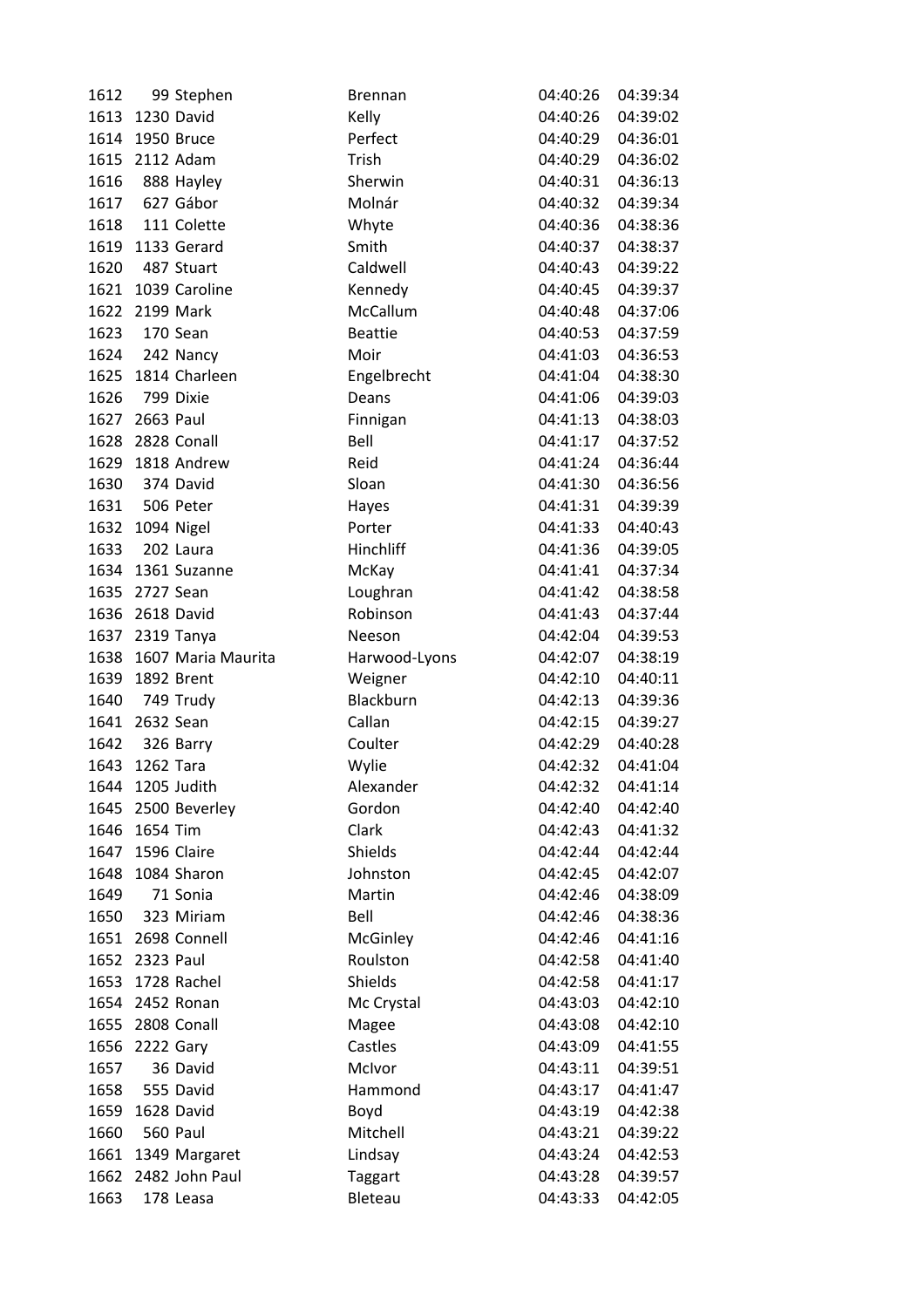|      |                 | 1664 2435 Eugene       | <b>Brennan</b>  | 04:43:36 | 04:42:31          |
|------|-----------------|------------------------|-----------------|----------|-------------------|
| 1665 | 2515 David      |                        | Smith           | 04:43:38 | 04:42:54          |
| 1666 |                 | 2137 Michael           | Heaney          | 04:43:42 | 04:38:53          |
|      |                 | 1667 1636 Suzanne      | Fillis          | 04:43:51 | 04:41:14          |
| 1668 |                 | 1884 Bernadette        | Mooty           | 04:43:51 | 04:41:54          |
| 1669 | 2769 Mark       |                        | <b>Beirne</b>   | 04:43:52 | 04:39:23          |
| 1670 |                 | 1445 Louise            | McClure         | 04:43:53 | 04:42:20          |
|      |                 | 1671 2390 Thayumanavan | Ramasamy        | 04:43:54 | 04:43:20          |
| 1672 |                 | 1033 Xiangfei          | Yan             | 04:44:00 | 04:41:37          |
| 1673 |                 | 744 Chloe Yian Yee     | Wong            | 04:44:04 | 04:41:44          |
|      | 1674 609 David  |                        | O'Dornan        | 04:44:05 | 04:42:29          |
|      |                 | 1675 2613 Anthony      | Kelly           | 04:44:05 | 04:42:29          |
|      |                 | 1676 2273 Beverly      | Hughes          | 04:44:13 | 04:42:58          |
|      |                 | 1677 2103 Violet       | Davidson        | 04:44:13 | 04:42:59          |
| 1678 | 1022 Neil       |                        | McCracken       | 04:44:15 | 04:41:46          |
| 1679 | 1165 Ciara      |                        | Foley           | 04:44:27 | 04:43:32          |
| 1680 |                 | 2622 Dessie            | Aughey          | 04:44:33 | 04:42:07          |
| 1681 |                 | 549 David              | <b>Billings</b> | 04:44:33 | 04:42:25          |
|      | 1682 2133 lain  |                        | McKinven        | 04:44:39 | 04:40:50          |
| 1683 | 2455 Ivor       |                        | Robinson        | 04:44:39 | 04:39:54          |
| 1684 | 522 Katie       |                        | Russell         | 04:44:51 | 04:43:30          |
| 1685 |                 | 332 Sophie             | Mc Auley        | 04:44:54 | 04:42:42          |
| 1686 |                 | 2419 Darren            | <b>Bayliss</b>  | 04:44:54 | 04:44:10          |
| 1687 |                 | 2803 Peter             | <b>Bourke</b>   | 04:45:03 | 04:43:53          |
| 1688 |                 | 75 Alan                | Steen           | 04:45:10 | 04:42:54          |
| 1689 |                 | 2317 Lorraine          | Hyland          | 04:45:12 | 04:43:56          |
| 1690 |                 | 2104 Peter             | Snodden         | 04:45:19 | 04:45:00          |
|      |                 | 1691 2690 Daniel       | Mervyn          | 04:45:21 | 04:45:12          |
| 1692 |                 | 2603 Donald            | Smith           | 04:45:22 | 04:44:11          |
| 1693 |                 | 887 Mark               | Doran           | 04:45:22 | 04:43:48          |
| 1694 | 1091 Paul       |                        | <b>McGuffin</b> | 04:45:26 | 04:44:47          |
| 1695 | 125 Paul        |                        | Kerr            | 04:45:35 | 04:44:13          |
|      | 1696 1241 Nicky |                        | Swain           |          | 04:45:39 04:43:05 |
| 1697 |                 | 714 Samantha           | <b>Burrell</b>  | 04:45:39 | 04:43:13          |
| 1698 |                 | 719 Gerard             | McCarthy        | 04:45:40 | 04:43:50          |
| 1699 | 2923 Late       |                        | Entry           | 04:45:44 | 04:43:49          |
| 1700 |                 | 1741 Kieran            | Cooper          | 04:45:45 | 04:44:27          |
| 1701 |                 | 1472 Ellen             | Stott           | 04:45:46 | 04:41:56          |
| 1702 |                 | 41 Ailanore            | Harper          | 04:45:46 | 04:45:01          |
| 1703 |                 | 1118 Laura             | Gordon          | 04:45:54 | 04:42:23          |
| 1704 |                 | 236 Philip             | <b>Burn</b>     | 04:45:57 | 04:45:00          |
| 1705 |                 | 1888 Kirsty            | Nixon           | 04:45:58 | 04:42:08          |
| 1706 |                 | 1150 Graeme            | Harrison        | 04:46:03 | 04:44:12          |
| 1707 | 1881 Colin      |                        | McNeely         | 04:46:04 | 04:43:45          |
| 1708 |                 | 1902 Mark              | Latuske         | 04:46:05 | 04:42:38          |
| 1709 |                 | 226 Jonathan Luke      | Gelston         | 04:46:07 | 04:42:14          |
| 1710 | 2722 John       |                        | McShane         | 04:46:09 | 04:44:03          |
| 1711 |                 | 2765 James             | Campbell        | 04:46:13 | 04:42:14          |
| 1712 | 2483 Mark       |                        | Armstrong       | 04:46:22 | 04:43:27          |
| 1713 |                 | 825 Raymond            | Watts           | 04:46:23 | 04:45:14          |
|      | 1714 2856 John  |                        | <b>Buckley</b>  | 04:46:24 | 04:45:19          |
| 1715 |                 | 2421 Gerard            | Moran           | 04:46:28 | 04:42:48          |
|      |                 |                        |                 |          |                   |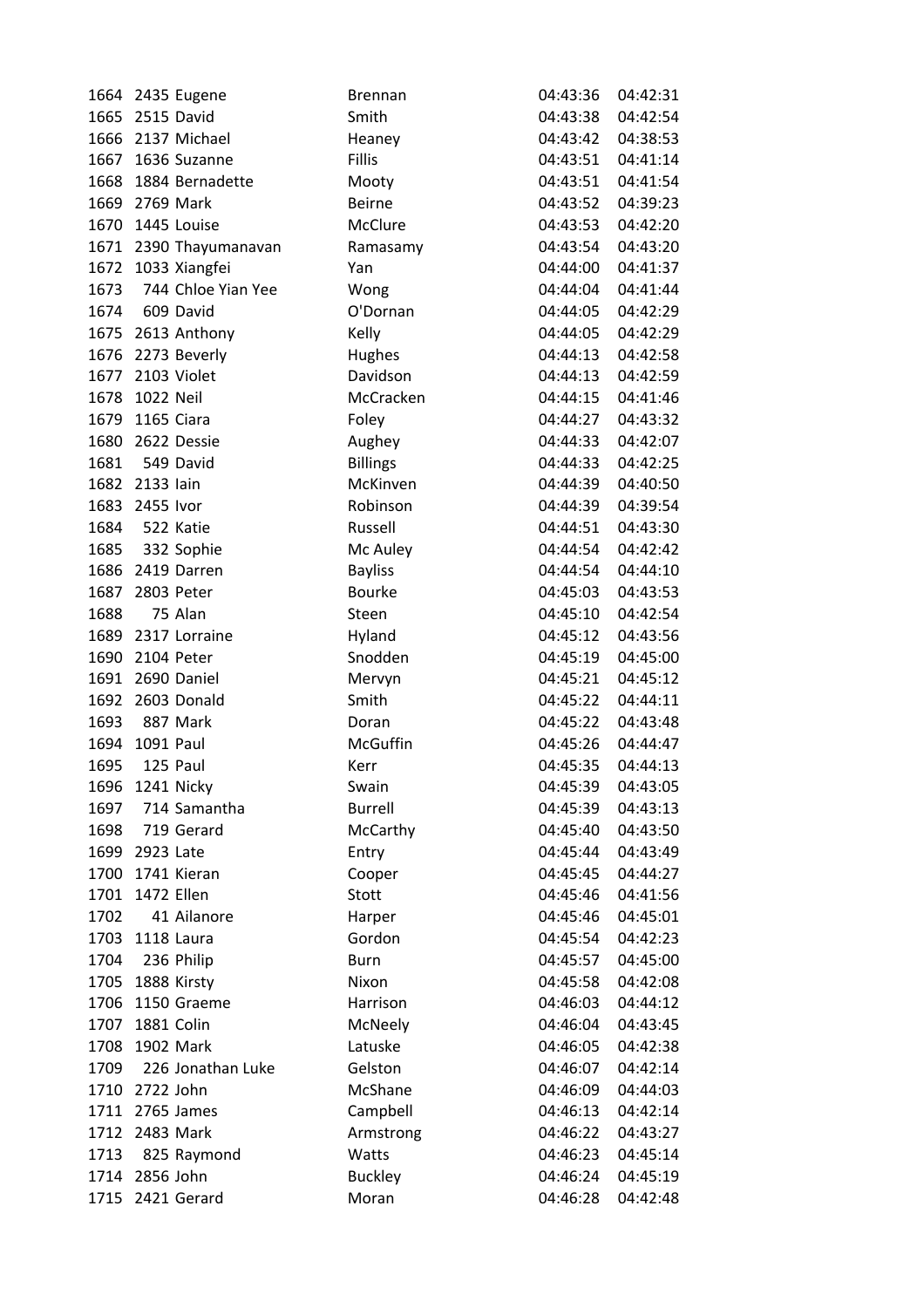|      | 1716 2569 Maura        | Larkin         | 04:46:32          | 04:45:11 |
|------|------------------------|----------------|-------------------|----------|
|      | 1717 1509 Anne         | English        | 04:46:33          | 04:42:47 |
|      | 1718 1043 Michael      | Loughran       | 04:46:33          | 04:42:46 |
|      | 1719 2901 Johnny       | Carey          | 04:46:35          | 04:43:28 |
|      | 1720 1611 Thomas       | McKinstry      | 04:46:36          | 04:45:17 |
| 1721 | 106 Brian              | Fulton         | 04:46:38          | 04:45:41 |
|      | 1722 2299 Mark         | Carey          | 04:46:41          | 04:45:23 |
|      | 1723 1545 Damian       | Murray         | 04:46:41          | 04:45:23 |
|      | 1724 1846 Gayle        | Boyd           | 04:46:49          | 04:46:05 |
|      | 1725 1847 Emily        | Boyd           | 04:46:49          | 04:46:05 |
|      | 1726 2862 Gareth       | McKeown        | 04:46:49          | 04:46:10 |
|      | 1727 2863 Bill         | Devlin         | 04:46:49          | 04:46:10 |
|      | 1728 1469 Timothy      | Hamill         | 04:46:59          | 04:45:41 |
|      | 1729 1314 David        | Hamilton       | 04:47:06          | 04:45:45 |
|      | 1730 1985 Jonathan     | Kirkwood       | 04:47:09          | 04:44:06 |
|      | 1731 1989 Stephen      | Hislop         | 04:47:09          | 04:44:34 |
|      | 1732 2207 Mark         | Hobson         | 04:47:09          | 04:44:34 |
|      | 1733 1184 Caoimhe Rose | Rafferty       | 04:47:10          | 04:42:31 |
|      | 1734 2465 Conor        | Fulton         | 04:47:15          | 04:43:41 |
|      | 1735 252 Gillian       | abraham        | 04:47:20          | 04:44:06 |
| 1736 | 446 Frank              | <b>Bissett</b> | 04:47:26          | 04:44:36 |
|      | 1737 1936 Megan        | Gray           | 04:47:29          | 04:46:03 |
|      | 1738 2195 Istvan       | Darazsi        | 04:47:35          | 04:45:15 |
|      | 1739 2247 Gavin        | McMullan       | 04:47:36          | 04:45:50 |
| 1740 | 183 Kerry              | Constant       | 04:47:38          | 04:46:01 |
|      | 1741 189 Margaret      | MacCabe        | 04:47:46          | 04:46:59 |
| 1742 | 56 Andrew              | Johnston       | 04:47:52          | 04:44:49 |
|      | 1743 1521 Craig        | Moffitt        | 04:48:10          | 04:43:27 |
|      | 1744 2178 James        | Logan          | 04:48:11          | 04:44:06 |
|      | 1745 508 Jennifer      | Viner          | 04:48:17          | 04:46:19 |
|      | 1746 2467 Stuart       | Mason          | 04:48:29          | 04:44:51 |
| 1747 | <b>162 Tim</b>         | Bursby         | 04:48:38          | 04:46:45 |
| 1748 | 113 Sarah              | Thompson       | 04:48:47 04:47:25 |          |
| 1749 | 1209 Janice            | Trainor        | 04:48:49          | 04:46:29 |
| 1750 | 701 Leigh-Ann          | <b>Burke</b>   | 04:48:52          | 04:48:24 |
|      | 1751 1067 Raymond      | Doone          | 04:48:54          | 04:47:10 |
| 1752 | 1164 Sarahrose         | Gourley        | 04:48:56          | 04:45:48 |
| 1753 | 234 Nick               | Jackson        | 04:48:57          | 04:46:58 |
|      | 1754 1810 Angela       | Fawthrop       | 04:49:13          | 04:47:54 |
| 1755 | 2037 John              | <b>Higgins</b> | 04:49:14          | 04:47:16 |
| 1756 | 541 Rory               | Allen          | 04:49:15          | 04:48:57 |
|      | 1757 1110 Louise       | McCullough     | 04:49:21          | 04:48:44 |
| 1758 | 2571 Joan              | Boyle          | 04:49:23          | 04:46:23 |
| 1759 | 947 Philip             | Knox           | 04:49:29          | 04:46:14 |
| 1760 | 928 Raymond            | <b>Braniff</b> | 04:49:48          | 04:46:46 |
| 1761 | 907 Sarah              | Blaney         | 04:49:48          | 04:46:47 |
| 1762 | 2268 Geoff             | Simpson        | 04:49:52          | 04:48:35 |
| 1763 | 705 Caroline           | McIlwraith     | 04:49:59          | 04:45:51 |
| 1764 | 1114 Edward            | Carter         | 04:49:59          | 04:46:26 |
| 1765 | 1459 Neil              | Irwin          | 04:50:11          | 04:47:57 |
|      | 1766 2898 Ivan         | Liggett        | 04:50:11          | 04:47:57 |
| 1767 | 807 Helen              | Wilkinson      | 04:50:29          | 04:48:24 |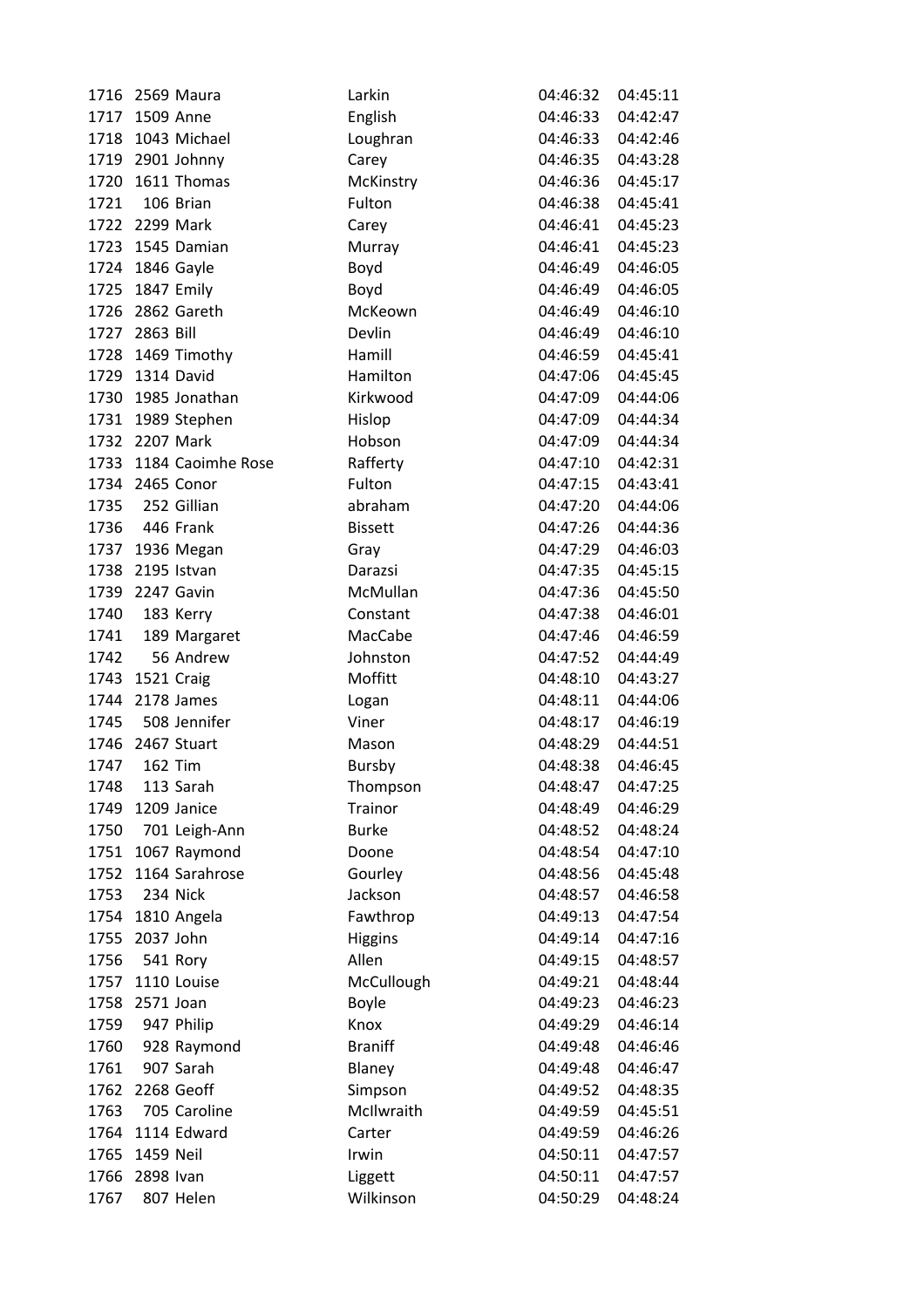| 1768 | 2574 Aishling       | Elliott        | 04:50:45          | 04:49:19 |
|------|---------------------|----------------|-------------------|----------|
| 1769 | 1927 Darren         | Cunningham     | 04:50:51          | 04:47:53 |
| 1770 | 1265 Mark           | <b>Newell</b>  | 04:50:56          | 04:46:42 |
|      | 1771 1007 Mark      | Steen          | 04:50:59          | 04:47:08 |
|      | 1772 1492 Enda      | Strathern      | 04:51:03          | 04:48:53 |
| 1773 | 1478 Tony           | <b>Burke</b>   | 04:51:05          | 04:47:17 |
| 1774 | 25 April            | Luong          | 04:51:07          | 04:48:15 |
| 1775 | 2158 Victor         | Michael        | 04:51:09          | 04:48:29 |
| 1776 | 2528 Melinda        | Wilkinson      | 04:51:10          | 04:50:10 |
|      | 1777 2826 Natalie   | Turek          | 04:51:11          | 04:50:10 |
| 1778 | 2657 Anya           | <b>Higgins</b> | 04:51:13          | 04:48:51 |
| 1779 | 115 Jenny           | Kerr           | 04:51:18          | 04:49:57 |
| 1780 | 641 Gerard          | Hamill         | 04:51:21          | 04:49:40 |
| 1781 | 777 Alice           | Crawford       | 04:51:23          | 04:46:54 |
| 1782 | 1466 Jonathan       | Davison        | 04:51:25          | 04:46:44 |
| 1783 | 1216 Ruth           | Law            | 04:51:28          | 04:49:44 |
| 1784 | 1217 Kam            | Law            | 04:51:28          | 04:49:44 |
| 1785 | 623 George          | Hanna          | 04:51:30          | 04:49:40 |
| 1786 | 1191 Darren         | Nulty          | 04:51:31          | 04:50:55 |
| 1787 | 1384 Brenda         | Miere          | 04:51:33          | 04:49:12 |
| 1788 | 184 Robert          | Fallon         | 04:51:33          | 04:47:50 |
| 1789 | 2146 Julie          | Doran          | 04:51:38          | 04:50:37 |
| 1790 | 2382 Muthu          | Subramanian    | 04:51:39          | 04:47:13 |
| 1791 | 679 Kevin           | Crilly         | 04:51:44          | 04:49:40 |
| 1792 | 416 Kirsteen        | MacLean        | 04:51:44          | 04:50:21 |
| 1793 | 415 Trish           | Duncan         | 04:51:45          | 04:50:22 |
| 1794 | 1722 Beth           | Malcomson      | 04:51:45          | 04:49:43 |
| 1795 | 2750 Richard        | Moore          | 04:51:48          | 04:48:43 |
| 1796 | 1999 Hamish         | Hilston        | 04:51:49          | 04:48:05 |
| 1797 | 1726 Connor         | McGeehan       | 04:51:51          | 04:47:52 |
| 1798 | 944 Brian           | <b>Jeffers</b> | 04:52:21          | 04:50:52 |
| 1799 | 88 Luke             | <b>Bradley</b> | 04:52:31          | 04:50:29 |
| 1800 | 509 Adam            | Bird           | 04:52:39 04:49:00 |          |
| 1801 | 2415 Karl           | Cooper         | 04:52:40          | 04:52:25 |
| 1802 | 678 Andrew          | McCullough     | 04:52:46          | 04:51:38 |
| 1803 | 358 Suzanne         | McGinlay       | 04:52:55          | 04:48:47 |
| 1804 | 529 Neil            | McKeown        | 04:52:55          | 04:48:37 |
| 1805 | 57 Neill            | Harper         | 04:52:58          | 04:51:21 |
| 1806 | 1531 Andrew         | Kime           | 04:53:01          | 04:50:17 |
| 1807 | 209 Gordon          | Stormont       | 04:53:02          | 04:48:01 |
| 1808 | 1882 John           | Amos           | 04:53:03          | 04:48:29 |
| 1809 | 2022 Anthony        | Rea            | 04:53:09          | 04:50:16 |
| 1810 | 2590 Ross           | Hume           | 04:53:13          | 04:50:10 |
| 1811 | 420 Paul            | McColgan       | 04:53:19          | 04:51:36 |
|      | 1812 2667 Ronan     | Maguire        | 04:53:22          | 04:49:59 |
| 1813 | 1454 Klaudia        | <b>Kiss</b>    | 04:53:45          | 04:51:37 |
| 1814 | 282 Louise          | Fulton         | 04:53:56          | 04:49:47 |
| 1815 | 2374 George         | Rhodie         | 04:53:57          | 04:52:26 |
| 1816 | 1536 Stephen        | Stewart        | 04:53:59          | 04:53:34 |
| 1817 | 331 Peter           | Wynne          | 04:54:01          | 04:52:01 |
| 1818 | 330 Emma            | Morgan         | 04:54:01          | 04:52:01 |
| 1819 | 2547 Wilson Pui Fui | Cheah          | 04:54:04          | 04:50:51 |
|      |                     |                |                   |          |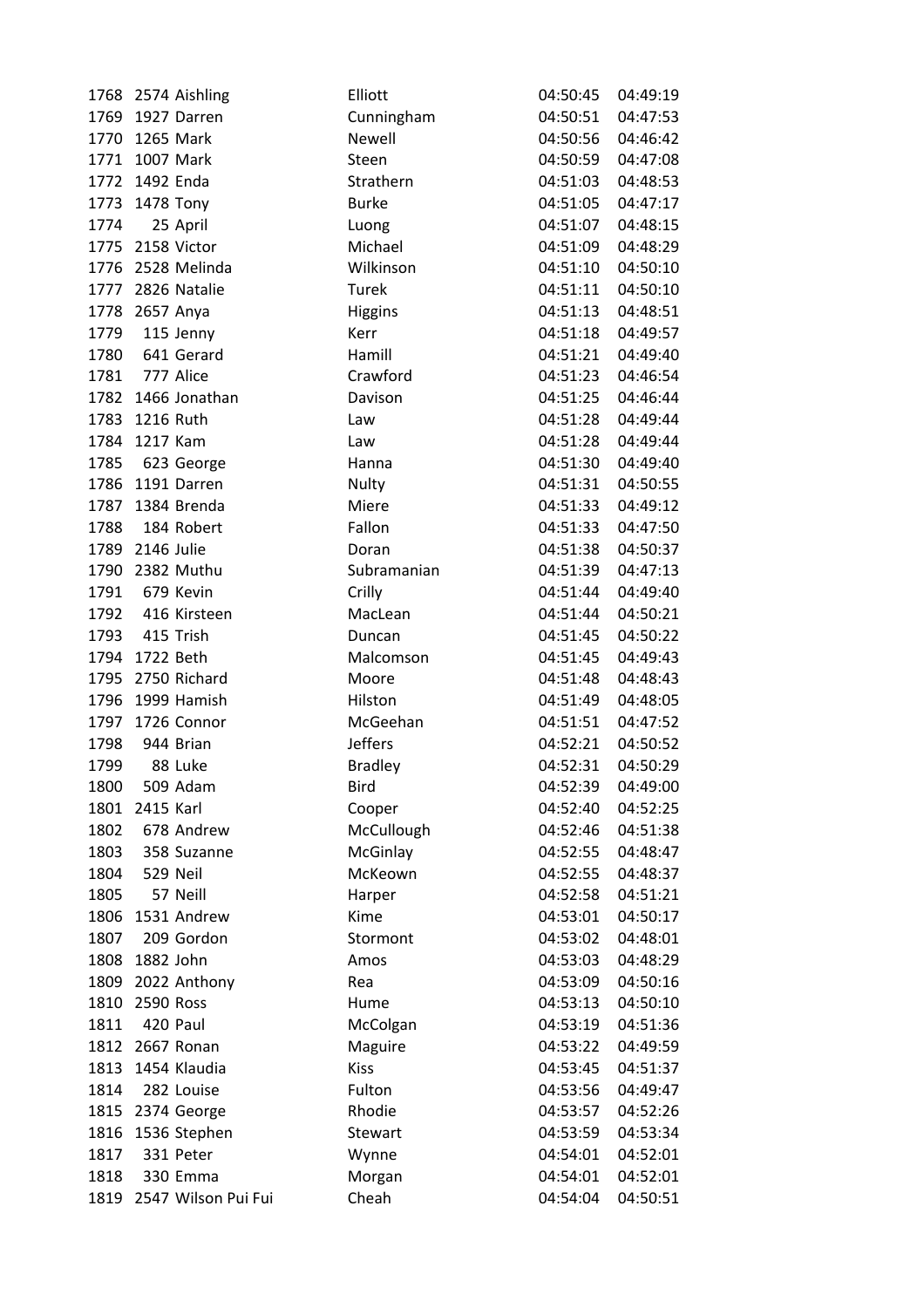|      | 1820 2756 Anne    | McIlroy-Allen      | 04:54:11             | 04:51:02             |
|------|-------------------|--------------------|----------------------|----------------------|
|      | 1821 1875 Suzanne | Cunningham         | 04:54:16             | 04:51:48             |
| 1822 | 803 Laura         | Gawrylo            | 04:54:22             | 04:52:30             |
|      | 1823 2109 Andrew  | Davis              | 04:54:27             | 04:53:16             |
| 1824 | 999 Jim           | Warnock            | 04:54:32             | 04:53:56             |
| 1825 | 950 Caroline      | Patterson          | 04:54:37             | 04:53:15             |
| 1826 | 1581 David        | Evans              | 04:54:39             | 04:52:50             |
|      | 1827 1988 Padraig | Groogan            | 04:54:43             | 04:52:24             |
| 1828 | 798 Bernard       | Gillard            | 04:54:44             | 04:52:41             |
|      | 1829 1579 Martin  | Moore              | 04:54:53             | 04:50:28             |
| 1830 | 849 Stephen       | <b>Bellew</b>      | 04:54:54             | 04:53:51             |
|      | 1831 2108 Neil    | Jamison            | 04:54:57             | 04:53:06             |
|      | 1832 1420 Stephen | Smyth              | 04:54:57             | 04:51:39             |
| 1833 | 1984 Adam         | Tweedie            | 04:55:03             | 04:51:15             |
|      | 1834 1245 Eleni   | Cheshire           | 04:55:14             | 04:53:30             |
|      | 1835 2601 Michael | Stevenson          | 04:55:37             | 04:53:19             |
| 1836 | 1928 Lester       | Doake              | 04:55:49             | 04:53:24             |
| 1837 | 872 Andy          | Hamill             | 04:55:52             | 04:54:16             |
| 1838 | 601 Lesley        | Nelson             | 04:55:53             | 04:52:38             |
| 1839 | 603 Alistair      | Coleman            | 04:56:13             | 04:52:12             |
| 1840 | 375 Jack          | Bedford            | 04:56:17             | 04:55:06             |
|      | 1841 2230 Thomas  | Gilligan           | 04:56:20             | 04:52:15             |
| 1842 | 884 Dermot        | McCracken          | 04:56:22             | 04:52:08             |
|      | 1843 2054 Laura   | Bateson            | 04:56:31             | 04:54:48             |
|      | 1844 1256 Joy     | Bell               | 04:56:38             | 04:53:22             |
| 1845 | 167 Jennifer      | Fox                | 04:56:43             | 04:52:00             |
| 1846 | 166 Barry         | Fox                | 04:56:43             | 04:52:00             |
| 1847 | 880 Nathan        | <b>Brumley</b>     | 04:56:52             | 04:56:52             |
| 1848 | 879 Katie         | Ashley             | 04:56:52             | 04:53:41             |
| 1849 | 1280 Stephen      | Vandevyver         | 04:56:53             | 04:53:35             |
|      | 1850 2409 David   | McMillan           | 04:56:53             | 04:53:35             |
| 1851 | 1675 Andrew       | Park               | 04:56:53             | 04:54:33             |
| 1852 | 325 Lindsay       | Egner              | 04:57:04             | 04:55:06             |
|      | 1853 2798 Lynsey  | Perkins            | 04:57:05             | 04:54:22             |
| 1854 | 127 Matthew       | Brown              | 04:57:11             | 04:56:16             |
| 1855 | 2048 Peter        | Glass              | 04:57:17             | 04:52:50             |
| 1856 | 1563 Wilson       | Chambers           | 04:57:18             | 04:52:50             |
|      | 1857 2249 Daniel  | Kennedy            | 04:57:22             | 04:56:40             |
| 1858 | 1275 Clare        | McIlveen           | 04:57:23             | 04:55:45             |
|      | 1859 2330 Beth    | Brownlow           | 04:57:31             | 04:54:55             |
| 1860 | 2138 Simon        | Hunter             | 04:57:32             | 04:52:52             |
| 1861 | 1212 Kevin        | Kelly              | 04:57:33             | 04:55:32             |
| 1862 | 2502 Kavan        | <b>Bickerstaff</b> | 04:57:41             | 04:56:44             |
| 1863 | 902 Eddie         | Hamilton           | 04:58:05             | 04:57:00             |
|      | 1864 1763 Neil    |                    |                      |                      |
| 1865 | 1311 Clare        | Keenan<br>Carson   | 04:58:18<br>04:58:29 | 04:53:47<br>04:56:29 |
| 1866 | 2172 Sinead       | Walsh              | 04:58:29             |                      |
| 1867 | 2179 Laura Rose   |                    |                      | 04:53:51             |
| 1868 | 786 David         | Smyth<br>Rushe     | 04:58:29<br>04:58:34 | 04:53:51             |
| 1869 | 2072 Leeanne      | Buchanan           |                      | 04:56:08             |
|      |                   |                    | 04:58:37             | 04:54:57             |
| 1870 | 2545 Lisa         | McNulty            | 04:58:37             | 04:55:43             |
|      | 1871 2707 Matthew | Ross               | 04:58:38             | 04:54:55             |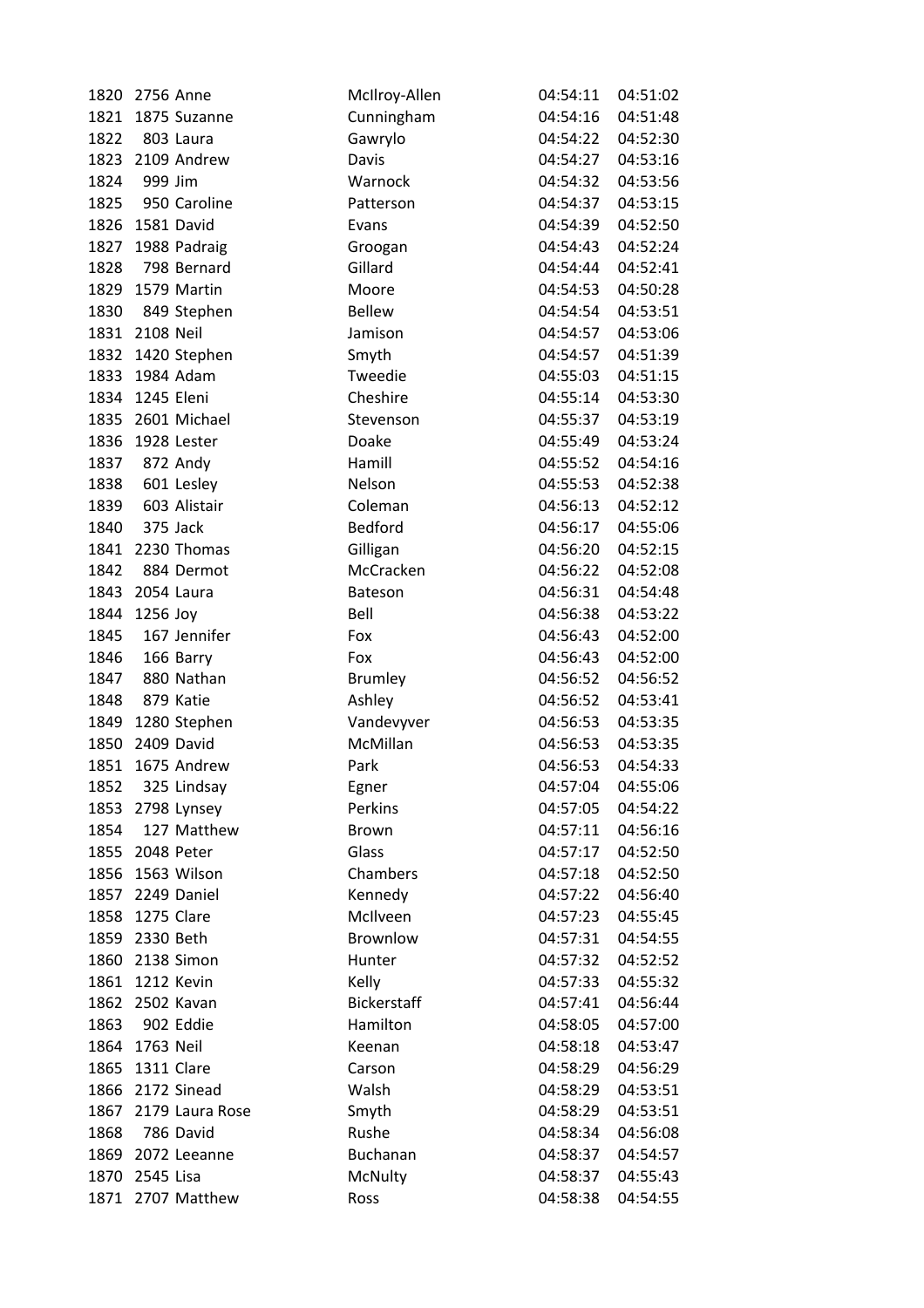| 1872 | 1006 Neil            | Patterson      | 04:58:44          | 04:57:03 |
|------|----------------------|----------------|-------------------|----------|
| 1873 | 1693 Philomena       | Murray         | 04:58:46          | 04:57:26 |
| 1874 | 120 Stephen          | Kerr           | 04:58:49          | 04:57:28 |
|      | 1875 2399 Andrew     | Fegan          | 04:58:56          | 04:57:07 |
|      | 1876 2541 Ciaran     | Hitchen        | 04:59:01          | 04:54:24 |
| 1877 | 780 Jan              | Magee          | 04:59:02          | 04:55:19 |
| 1878 | 851 Aaron            | Hamilton       | 04:59:12          | 04:58:07 |
| 1879 | 2035 Mark            | Russell        | 04:59:26          | 04:58:38 |
| 1880 | 275 Bernard          | McCann         | 04:59:33          | 04:54:42 |
|      | 1881 932 Dorota      | Culbert        | 04:59:33          | 04:57:51 |
|      | 1882 2477 Hugh       | Gibson         | 04:59:34          | 04:58:15 |
|      | 1883 2402 Martin     | Gormally       | 04:59:39          | 04:58:08 |
|      | 1884 915 Claire      | Dempsey        | 04:59:45          | 04:57:48 |
|      | 1885 1482 Michael    | Cross          | 04:59:46          | 04:57:48 |
|      | 1886 1369 Stephen    | Dowds          | 04:59:46          | 04:57:25 |
|      | 1887 974 John        | Wasson         | 04:59:53          | 04:57:17 |
| 1888 | 314 Robert           | Wasson         | 04:59:53          | 04:57:17 |
| 1889 | 791 Peter            | McClung        | 04:59:57          | 04:56:25 |
| 1890 | 354 Gareth           | Sweeney        | 04:59:59          | 04:56:27 |
|      | 1891 1549 Gillian    | Carr           | 05:00:12          | 04:56:30 |
| 1892 | 967 Kayleigh         | Torpey         | 05:00:29          | 04:58:05 |
|      | 1893 329 James       | Attwood        | 05:00:36          | 04:59:11 |
|      | 1894 2107 Jacqueline | McConnell      | 05:00:41          | 04:58:55 |
|      | 1895 2659 Rayna      | Ferguson       | 05:00:54          | 04:57:20 |
| 1896 | 2442 John            | O'Neill        | 05:01:02          | 04:56:52 |
|      | 1897 2688 Philip     | McAvoy         | 05:01:10          | 04:59:28 |
|      | 1898 2644 Niall      | Cochrane       | 05:01:17          | 04:59:04 |
| 1899 | 1889 Gerard          | Cochrane       | 05:01:25          | 04:59:12 |
|      | 1900 2651 Marta      | Merlewska      | 05:01:29          | 04:59:22 |
|      | 1901 568 Oliver      | Kelly          | 05:01:35          | 04:59:42 |
|      | 1902 2888 Alana      | Fisher         | 05:01:42          | 04:59:14 |
| 1903 | 53 Cathy             | O'Neill        | 05:01:45          | 04:59:16 |
|      | 1904 5790 Emma       | Louise O'Neill | 05:01:49 05:01:49 |          |
| 1905 | 1386 Maeve           | Dunseath       | 05:01:53          | 04:58:53 |
| 1906 | 1753 Sara            | Mulholland     | 05:02:11          | 04:59:08 |
| 1907 | 2081 Frank           | O'Hare         | 05:02:19          | 05:00:29 |
| 1908 | 1661 Julie           | O'Neill        | 05:02:26          | 05:02:09 |
|      | 1909 2650 Glenn      | <b>Burke</b>   | 05:02:28          | 05:00:34 |
| 1910 | 418 Karen            | MacKenzie      | 05:02:37          | 04:59:18 |
| 1911 | 1029 Anna            | Wolsey         | 05:02:38          | 04:59:34 |
| 1912 | 1018 Clare           | Madden         | 05:02:42          | 05:01:44 |
| 1913 | 200 Bronagh          | Dawson         | 05:02:49          | 04:58:23 |
|      | 1914 2018 Myles      | McCartan       | 05:02:51          | 04:59:13 |
| 1915 | 1340 Jordan          | Quigley        | 05:02:55          | 05:00:04 |
|      | 1916 1449 Dawn       | Kelly          | 05:02:56          | 05:01:24 |
| 1917 | 2430 Julie           | Davis          | 05:02:57          | 05:00:18 |
| 1918 | 1738 Gordon          | Campbell       | 05:03:08          | 05:01:39 |
| 1919 | 1316 Eimear          | Morgan         | 05:03:15          | 04:58:56 |
|      | 1920 2410 Molly      | Carson         | 05:03:18          | 05:00:37 |
| 1921 | <b>367 Anne</b>      | Rodgers        | 05:03:21          | 04:59:24 |
|      | 1922 2164 Jonathan   | Douglas        | 05:03:36          | 05:02:42 |
|      | 1923 2166 Aine       | Hoye           | 05:03:36          | 05:02:42 |
|      |                      |                |                   |          |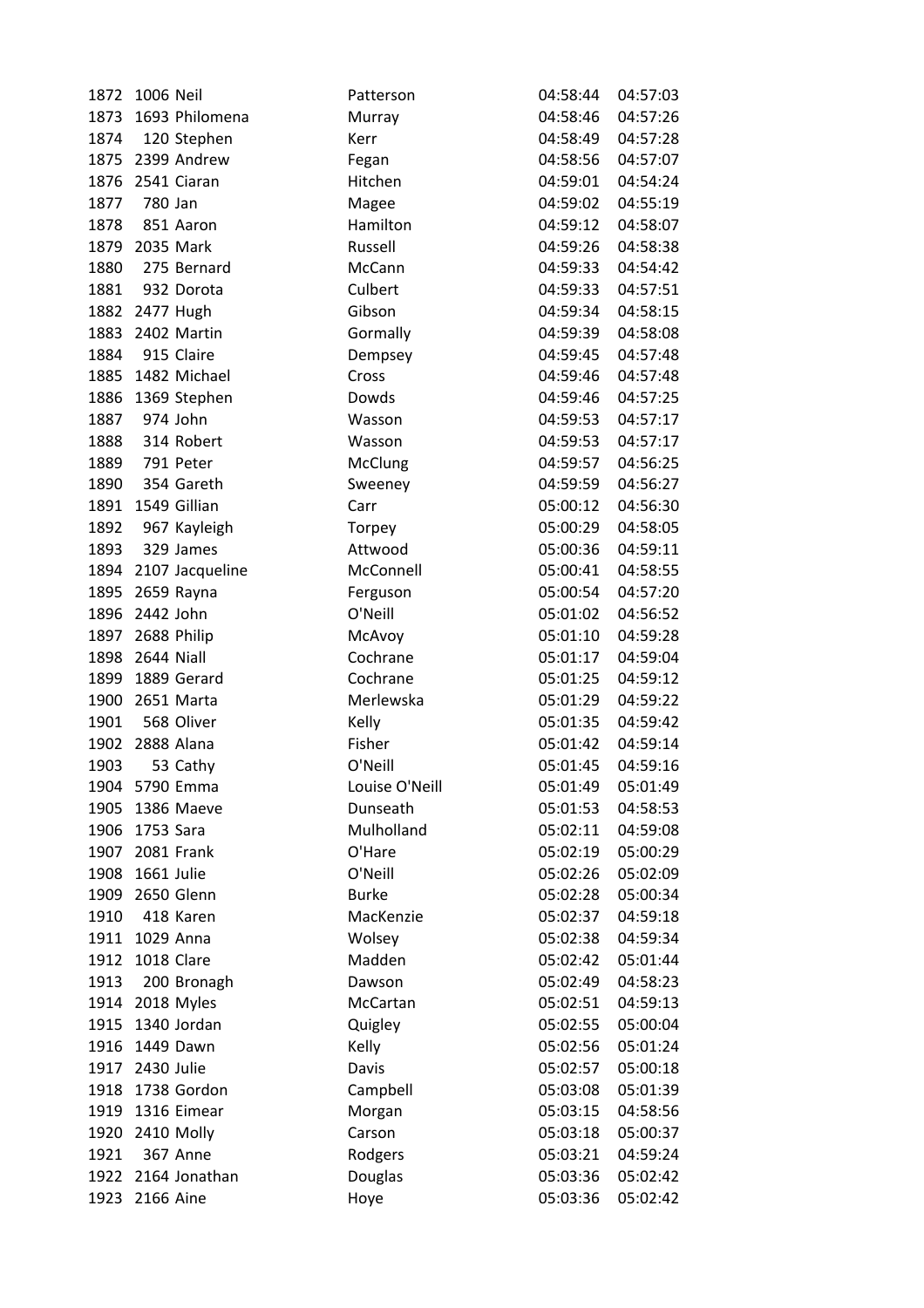| 1924 | 1663 William      | Wong                 | 05:03:48 | 05:00:21 |
|------|-------------------|----------------------|----------|----------|
| 1925 | 1662 Kellie       | McConnell            | 05:03:48 | 05:00:20 |
| 1926 | 253 Ross          | Freeman              | 05:03:51 | 05:02:13 |
| 1927 | 255 James         | Freeman              | 05:03:51 | 05:02:14 |
| 1928 | 292 Jillian       | Watt                 | 05:04:20 | 05:00:12 |
| 1929 | 2088 Sinead       | Sweeney              | 05:04:25 | 04:59:44 |
| 1930 | 1711 Debbie       | Nicholl              | 05:04:43 | 05:04:18 |
| 1931 | 2774 Elliot       | English              | 05:04:45 | 05:01:00 |
| 1932 | 50 Helen          | Samways              | 05:04:50 | 05:00:23 |
|      | 1933 1501 Oliver  | Gaynor               | 05:05:04 | 05:04:03 |
| 1934 | 1623 Gerard       | Kavanagh             | 05:05:17 | 05:02:12 |
| 1935 | 1089 Neil         | McKeating            | 05:05:18 | 05:04:34 |
| 1936 | 1433 Johnston     | Caddoo               | 05:05:24 | 05:01:04 |
| 1937 | 2573 Paul         | Clementspaulclements | 05:05:41 | 05:04:04 |
| 1938 | 1917 Sandy        | Plumb                | 05:05:41 | 05:04:05 |
| 1939 | 1838 Niall        | Duggan               | 05:05:42 | 05:03:02 |
| 1940 | 2458 Steven       | Davey                | 05:05:51 | 05:04:08 |
| 1941 | 1148 Allen        | Ervine               | 05:05:51 | 05:04:15 |
| 1942 | 2711 Gerd         | Curley               | 05:05:51 | 05:03:46 |
| 1943 | 1714 Lynda        | Thompson             | 05:06:00 | 05:02:59 |
|      | 1944 2161 Stewart | Barbour              | 05:06:15 | 05:05:20 |
| 1945 | 596 Aoibhinn      | Corrigan             | 05:06:18 | 05:04:28 |
| 1946 | 1432 Tracey       | Ashe                 | 05:06:20 | 05:05:42 |
| 1947 | 2894 Kay          | McColgan             | 05:06:28 | 05:01:39 |
| 1948 | 1762 Marty        | Timlin               | 05:06:44 | 05:05:36 |
| 1949 | 864 Tyrone        | McShane              | 05:07:03 | 05:02:07 |
| 1950 | 754 Lee           | Wilson               | 05:07:07 | 05:02:47 |
| 1951 | 1604 Andrew       | Magill               | 05:07:11 | 05:05:33 |
| 1952 | 1467 Peter        | Martin               | 05:07:16 | 05:03:35 |
| 1953 | 973 Michael       | Aitken               | 05:07:17 | 05:07:17 |
| 1954 | 905 Michael       | Cody                 | 05:07:34 | 05:03:19 |
| 1955 | 271 Mary          | McKimm               | 05:07:35 | 05:04:02 |
| 1956 | 163 Jane          | MacAskill            | 05:08:01 | 05:03:55 |
| 1957 | 2804 Anne         | Ohara                | 05:08:01 | 05:07:17 |
| 1958 | 1477 Emma         | Shannon              | 05:08:08 | 05:05:56 |
| 1959 | 567 Niamh         | O'Daly               | 05:08:09 | 05:03:53 |
| 1960 | 2743 Charles      | O Duffy              | 05:08:09 | 05:06:20 |
| 1961 | 691 Maria         | Bailey               | 05:08:17 | 05:06:50 |
| 1962 | 847 Christopher   | Haddock              | 05:08:25 | 05:04:24 |
| 1963 | <b>1898 Paul</b>  | Carlin               | 05:08:30 | 05:07:23 |
| 1964 | 2521 Tiernan      | McGee                | 05:08:39 | 05:05:05 |
| 1965 | 2877 Mark         | Wright               | 05:08:42 | 05:08:08 |
| 1966 | 1257 Leanne       | Savage               | 05:08:49 | 05:05:34 |
| 1967 | 1832 Paul         | Ward                 | 05:08:50 | 05:08:12 |
| 1968 | 1690 Sean         | Oloan                | 05:08:55 | 05:07:38 |
| 1969 | 1585 Stephen      | Dugan                | 05:09:08 | 05:07:45 |
| 1970 | 2264 Junging      | Zhang                | 05:09:09 | 05:07:38 |
| 1971 | 2507 Norman       | <b>McQuitty</b>      | 05:09:10 | 05:07:41 |
| 1972 | 2358 Christopher  | Hunter               | 05:09:13 | 05:07:52 |
| 1973 | 725 Carolyn       | Carmichael           | 05:09:19 | 05:07:47 |
| 1974 | 470 Trevor        | Lamb                 | 05:09:32 | 05:05:49 |
| 1975 | 1414 Cathy        | Scullion             | 05:09:36 | 05:05:46 |
|      |                   |                      |          |          |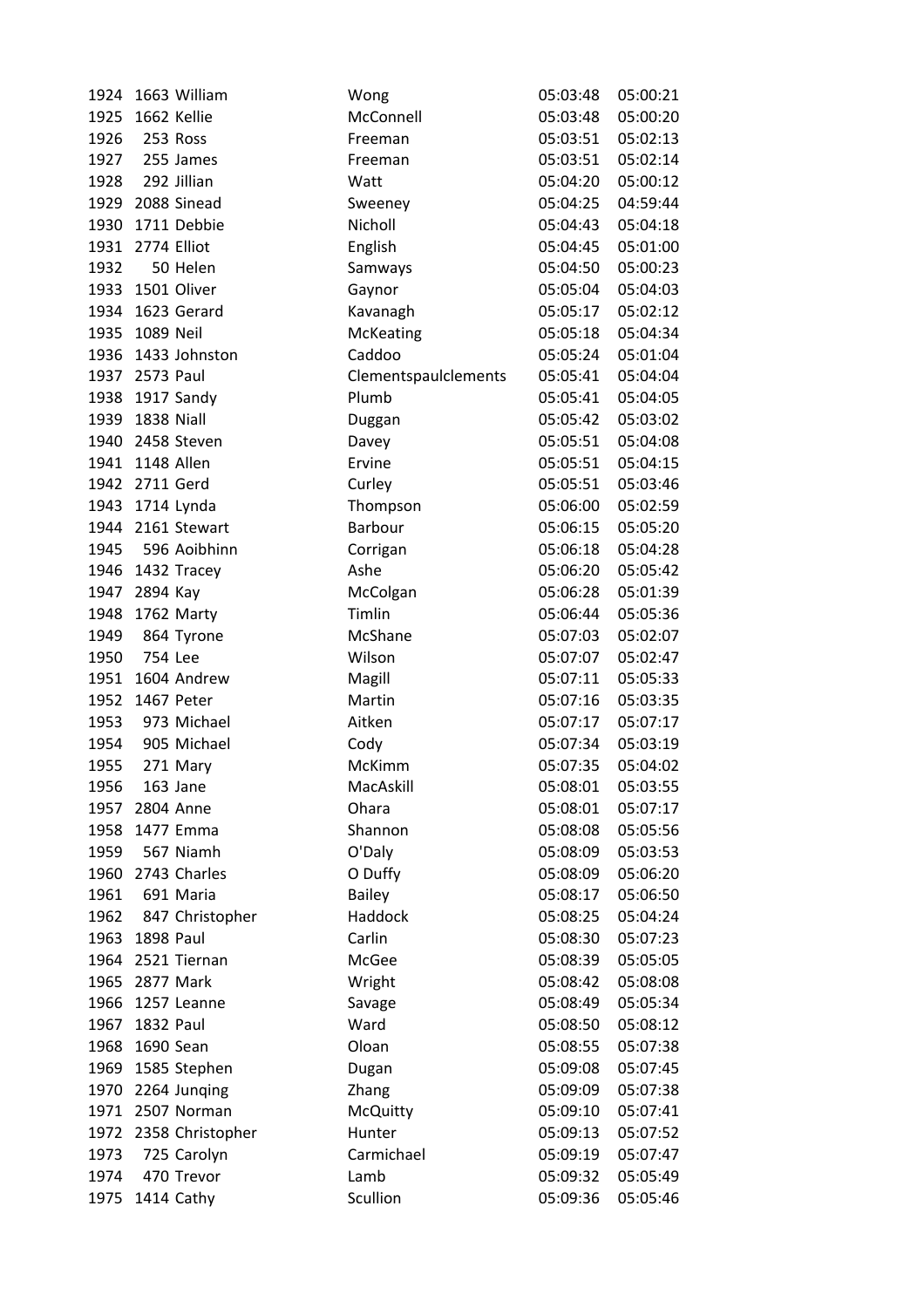| 1976 | 1498 Tony          | McMurray     | 05:10:02          | 05:05:23 |
|------|--------------------|--------------|-------------------|----------|
|      | 1977 2360 Sinead   | McKeever     | 05:10:05          | 05:09:28 |
| 1978 | 2883 Scott         | Miller       | 05:10:13          | 05:07:03 |
| 1979 | 548 Lauren         | Cinnamond    | 05:10:26          | 05:05:39 |
| 1980 | 2853 Scott         | Martin       | 05:10:29          | 05:08:23 |
| 1981 | 1016 Adam          | Askew        | 05:10:31          | 05:08:38 |
| 1982 | 972 Terry          | Swann        | 05:10:35          | 05:05:53 |
| 1983 | 946 Declan         | O'Neill      | 05:10:37          | 05:06:06 |
| 1984 | 1086 Jennifer      | Barbour      | 05:10:46          | 05:09:00 |
|      | 1985 2919 Ciara    | Duffy        | 05:10:47          | 05:09:30 |
| 1986 | 1901 William       | Magill       | 05:10:48          | 05:06:48 |
| 1987 | 1111 Jordan        | Boyle        | 05:11:01          | 05:06:28 |
| 1988 | 1064 Girvan        | <b>Boyle</b> | 05:11:01          | 05:06:28 |
| 1989 | 659 Geoff          | MacKin       | 05:11:04          | 05:08:02 |
| 1990 | 660 Paul           | Jeffrey      | 05:11:04          | 05:08:03 |
| 1991 | 357 Hiram          | Mullan       | 05:11:08          | 05:08:00 |
|      | 1992 2350 Lawrence | Foley        | 05:11:24          | 05:08:59 |
| 1993 | 1551 Gary          | Welsh        | 05:11:40          | 05:10:34 |
| 1994 | 1617 Robert        | Hunter       | 05:11:58          | 05:09:27 |
| 1995 | 2309 Peter         | Gallen       | 05:12:03          | 05:07:56 |
| 1996 | 1367 Nick          | Rafferty     | 05:12:37          | 05:10:48 |
|      | 1997 2257 David    | Kirkwood     | 05:12:48          | 05:11:54 |
|      | 1998 1222 Amanda   | Clarke       | 05:12:53          | 05:08:26 |
| 1999 | 1076 Kathryn       | Smith        | 05:13:08          | 05:11:23 |
| 2000 | 2245 Patrick       | Fulton       | 05:13:30          | 05:09:56 |
|      | 2001 1771 Melanie  | Cooper       | 05:13:37          | 05:12:19 |
| 2002 | 1992 Luke          | McClelland   | 05:13:41          | 05:12:11 |
| 2003 | 1335 Riona         | McGrath      | 05:13:42          | 05:10:10 |
|      | 2004 1670 Georgina | Campbell     | 05:14:03          | 05:09:50 |
| 2005 | 1128 Stirling      | Hall         | 05:14:08          | 05:10:42 |
| 2006 | 1876 Hayley        | Stanfield    | 05:14:09          | 05:12:01 |
| 2007 | 728 Lola           | Narloch      | 05:14:14          | 05:11:35 |
| 2008 | 1372 Blair         | McLoughlin   | 05:14:16 05:12:16 |          |
| 2009 | 1167 Kathy         | Newell       | 05:14:17          | 05:12:25 |
| 2010 | 1166 Wayne         | Greenaway    | 05:14:17          | 05:12:25 |
|      | 2011 2163 Roberto  | MacAspac     | 05:14:29          | 05:11:33 |
| 2012 | 1093 Kim           | Godsman      | 05:14:31          | 05:12:34 |
|      | 2013 2714 Noel     | Spence       | 05:14:53          | 05:12:19 |
|      | 2014 1484 Judith   | Moore        | 05:15:08          | 05:13:54 |
| 2015 | 1483 Colin         | Moore        | 05:15:09          | 05:13:55 |
| 2016 | 841 Anthony        | Slowey       | 05:15:17          | 05:15:15 |
|      | 2017 824 Thomas    | Stafford     | 05:15:18          | 05:13:30 |
| 2018 | 2025 Peter         | Collins      | 05:15:18          | 05:13:49 |
| 2019 | 983 Anna           | Cupples      | 05:15:19          | 05:12:22 |
| 2020 | 708 Maria          | Doyle        | 05:15:26          | 05:14:06 |
| 2021 | 128 Cailin         | Teague       | 05:15:26          | 05:11:11 |
| 2022 | 1252 Laura         | Ewart        | 05:15:31          | 05:13:38 |
| 2023 | 1957 Nic           | Leaver       | 05:15:35          | 05:11:09 |
|      | 2024 1931 Peter    | Osbourne     | 05:15:35          | 05:11:09 |
| 2025 | 228 Martin         | McCready     | 05:15:41          | 05:14:35 |
|      | 2026 2724 Michael  | Newton       | 05:15:55          | 05:15:43 |
| 2027 | 1300 Phillip       | <b>Brady</b> | 05:15:55          | 05:12:27 |
|      |                    |              |                   |          |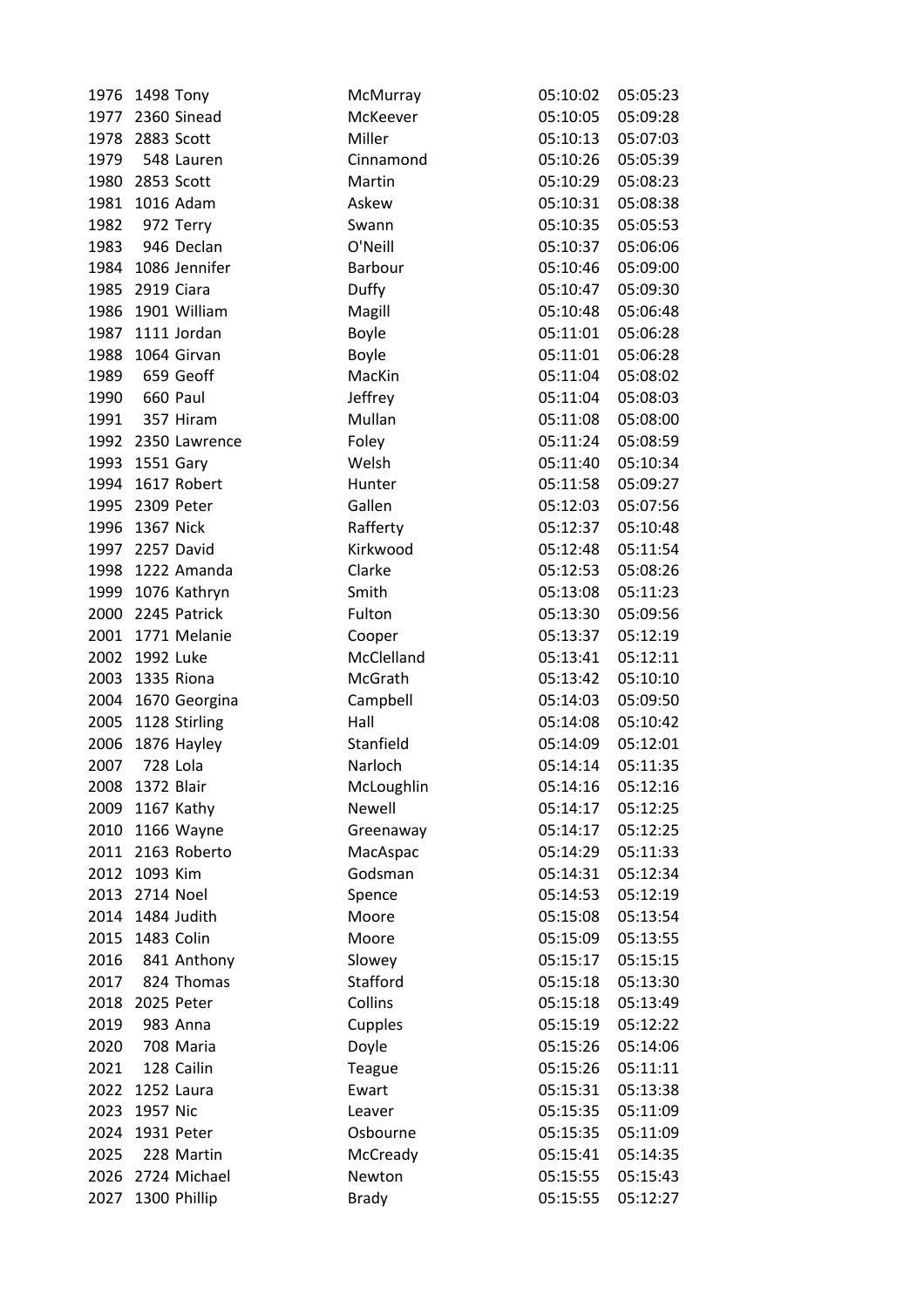| 2028 | 1168 Ryan           | Magennis       | 05:16:01           | 05:14:08 |
|------|---------------------|----------------|--------------------|----------|
|      | 2029 2773 Vijay     | Sharma         | 05:16:12           | 05:14:16 |
| 2030 | 267 James           | <b>McClung</b> | 05:16:14           | 05:13:37 |
|      | 2031 2579 Stephen   | Saulters       | 05:16:21           | 05:14:44 |
|      | 2032 2674 Kieran    | Geoghegan      | 05:16:22           | 05:14:05 |
| 2033 | 1730 Lisa           | McDaniel       | 05:16:23           | 05:14:57 |
|      | 2034 2208 Kieran    | Buchanan       | 05:16:26           | 05:12:36 |
|      | 2035 1474 Siu Li    | <b>Boo</b>     | 05:16:30           | 05:14:10 |
|      | 2036 1405 Malachy   | McNeice        | 05:16:36           | 05:13:10 |
|      | 2037 1622 Paul      | Walker         | 05:16:46           | 05:14:28 |
|      | 2038 2906 Hilton    | Parr           | 05:17:13           | 05:14:01 |
|      | 2039 1427 Catherine | Nicholl        | 05:17:13           | 05:14:02 |
| 2040 | 1834 Martin         | Daly           | 05:17:44           | 05:14:15 |
|      | 2041 2704 Brian     | Prior          | 05:17:51           | 05:17:00 |
| 2042 | 494 Craig           | McKinley       | 05:18:14           | 05:14:51 |
| 2043 | 900 Chris           | Crowe          | 05:18:19           | 05:17:32 |
|      | 2044 2910 Ross      | Taylor         | 05:18:25           | 05:17:05 |
| 2045 | 1948 Brendan        | McAteer        | 05:18:26           | 05:16:47 |
| 2046 | 2815 Taoufik        | Mouhsine       | 05:18:26           | 05:16:57 |
| 2047 | 116 Anna            | Walker         | 05:18:29           | 05:14:12 |
| 2048 | 919 Kelly           | Jones          | 05:18:45           | 05:16:24 |
| 2049 | 91 Joy              | McCormick      | 05:18:45           | 05:15:18 |
| 2050 | 848 Deborah         | Richards       | 05:18:52           | 05:16:35 |
| 2051 | 986 David           | <b>Bradley</b> | 05:18:57           | 05:16:08 |
| 2052 | 1278 Jane           | Eakins         | 05:19:08           | 05:14:49 |
| 2053 | 912 Eliza           | Heathwood      | 05:19:21           | 05:17:42 |
|      | 2054 2824 Kathryn   | <b>Beirne</b>  | 05:19:23           | 05:14:46 |
| 2055 | 2868 Stephen        | Wallace        | 05:19:48           | 05:19:48 |
|      | 2056 2709 Dean      | Balmer         | 05:19:52           | 05:16:07 |
|      | 2057 2614 Aasish    | Punnusseril    | 05:19:52           | 05:16:18 |
| 2058 | 1958 Yi Lin         | Kong           | 05:19:53           | 05:16:41 |
| 2059 | 85 Kevin            | Lawlor         | 05:19:58           | 05:17:29 |
| 2060 | 2373 Dean           | Roulston       | 05:20:25  05:15:42 |          |
| 2061 | 2175 Dennis         | Murray         | 05:20:33           | 05:17:04 |
| 2062 | 2446 David          | Hunter         | 05:20:33           | 05:17:04 |
| 2063 | 2089 Kate           | Mullan         | 05:20:35           | 05:15:53 |
| 2064 | 1944 Glenn          | Hinchey        | 05:20:40           | 05:17:11 |
|      | 2065 2642 Derek     | Richmond       | 05:20:48           | 05:20:02 |
| 2066 | 1680 Helen          | Mullan         | 05:20:53           | 05:19:00 |
| 2067 | 2760 Gillian        | Dougherty      | 05:21:00           | 05:17:20 |
| 2068 | 2761 Mark           | Dougherty      | 05:21:00           | 05:17:21 |
| 2069 | 1178 Michael        | <b>Barnett</b> | 05:21:22           | 05:16:45 |
| 2070 | 2087 Christopher    | Murray         | 05:21:44           | 05:20:44 |
| 2071 | 161 Jennifer        | Lutton         | 05:21:46           | 05:20:33 |
| 2072 | 507 Patricia        | <b>Butler</b>  | 05:22:02           | 05:20:04 |
| 2073 | 610 Elley           | Martin         | 05:22:05           | 05:19:29 |
| 2074 | 720 Abi             | Gilbertson     | 05:22:12           | 05:18:56 |
| 2075 | 1678 Andrew         | McMinn         | 05:22:13           | 05:20:49 |
| 2076 | 1532 Brian          | McCrory        | 05:22:13           | 05:19:58 |
| 2077 | 2610 Brenda         | McGahon        | 05:22:26           | 05:19:50 |
| 2078 | 1541 Neville        | Cochrane       | 05:22:53           | 05:19:40 |
| 2079 | 2414 Ronan          | McStravick     | 05:22:59           | 05:21:47 |
|      |                     |                |                    |          |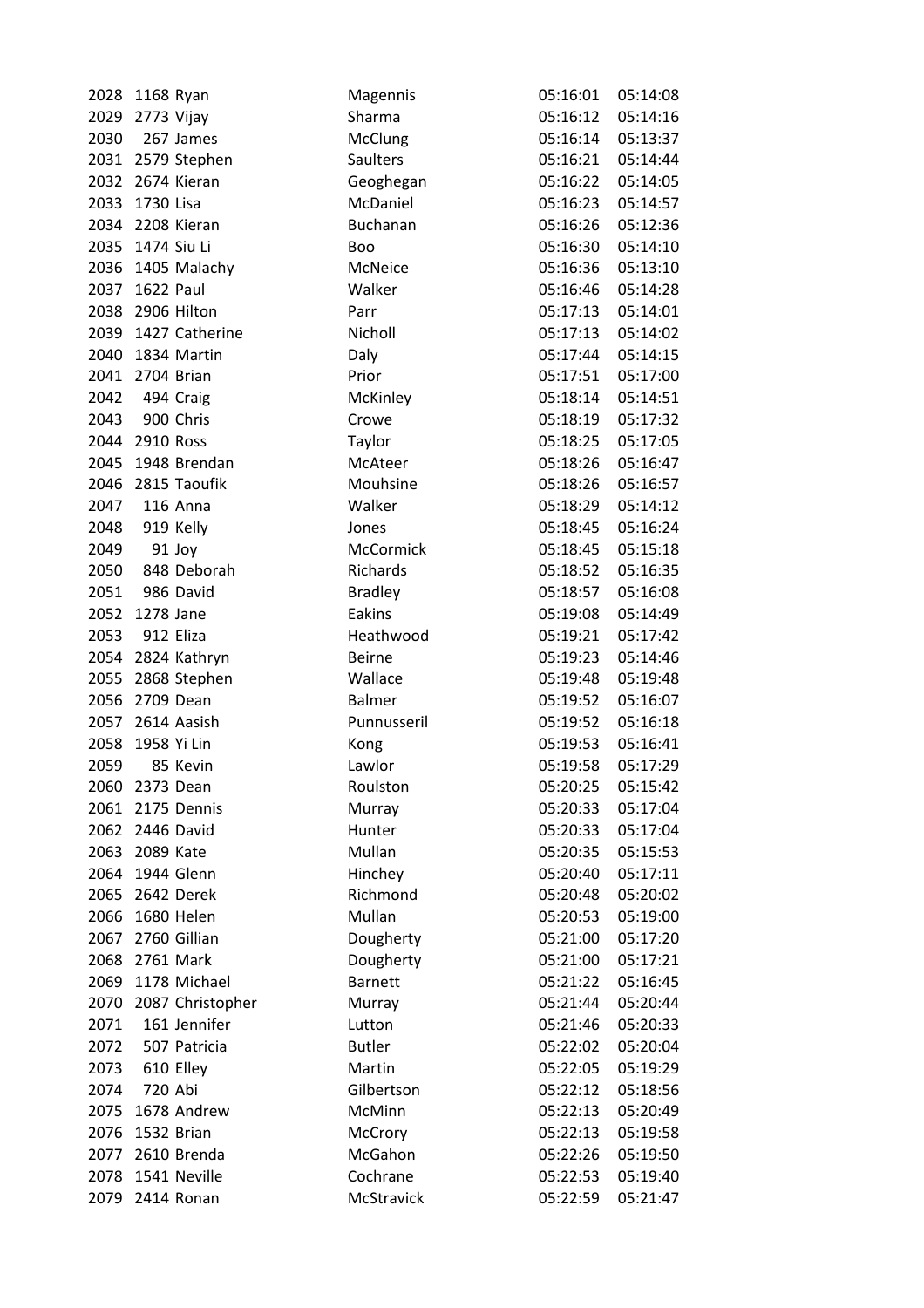| 2080         | 1141 Leah             | Thompson             | 05:23:09           | 05:20:37 |
|--------------|-----------------------|----------------------|--------------------|----------|
|              | 2081 2594 Dale        | Kenny                | 05:23:15           | 05:19:13 |
| 2082         | 2591 Joe              | <b>Bradley</b>       | 05:23:15           | 05:19:13 |
|              | 2083 2105 Stephen     | Shanks               | 05:23:19           | 05:19:30 |
| 2084         | 721 Caroline          | McFarland            | 05:23:25           | 05:21:24 |
| 2085         | 1019 Eoin             | MacKle               | 05:23:33           | 05:21:51 |
| 2086         | 1376 Helen            | O'Neill              | 05:23:50           | 05:21:37 |
| 2087         | 1959 Michael          | Heaney               | 05:23:56           | 05:19:57 |
| 2088         | 539 Francesca         | Ritchie              | 05:24:07           | 05:20:06 |
|              | 2089 821 Kathy        | McMenamin            | 05:24:29           | 05:21:34 |
|              | 2090 1440 Sarah       | Speers               | 05:24:37           | 05:22:39 |
| 2091         | 390 Stuart            | McDonald             | 05:24:42           | 05:23:29 |
|              | 2092 2343 Gary        | Sands                | 05:25:14           | 05:23:33 |
| 2093         | 883 Sean              | <b>Hillis</b>        | 05:25:45           | 05:23:21 |
| 2094         | 796 Ken               | Davis                | 05:25:53           | 05:21:47 |
| 2095         | 1403 Sean             | O'Brien              | 05:25:58           | 05:23:01 |
| 2096         | 886 Liz               | <b>Burns</b>         | 05:26:23           | 05:22:57 |
| 2097         | 885 Emma              | Thomson              | 05:26:23           | 05:22:58 |
| 2098         | 889 Maighread         | Moran                | 05:26:23           | 05:22:57 |
|              | 2099 1903 Irvine      | Moorehead            | 05:26:30           | 05:24:53 |
|              | 2100 2554 Aidan       | Stow                 | 05:26:36           | 05:23:05 |
|              | 2101 2555 Louis       | Bannon               | 05:26:47           | 05:23:15 |
|              | 2102 2757 Thomas      | Mewhort              | 05:26:56           | 05:22:06 |
| 2103         | 1200 Peter            | Tucker               | 05:27:02           | 05:25:14 |
| 2104         | 1710 Julie            | McCoosh              | 05:27:10           | 05:26:05 |
| 2105         | 2287 Elaine           | McAnulty             | 05:27:11           | 05:24:03 |
| 2106         | 270 Amy               | Carolan              | 05:27:12           | 05:22:58 |
|              | 2107 2640 Andrea      | Woodrow              | 05:27:22           | 05:22:49 |
|              | 2108 1348 Heide       | Klett                | 05:27:39           | 05:24:14 |
| 2109         | 607 Rachel            | O' Callaghan         | 05:28:06           | 05:26:19 |
| 2110         | 176 David             | Howard               | 05:28:10           | 05:23:58 |
|              | 2111 1601 Gareth      | Tierney              | 05:29:03           | 05:26:48 |
|              | 2112 2215 Arlene      | Gormley              | 05:29:13  05:26:10 |          |
| 2113         | 283 Hannah            | <b>Beatty</b>        | 05:29:17           | 05:25:43 |
| 2114         | 341 lain              | Crawford             | 05:29:21           | 05:26:17 |
|              | 2115 2376 Maria       | Creaney              | 05:29:21           | 05:26:15 |
| 2116         | 1922 John             | McKeating            | 05:29:39           | 05:25:19 |
| 2117         | 2080 Steven           | Moore                | 05:29:56           | 05:25:17 |
| 2118         | 961 Kathryn           |                      | 05:29:59           | 05:26:08 |
|              | 2119 2492 Butch       | McGregor             | 05:30:02           | 05:27:10 |
|              |                       | Quintilla<br>Abraham |                    |          |
| 2120<br>2121 | 682 Colin<br>393 Aine |                      | 05:30:07           | 05:29:07 |
|              |                       | Tunney               | 05:30:22           | 05:27:13 |
| 2122         | 2858 Niall            | Mathews              | 05:30:27           | 05:25:55 |
|              | 2123 2328 Bronagh     | McMullan             | 05:30:35           | 05:26:07 |
|              | 2124 2401 Elaine      | Neill                | 05:30:38           | 05:27:09 |
| 2125         | 1960 Sharon           | McKee                | 05:30:48           | 05:26:49 |
| 2126         | 590 Gerry             | Harte                | 05:31:06           | 05:27:42 |
| 2127         | 61 Gemma              | Lawrie               | 05:31:14           | 05:28:56 |
| 2128         | 1534 Neill            | Hamilton             | 05:31:27           | 05:27:42 |
| 2129         | 263 Elsie             | Colmer               | 05:31:32           | 05:29:09 |
| 2130         | 1790 Peter            | <b>Bennett</b>       | 05:31:36           | 05:28:59 |
| 2131         | 533 Ashleigh          | Stanfield            | 05:31:40           | 05:29:32 |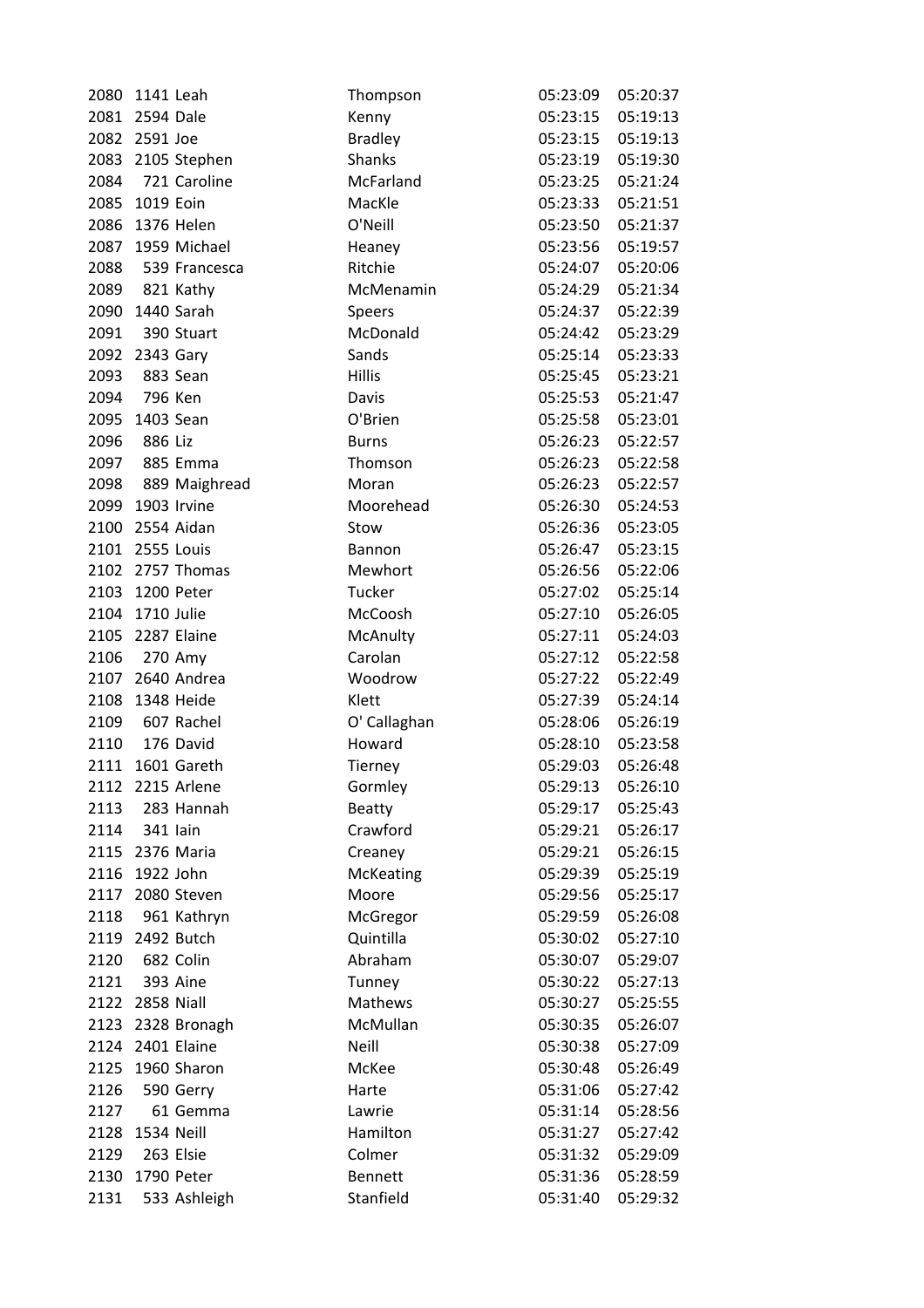| 2132 | 1542 Jason          | Barr           | 05:31:42            | 05:28:29 |
|------|---------------------|----------------|---------------------|----------|
| 2133 | 1391 Lawrence       | Wallace        | 05:31:45            | 05:28:21 |
|      | 2134 1789 Yen       | Nguyen         | 05:31:49            | 05:29:10 |
|      | 2135 858 Philip     | Purdy          | 05:31:50            | 05:29:57 |
| 2136 | 890 Megan           | Porter         | 05:32:06            | 05:27:37 |
| 2137 | 324 Ravinder        | Singh          | 05:32:08            | 05:32:08 |
|      | 2138 2448 Maria     | Mellon         | 05:32:10            | 05:29:40 |
|      | 2139 1359 Samuel    | Hill           | 05:32:12            | 05:31:11 |
| 2140 | 1360 Lee            | McAuley        | 05:32:15            | 05:30:03 |
|      | 2141 2661 Paul      | Donnelly       | 05:32:39            | 05:28:45 |
|      | 2142 792 Chris      | Freeland       | 05:32:41            | 05:29:34 |
|      | 2143 63 Choi-Yuk    | <b>Tse</b>     | 05:32:53            | 05:30:45 |
|      | 2144 922 Eric       | Lapper         | 05:33:27            | 05:32:43 |
|      | 2145 1736 lan       | Craig          | 05:33:59            | 05:29:28 |
| 2146 | 1356 Nikita         | McKibbin       | 05:34:01            | 05:32:58 |
|      | 2147 2895 Ciara     | Ni Thomais     | 05:34:07            | 05:29:58 |
|      | 2148 1419 Michael   | McKeever       | 05:34:13            | 05:31:34 |
|      | 2149 2885 Sam       | <b>Bennett</b> | 05:34:13            | 05:30:33 |
|      | 2150 1652 Andrew    | <b>Taggart</b> | 05:34:27            | 05:29:48 |
|      | 2151 2570 Dawson    | Jones          | 05:34:34            | 05:30:53 |
|      | 2152 1004 Tsung-Che | Tsai           | 05:34:36            | 05:31:05 |
|      | 2153 2847 Jack      | Ferris         | 05:34:50            | 05:30:46 |
|      | 2154 328 Andrew     | Farrer         | 05:34:53            | 05:31:25 |
|      | 2155 1490 Ying      | Lian           | 05:34:54            | 05:30:12 |
| 2156 | 1489 Louie          | <b>Tsang</b>   | 05:34:54            | 05:30:12 |
|      | 2157 1626 Christine | Campbell       | 05:34:56            | 05:33:07 |
| 2158 | 1627 Ellie          | Hobson         | 05:34:57            | 05:33:07 |
| 2159 | 774 Jason           | Smyth          | 05:35:03            | 05:33:32 |
|      | 2160 2404 Angela    | Murray         | 05:35:09            | 05:32:10 |
|      | 2161 1342 Stephen   | Maxwell        | 05:35:14            | 05:33:33 |
| 2162 | 1048 Heather        | Irwin          | 05:35:14            | 05:33:25 |
| 2163 | 1328 Alan           | McGuckin       | 05:35:51            | 05:32:32 |
|      | 2164 376 Alan       | Glynn          | 05:35:53   05:32:17 |          |
| 2165 | 1872 Alison         | Wilson         | 05:35:53            | 05:32:44 |
| 2166 | 2060 Mark           | McDowell       | 05:36:14            | 05:33:33 |
| 2167 | 1516 Sean           | Lambe          | 05:36:42            | 05:34:19 |
| 2168 | 2202 Darren         | Smith          | 05:37:05            | 05:34:06 |
|      | 2169 2201 Phyllis   | Van-Rietvelde  | 05:37:05            | 05:34:07 |
| 2170 | 356 Conor           | O Boyle        | 05:37:09            | 05:33:29 |
| 2171 | 342 Micheal         | O Boyle        | 05:37:09            | 05:33:29 |
|      | 2172 1997 Michael   | Steele         | 05:37:30            | 05:33:00 |
|      | 2173 2173 James     | Carragher      | 05:37:32            | 05:33:37 |
|      | 2174 1557 Rachael   | Bell           | 05:37:37            | 05:35:52 |
|      | 2175 1824 Patrick   | Lynas          | 05:37:41            | 05:35:23 |
| 2176 | 1873 Joe            | Wood           | 05:37:44            | 05:37:32 |
|      | 2177 2443 Monica    | Steele         | 05:37:51            | 05:33:21 |
| 2178 | 1624 Paul           | <b>Stirk</b>   | 05:37:53            | 05:33:16 |
|      | 2179 1559 Chris     | Scanlon        | 05:38:12            | 05:36:40 |
| 2180 | 2695 Catherine      | Dallat         | 05:39:01            | 05:37:06 |
|      | 2181 1979 Patricia  | Mullan         | 05:39:20            | 05:38:48 |
| 2182 | 622 Pete            | Barr           | 05:39:52            | 05:38:08 |
| 2183 | 1152 Naomi          | Hughes         | 05:39:52            | 05:38:08 |
|      |                     |                |                     |          |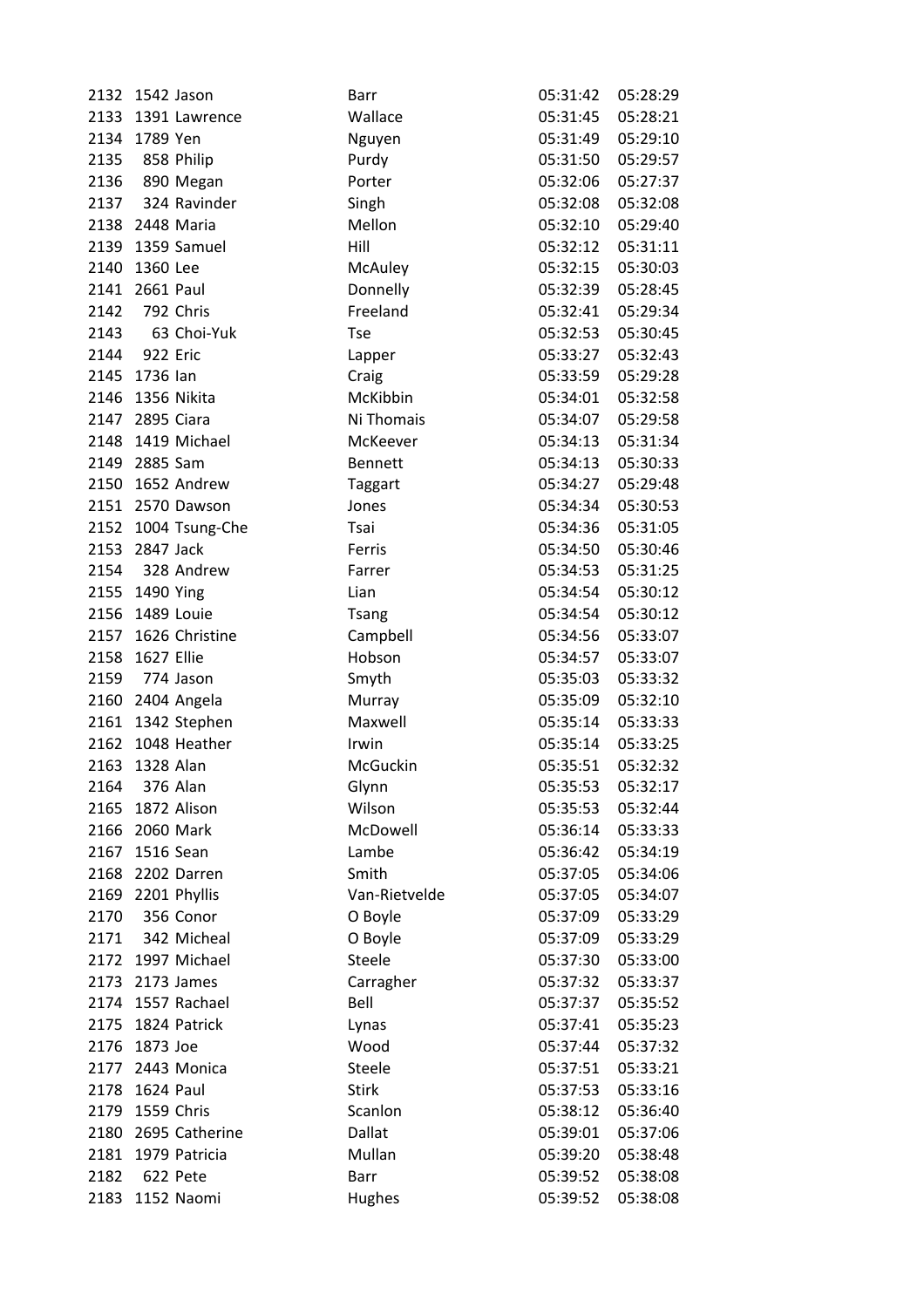|      | 2184 2034 Lynsey  | McCombe           | 05:39:54          | 05:38:41 |
|------|-------------------|-------------------|-------------------|----------|
| 2185 | 805 David         | Clarke            | 05:39:54          | 05:38:41 |
|      | 2186 1283 Mary    | Trolan            | 05:40:00          | 05:36:21 |
|      | 2187 484 Andrew   | Kane              | 05:40:43          | 05:36:06 |
|      | 2188 2189 Gary    | Mason             | 05:40:47          | 05:36:40 |
| 2189 | 15 Kevin          | <b>Bartlett</b>   | 05:40:56          | 05:36:49 |
| 2190 | 2400 Jaroslav     | Gal               | 05:41:09          | 05:36:33 |
| 2191 | 653 Jeffrey       | Schraven          | 05:41:40          | 05:38:09 |
| 2192 | 654 Elizabeth     | Bannon            | 05:41:40          | 05:38:09 |
|      | 2193 1078 Declan  | Mitchell          | 05:41:47          | 05:41:10 |
| 2194 | 395 Alexandra     | Battersby         | 05:41:58          | 05:40:03 |
| 2195 | 343 Sarah         | Boyd              | 05:41:59          | 05:40:03 |
| 2196 | 97 Kathleen       | Crossen           | 05:42:05          | 05:40:27 |
|      | 2197 2814 Gareth  | Smyth             | 05:42:08          | 05:40:35 |
| 2198 | 261 Colin         | Scott             | 05:42:14          | 05:40:30 |
| 2199 | 52 Jonathan       | Cusick            | 05:42:26          | 05:38:31 |
| 2200 | 1062 David        | Bell              | 05:43:07          | 05:42:16 |
| 2201 | 365 Gary          | Farrell           | 05:43:12          | 05:42:14 |
| 2202 | 366 Elizabeth     | <b>Barrett</b>    | 05:43:12          | 05:42:14 |
|      | 2203 1055 Barry   | McMahon           | 05:43:31          | 05:39:08 |
|      | 2204 1056 Nuala   | <b>Black</b>      | 05:43:55          | 05:39:33 |
|      | 2205 2900 Karen   | Armstrong         | 05:44:27          | 05:39:53 |
| 2206 | 198 Emma-Jayne    | Earls             | 05:44:36          | 05:42:21 |
| 2207 | 109 Danny         | Clarke            | 05:44:46          | 05:44:42 |
| 2208 | 2417 Charlene     | McLeish           | 05:45:00          | 05:41:45 |
| 2209 | 867 Seamus        | Hamilton          | 05:45:00          | 05:41:45 |
| 2210 | 703 Sean          | Curran            | 05:45:04          | 05:40:46 |
| 2211 | 1658 Patrick      | Curran            | 05:45:05          | 05:40:45 |
|      | 2212 1659 Ryan    | Curran            | 05:45:05          | 05:40:46 |
| 2213 | 520 Amelia        | Johnston          | 05:45:06          | 05:43:01 |
|      | 2214 1548 Joan    | <b>McGuinness</b> | 05:45:12          | 05:43:24 |
|      | 2215 2322 Eugene  | Greene            | 05:45:14          | 05:43:52 |
|      | 2216 2111 Brian   | O'Reilly          | 05:45:21 05:41:49 |          |
| 2217 | 1778 Alan         | Atkinson          | 05:45:22          | 05:41:00 |
| 2218 | 2204 Claire       | Cunningham        | 05:45:55          | 05:43:15 |
| 2219 | 1473 Sonia        | Froglia-Simmonds  | 05:46:07          | 05:43:08 |
| 2220 | 845 Naomi         | Hanlon            | 05:46:14          | 05:42:35 |
| 2221 | 816 Sharon        | Adams             | 05:46:14          | 05:42:35 |
|      | 2222 2772 Walter  | Thompson          | 05:46:30          | 05:42:59 |
| 2223 | 1081 Gerald       | Findon            | 05:47:02          | 05:45:41 |
| 2224 | 579 Klaus         | Westphal          | 05:47:13          | 05:44:29 |
| 2225 | 2529 Eamon        | Carlisle          | 05:47:16          | 05:43:12 |
| 2226 | 2537 Robert       | McDowall          | 05:48:16          | 05:47:03 |
| 2227 | 352 Ryan Gerard   | Fox               | 05:48:35          | 05:45:05 |
| 2228 | 199 Sarah         | Allen             | 05:49:06          | 05:47:31 |
| 2229 | 251 Garry         | Irwin             | 05:49:18          | 05:47:13 |
| 2230 | 67 Sarah          | Barfoot           | 05:50:28          | 05:49:01 |
| 2231 | 1136 Peter        | <b>Best</b>       | 05:50:29          | 05:50:29 |
| 2232 | 2444 James        | Calvert           | 05:50:30          | 05:46:00 |
| 2233 | 2117 Jesus Manuel | Diaz Alonso       | 05:50:35          | 05:49:29 |
|      | 2234 1074 Gareth  | Bishop            | 05:50:37          | 05:47:58 |
| 2235 | 2670 Kenneth      | McAree            | 05:50:54          | 05:49:11 |
|      |                   |                   |                   |          |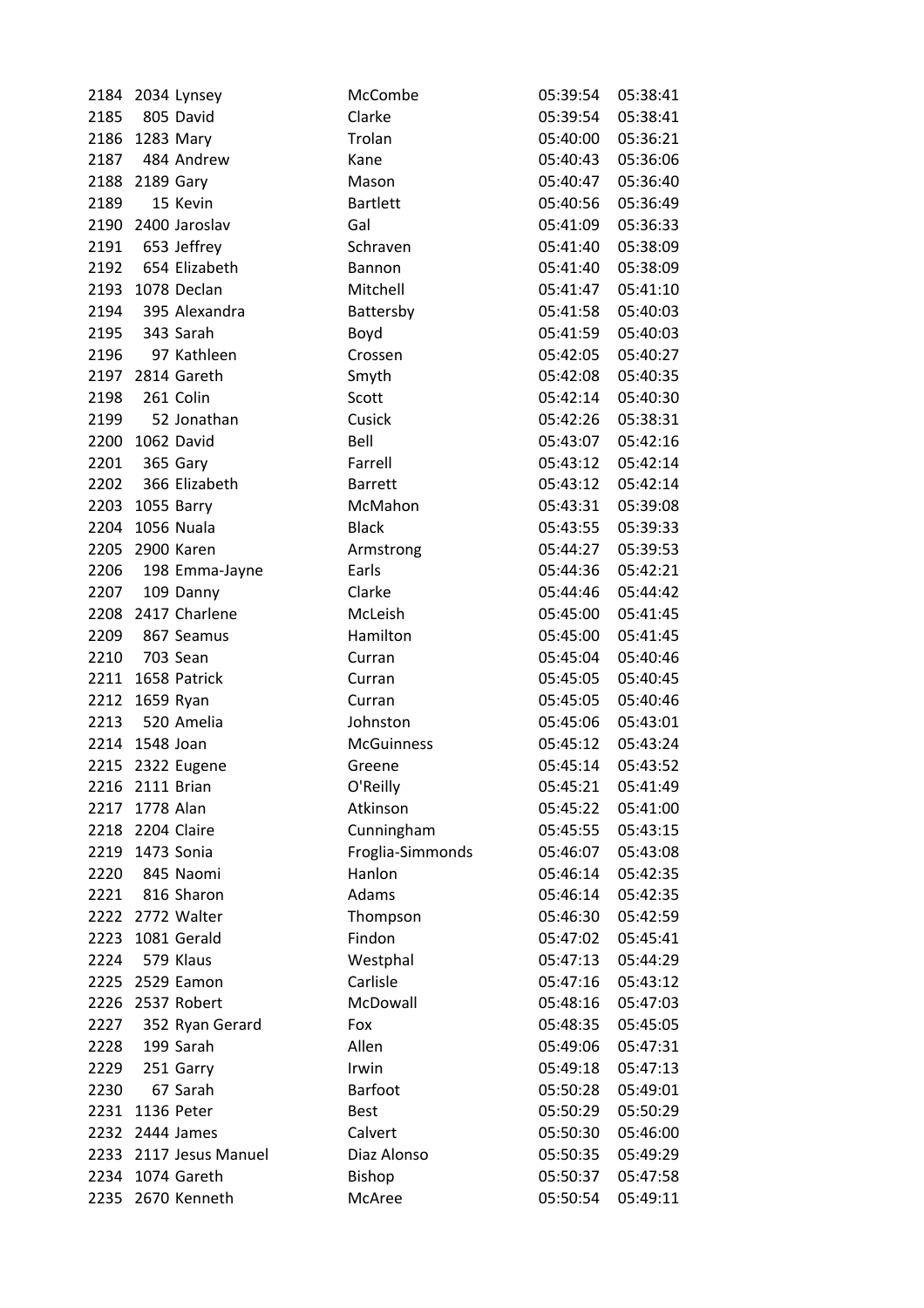| 2236 | 920 Shane         | Laverty          | 05:51:05 | 05:46:37 |
|------|-------------------|------------------|----------|----------|
| 2237 | 918 Jonny         | McIlroy          | 05:51:05 | 05:46:49 |
| 2238 | 924 Stuart        | Ritchie          | 05:51:06 | 05:46:49 |
| 2239 | 107 Stacey-Lee    | Dorrian          | 05:51:25 | 05:49:14 |
|      | 2240 1556 Patrick | Kell             | 05:51:25 | 05:49:46 |
|      | 2241 2738 Paddy   | Crozier          | 05:51:38 | 05:50:15 |
| 2242 | 2050 Ross         | Moneypenny       | 05:52:11 | 05:48:22 |
| 2243 | 1038 Norman       | Gillespie        | 05:52:25 | 05:49:23 |
|      | 2244 1041 Michele | Loughery         | 05:52:49 | 05:48:53 |
|      | 2245 1320 Fiona   | McKenna          | 05:53:00 | 05:49:48 |
| 2246 | 1042 Alan         | Loughery         | 05:53:16 | 05:49:20 |
|      | 2247 1422 Manuela | Crucitti         | 05:54:10 | 05:50:51 |
|      | 2248 2101 Pól     | Mac Conleitreach | 05:54:16 | 05:54:16 |
| 2249 | 2611 Peter        | McGlynn          | 05:54:30 | 05:52:22 |
| 2250 | 1438 Paul         | Cleary           | 05:55:18 | 05:51:14 |
| 2251 | 119 David         | Rainey           | 05:55:18 | 05:52:01 |
|      | 2252 2585 Hugh    | Carolan          | 05:56:01 | 05:53:26 |
|      | 2253 2123 David   | Robinson         | 05:56:48 | 05:55:21 |
|      | 2254 917 Irene    | Diaz-Alonso      | 05:57:02 | 05:55:56 |
| 2255 | 1247 Helen        | Currie           | 05:57:16 | 05:52:51 |
| 2256 | 1146 Emma         | Morton           | 05:57:38 | 05:54:02 |
|      | 2257 2295 Kate    | Van Der Schyff   | 05:57:39 | 05:54:02 |
| 2258 | 2633 Ryan         | McKeag           | 05:58:00 | 05:53:13 |
| 2259 | 398 Austin        | Lafferty         | 05:58:36 | 05:56:56 |
| 2260 | 2169 Martina      | Gunther          | 05:58:47 | 05:56:48 |
| 2261 | 1273 Conor        | Morgan           | 05:59:03 | 05:54:44 |
| 2262 | 169 Ciaran        | Logue            | 05:59:07 | 05:54:47 |
| 2263 | 268 Carla         | Donnelly         | 05:59:55 | 05:56:54 |
|      | 2264 1347 Andrea  | <b>Diesel</b>    | 05:59:58 | 05:56:32 |
| 2265 | 1511 Julie Ann    | Gray             | 05:59:58 | 05:56:05 |
| 2266 | 1475 Gina         | <b>Biggs</b>     | 05:59:59 | 05:55:52 |
| 2267 | 1481 Emma         | Prior            | 06:00:00 | 05:55:12 |
| 2268 | 2030 Donna        | Snodgrass        | 06:00:05 | 05:56:47 |
| 2269 | 2802 Frank        | <b>Tighe</b>     | 06:00:23 | 05:56:31 |
| 2270 | 65 Doreen         | Meikle           | 06:01:30 | 05:57:34 |
| 2271 | 1351 Claire       | White            | 06:01:35 | 06:01:35 |
| 2272 | 1350 Teresa       | White            | 06:01:36 | 06:01:36 |
| 2273 | 2119 Victoria     | McKimm           | 06:02:00 | 05:57:36 |
| 2274 | 2098 Paul         | <b>Brashier</b>  | 06:02:15 | 05:57:39 |
|      | 2275 2461 Martin  | O'Reilly         | 06:02:37 | 05:58:07 |
| 2276 | 2548 Lynn         | Mehaffey         | 06:02:52 | 06:01:49 |
| 2277 | 204 Chris         | <b>Stirling</b>  | 06:03:05 | 05:58:27 |
| 2278 | 284 Jerry         | Forde            | 06:04:16 | 06:05:49 |
| 2279 | 1962 Sarah        | Chambers         | 06:06:02 | 06:02:38 |
| 2280 | 1961 Linda        | Chambers         | 06:06:02 | 06:02:38 |
| 2281 | 134 Colin         | Rodgers          | 06:07:32 | 06:05:16 |
| 2282 | 133 Pauline       | Millar           | 06:07:33 | 06:05:18 |
| 2283 | 1732 Carol        | Wilson           | 06:07:33 | 06:03:11 |
| 2284 | 2478 Karen        | Doole            | 06:07:33 | 06:05:17 |
| 2285 | 371 Seainin       | McCoy            | 06:08:35 | 06:05:06 |
| 2286 | 1082 Thomas       | Hayes            | 06:08:45 | 06:04:19 |
| 2287 | 546 Denise        | Dixon            | 06:09:03 | 06:05:15 |
|      |                   |                  |          |          |